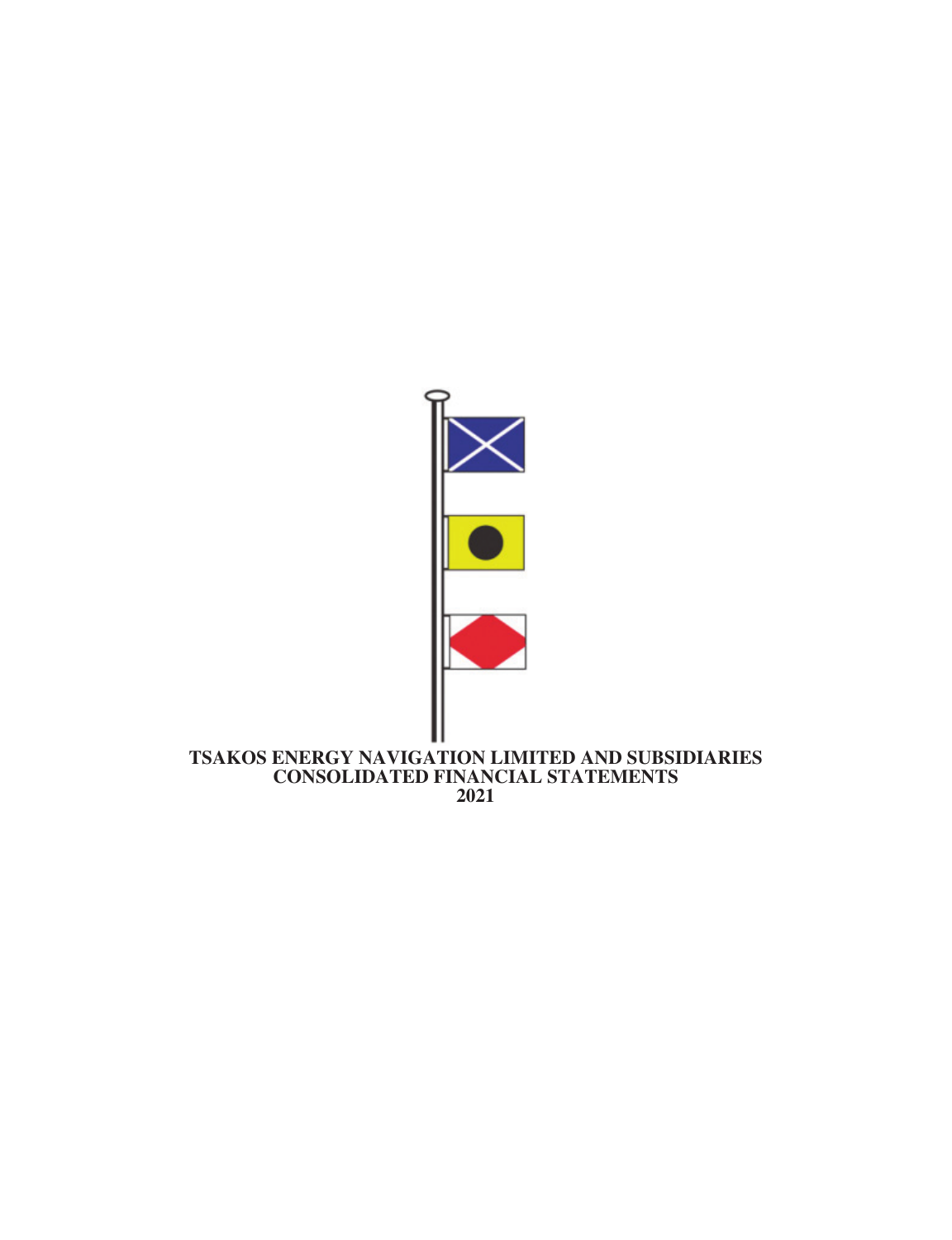# **TSAKOS ENERGY NAVIGATION LIMITED AND SUBSIDIARIES INDEX TO CONSOLIDATED FINANCIAL STATEMENTS**

# **Page**

| Reports of Independent Registered Public Accounting Firm (PCAOB ID #1457)                           | $F-2$  |
|-----------------------------------------------------------------------------------------------------|--------|
|                                                                                                     | $F-7$  |
| Consolidated Statements of Comprehensive (Loss) Income for the years ended December 31, 2021, 2020  | $F-8$  |
| Consolidated Statements of Other Comprehensive (Loss) Income for the years ended December 31, 2021, | $F-9$  |
| Consolidated Statements of Stockholders' Equity for the years ended December 31, 2021, 2020 and     | $F-10$ |
| Consolidated Statements of Cash Flows for the years ended December 31, 2021, 2020 and 2019          | $F-11$ |
|                                                                                                     |        |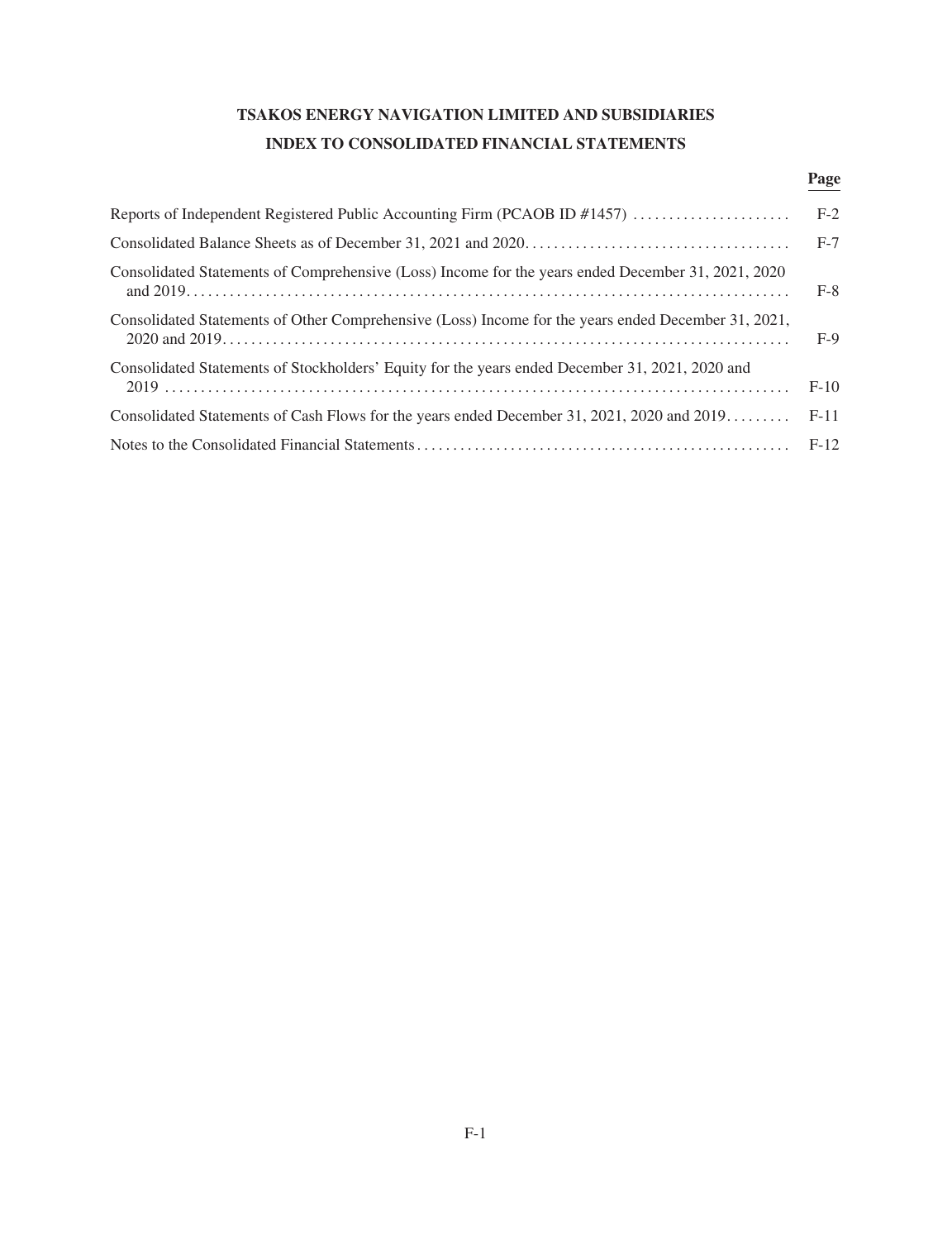#### **Report of Independent Registered Public Accounting Firm**

### <span id="page-2-0"></span>**To the Stockholders and the Board of Directors of Tsakos Energy Navigation Limited**

#### **Opinion on the Financial Statements**

We have audited the accompanying consolidated balance sheets of Tsakos Energy Navigation Limited and subsidiaries (the Company) as of December 31, 2021 and 2020, the related consolidated statements of comprehensive (loss)/income, other comprehensive (loss)/income, stockholders' equity and cash flows for each of the three years in the period ended December 31, 2021, and the related notes (collectively referred to as the "consolidated financial statements"). In our opinion, the consolidated financial statements present fairly, in all material respects, the financial position of the Company at December 31, 2021 and 2020, and the results of its operations and its cash flows for each of the three years in the period ended December 31, 2021, in conformity with U.S. generally accepted accounting principles.

We also have audited, in accordance with the standards of the Public Company Accounting Oversight Board (United States) (PCAOB), the Company's internal control over financial reporting as of December 31, 2021, based on criteria established in Internal Control-Integrated Framework issued by the Committee of Sponsoring Organizations of the Treadway Commission (2013 framework) and our report dated April 28, 2022 expressed an unqualified opinion thereon.

### **Basis for Opinion**

These financial statements are the responsibility of the Company's management. Our responsibility is to express an opinion on the Company's financial statements based on our audits. We are a public accounting firm registered with the PCAOB and are required to be independent with respect to the Company in accordance with the U.S. federal securities laws and the applicable rules and regulations of the Securities and Exchange Commission and the PCAOB.

We conducted our audits in accordance with the standards of the PCAOB. Those standards require that we plan and perform the audit to obtain reasonable assurance about whether the financial statements are free of material misstatement, whether due to error or fraud. Our audits included performing procedures to assess the risks of material misstatement of the financial statements, whether due to error or fraud, and performing procedures that respond to those risks. Such procedures included examining, on a test basis, evidence regarding the amounts and disclosures in the financial statements. Our audits also included evaluating the accounting principles used and significant estimates made by management, as well as evaluating the overall presentation of the financial statements. We believe that our audits provide a reasonable basis for our opinion.

#### **Critical Audit Matter**

The critical audit matter communicated below is a matter arising from the current period audit of the financial statements that was communicated or required to be communicated to the audit committee and that: (1) relates to accounts or disclosures that are material to the consolidated financial statements and (2) involved our especially challenging, subjective or complex judgments. The communication of the critical audit matter does not alter in any way our opinion on the consolidated financial statements, taken as a whole, and we are not, by communicating the critical audit matter below, providing a separate opinion on the critical audit matter or on the accounts or disclosures to which it relates.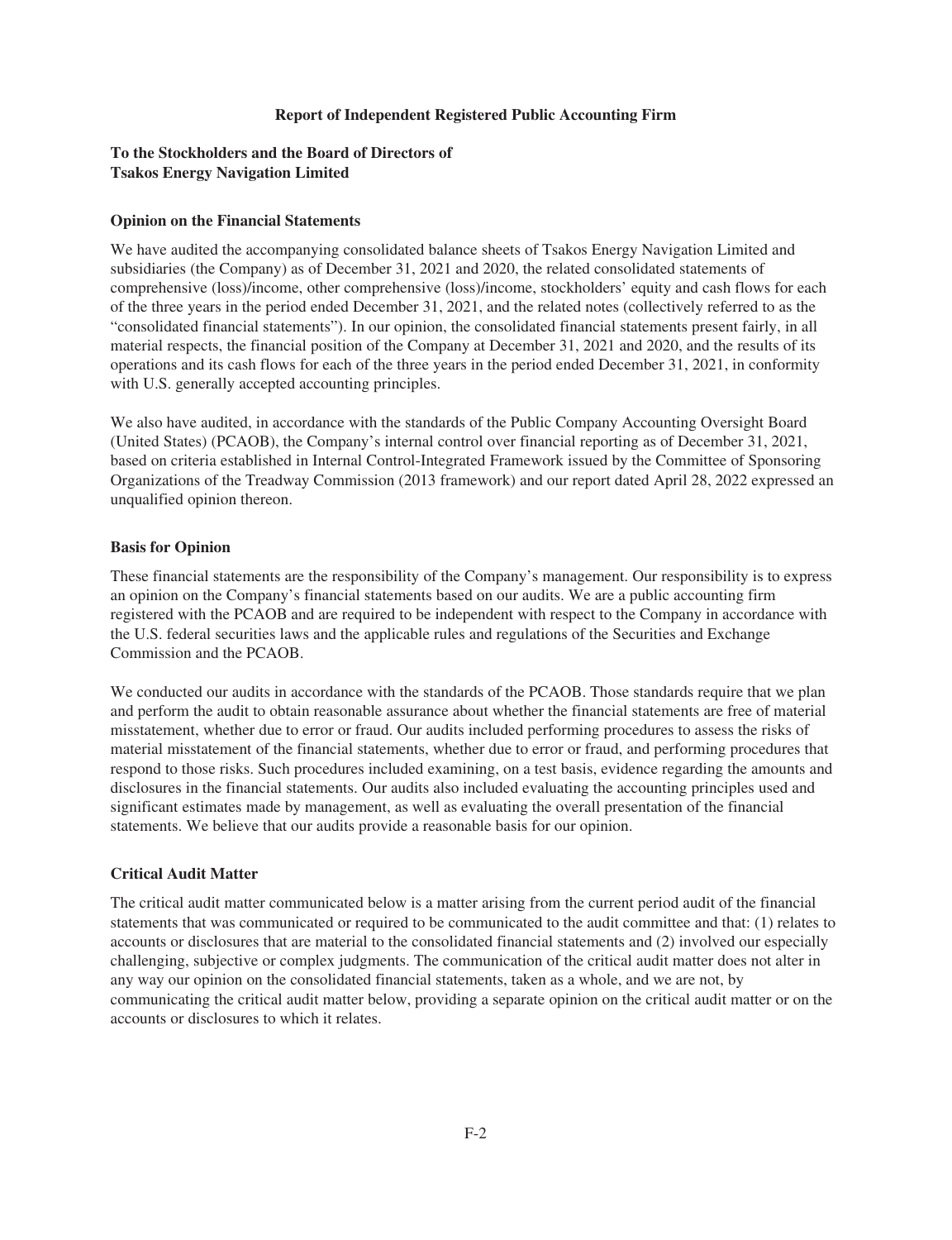# *Impairment of vessels, including right-of-use assets under operating leases*

| Description of the matter                   | As of December 31, 2021, the carrying value of the Company's vessels,<br>including right of use assets under operating leases, plus any unamortized<br>dry-docking costs and leasehold improvements was \$2,525,828 thousands. As<br>discussed in Notes 1(i) and 4 to the consolidated financial statements, the<br>Company evaluates its vessels and right-of-use assets for impairment<br>whenever events or changes in circumstances indicate that the carrying value<br>of a vessel or a right-of-use asset plus any unamortized dry-docking costs and<br>leasehold improvements might not be recoverable in accordance with the<br>guidance in ASC 360 – Property, Plant and Equipment ("ASC 360"). If<br>indicators of impairment exist, management compares the future<br>undiscounted net operating cash flows expected to be generated throughout<br>the remaining useful life of each vessel or over the remaining lease term of<br>the right-of-use asset to the carrying value plus any unamortized dry-docking<br>costs and leasehold improvements. Where a vessel's or a right of use asset's<br>carrying value plus any unamortized drydocking costs and leasehold<br>improvements exceeds the undiscounted net operating cash flows,<br>management will recognize an impairment loss equal to the excess of the<br>carrying value plus any unamortized dry-docking costs and leasehold<br>improvements over the fair value of the vessel or right-of-use asset. During<br>the year ended December 31, 2021, the Company recognized impairment<br>charges of \$86,368 thousands in relation to 7 vessels. |
|---------------------------------------------|--------------------------------------------------------------------------------------------------------------------------------------------------------------------------------------------------------------------------------------------------------------------------------------------------------------------------------------------------------------------------------------------------------------------------------------------------------------------------------------------------------------------------------------------------------------------------------------------------------------------------------------------------------------------------------------------------------------------------------------------------------------------------------------------------------------------------------------------------------------------------------------------------------------------------------------------------------------------------------------------------------------------------------------------------------------------------------------------------------------------------------------------------------------------------------------------------------------------------------------------------------------------------------------------------------------------------------------------------------------------------------------------------------------------------------------------------------------------------------------------------------------------------------------------------------------------------------------------------------------------------|
|                                             | Auditing management's recoverability assessment was complex given the<br>judgement and estimation uncertainty involved in determining the assumption<br>of the future charter rates for non-contracted revenue days when forecasting<br>the undiscounted net operating cash flows. These future charter rates are<br>subjective as they involve the development and use of assumptions about the<br>tanker and Liquified Natural Gas ("LNG") shipping markets through the end<br>of the useful lives of the vessels, or over the remaining lease term for the right<br>of use assets under operating leases. These assumptions are forward looking<br>and subject to the inherent unpredictability of future global economic and<br>market conditions.                                                                                                                                                                                                                                                                                                                                                                                                                                                                                                                                                                                                                                                                                                                                                                                                                                                                   |
| How we addressed the matter in<br>our audit | We obtained an understanding of the Company's impairment process,<br>evaluated the design, and tested the operating effectiveness of the controls<br>over the Company's determination of future charter rates for non-contracted<br>revenue days.                                                                                                                                                                                                                                                                                                                                                                                                                                                                                                                                                                                                                                                                                                                                                                                                                                                                                                                                                                                                                                                                                                                                                                                                                                                                                                                                                                        |
|                                             | We analyzed management's impairment assessment by comparing the<br>methodology used to evaluate impairment of each vessel and right-of-use-<br>asset against the accounting guidance in ASC 360. To test management's<br>undiscounted net operating cash flow forecasts, our procedures included,<br>among others, comparing the future vessel and right-of-use asset charter rates<br>for non-contracted revenue days against internal and external market data<br>sources, such as available market data from various analysts, historical data<br>for the vessels, and recent economic and industry changes. In addition, we<br>performed sensitivity analyses to assess the impact of changes to future<br>charter rates for non-contracted revenue days in the determination of the net<br>operating cash flows. We evaluated the accuracy of the forecast by comparing<br>actual results to management's historical forecasts. Our procedures also<br>included testing the completeness and accuracy of the future charter rate data<br>used within the forecasts. For vessels where the carrying value exceeded                                                                                                                                                                                                                                                                                                                                                                                                                                                                                                   |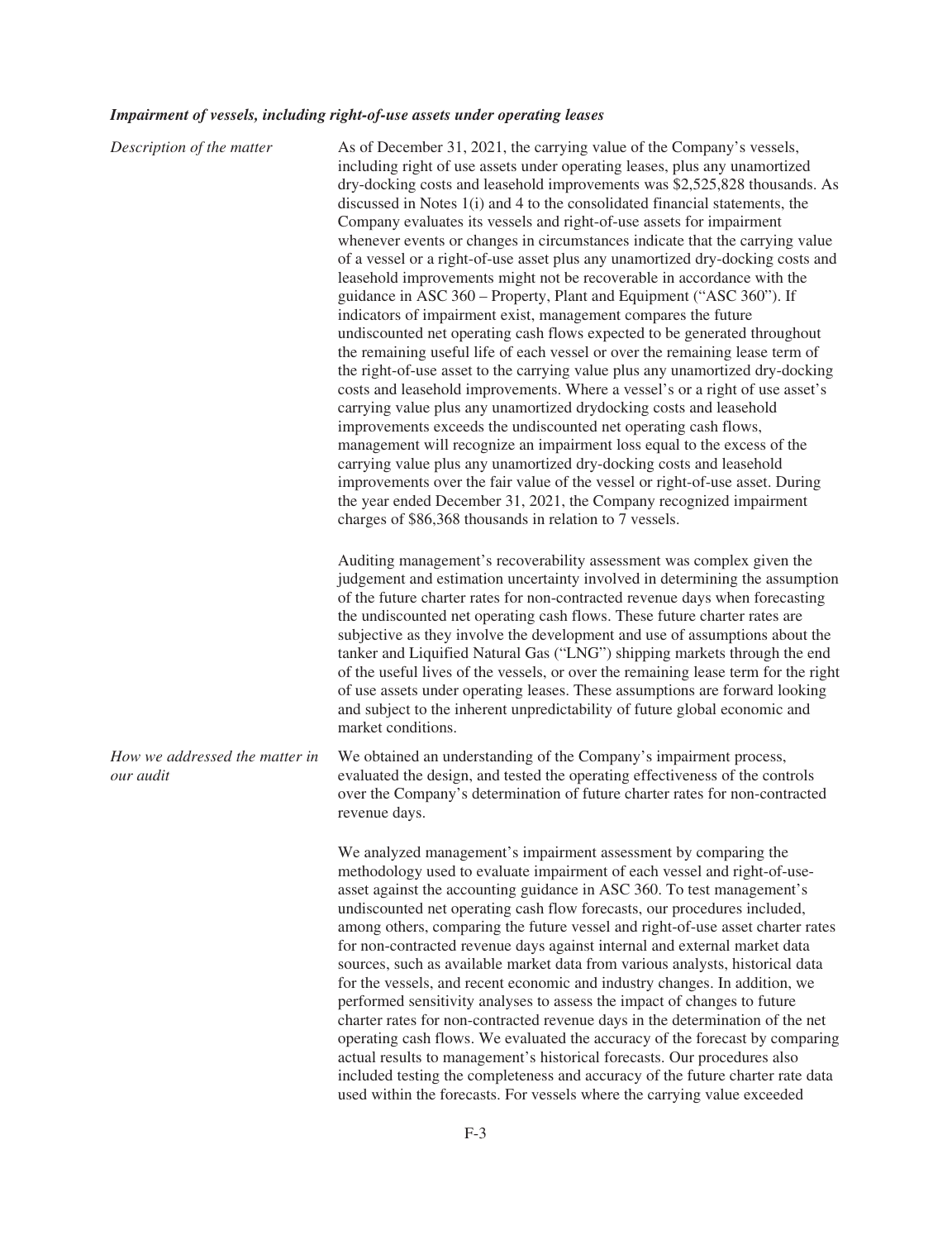the undiscounted projected net operating cash flows, we inspected the independent broker valuation reports used by management to determine the market value. We evaluated the objectivity and competence of the independent brokers who performed the valuation by considering the work they were engaged to perform, professional qualifications, remuneration structure, and experience. We assessed the adequacy of the Company's disclosures in Notes 1(i) and 4.

/s/ Ernst & Young (Hellas) Certified Auditors Accountants S.A.

We have served as the Company's auditor since 2002.

Athens, Greece April 28, 2022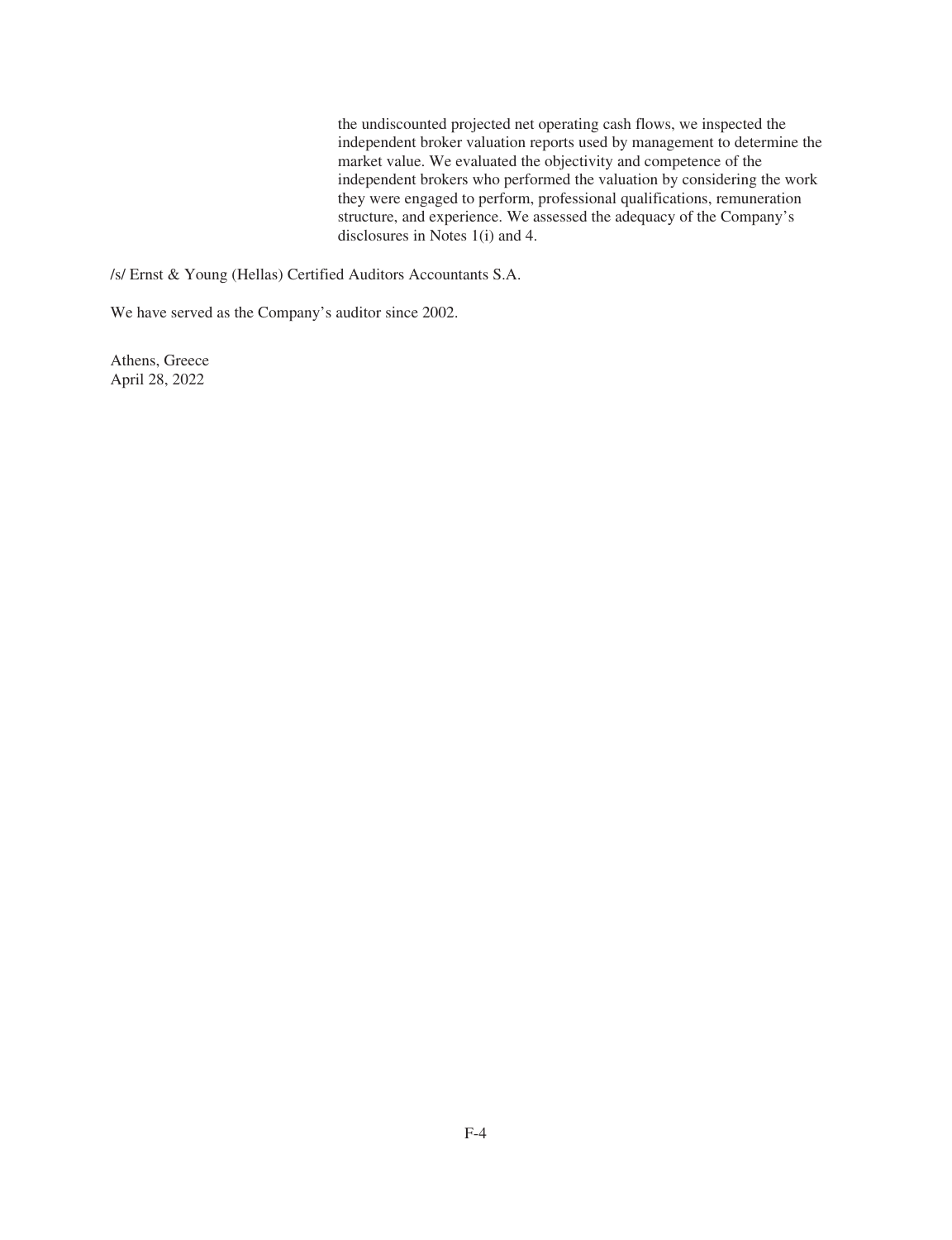#### **Report of Independent Registered Public Accounting Firm**

### **To the Stockholders and the Board of Directors of Tsakos Energy Navigation Limited**

#### **Opinion on Internal Control over Financial Reporting**

We have audited Tsakos Energy Navigation Limited and subsidiaries' internal control over financial reporting as of December 31, 2021, based on criteria established in Internal Control — Integrated Framework issued by the Committee of Sponsoring Organizations of the Treadway Commission (2013 framework) (the COSO criteria). In our opinion, Tsakos Energy Navigation Limited and subsidiaries (the Company) maintained, in all material respects, effective internal control over financial reporting as of December 31, 2021 based on the COSO criteria.

We also have audited, in accordance with the standards of the Public Company Accounting Oversight Board (United States) (PCAOB), the consolidated balance sheets of the Company as of December 31, 2021 and 2020, the related consolidated statements of comprehensive (loss) / income, other comprehensive (loss) / income, stockholders' equity and cash flows for each of the three years in the period ended December 31, 2021, and the related notes and our report dated April 28, 2022 expressed an unqualified opinion thereon.

#### **Basis for Opinion**

The Company's management is responsible for maintaining effective internal control over financial reporting and for its assessment of the effectiveness of internal control over financial reporting included in the accompanying Management's Annual Report on Internal Control over Financial Reporting. Our responsibility is to express an opinion on the Company's internal control over financial reporting based on our audit. We are a public accounting firm registered with the PCAOB and are required to be independent with respect to the Company in accordance with the U.S. federal securities laws and the applicable rules and regulations of the Securities and Exchange Commission and the PCAOB.

We conducted our audit in accordance with the standards of the PCAOB. Those standards require that we plan and perform the audit to obtain reasonable assurance about whether effective internal control over financial reporting was maintained in all material respects.

Our audit included obtaining an understanding of internal control over financial reporting, assessing the risk that a material weakness exists, testing and evaluating the design and operating effectiveness of internal control based on the assessed risk, and performing such other procedures as we considered necessary in the circumstances. We believe that our audit provides a reasonable basis for our opinion.

#### **Definition and Limitations of Internal Control Over Financial Reporting**

A company's internal control over financial reporting is a process designed to provide reasonable assurance regarding the reliability of financial reporting and the preparation of financial statements for external purposes in accordance with generally accepted accounting principles. A company's internal control over financial reporting includes those policies and procedures that (1) pertain to the maintenance of records that, in reasonable detail, accurately and fairly reflect the transactions and dispositions of the assets of the company; (2) provide reasonable assurance that transactions are recorded as necessary to permit preparation of financial statements in accordance with generally accepted accounting principles, and that receipts and expenditures of the company are being made only in accordance with authorizations of management and directors of the company; and (3) provide reasonable assurance regarding prevention or timely detection of unauthorized acquisition, use, or disposition of the company's assets that could have a material effect on the financial statements.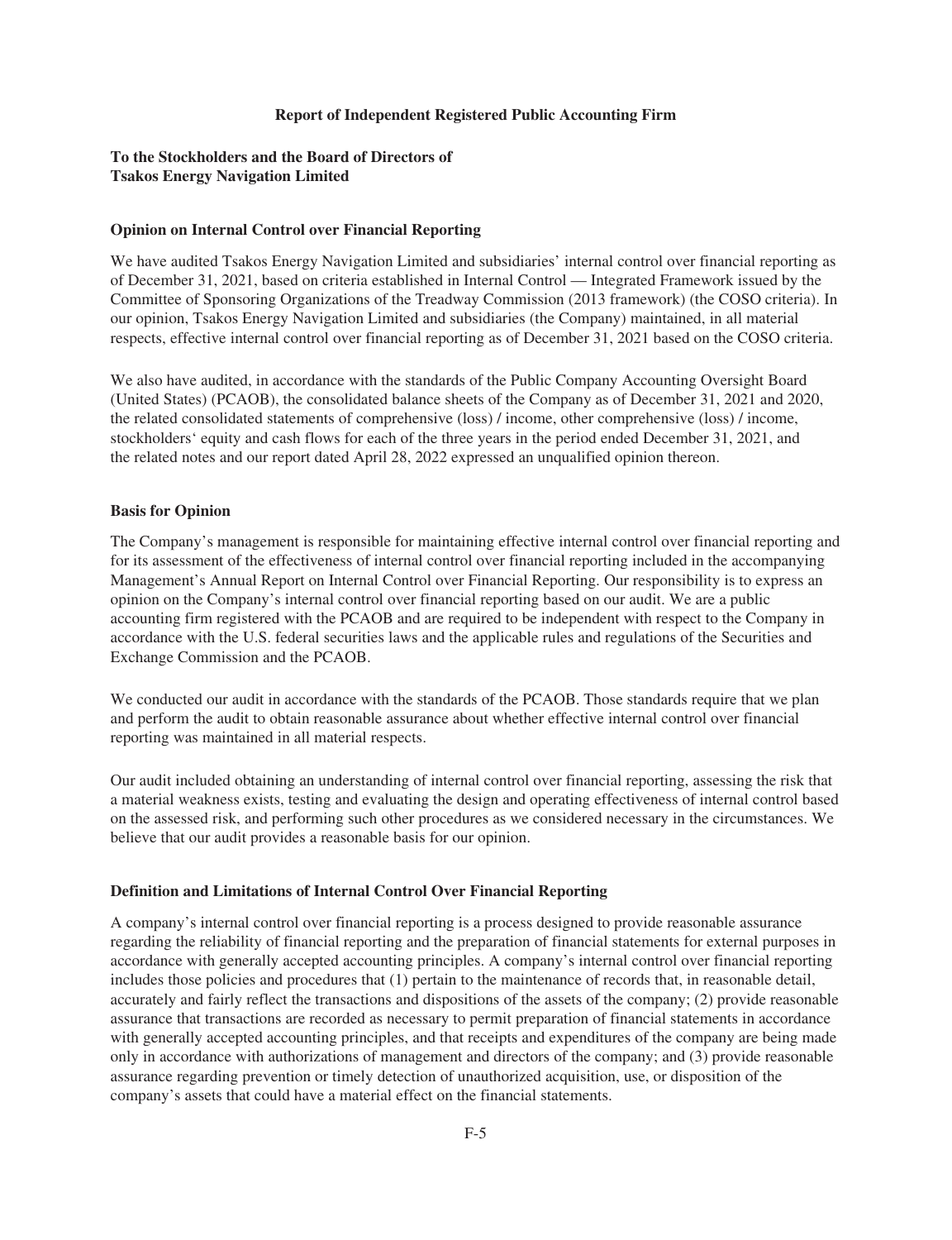Because of its inherent limitations, internal control over financial reporting may not prevent or detect misstatements. Also, projections of any evaluation of effectiveness to future periods are subject to the risk that controls may become inadequate because of changes in conditions, or that the degree of compliance with the policies or procedures may deteriorate.

/s/ Ernst & Young (Hellas) Certified Auditors Accountants S.A.

Athens, Greece April 28, 2022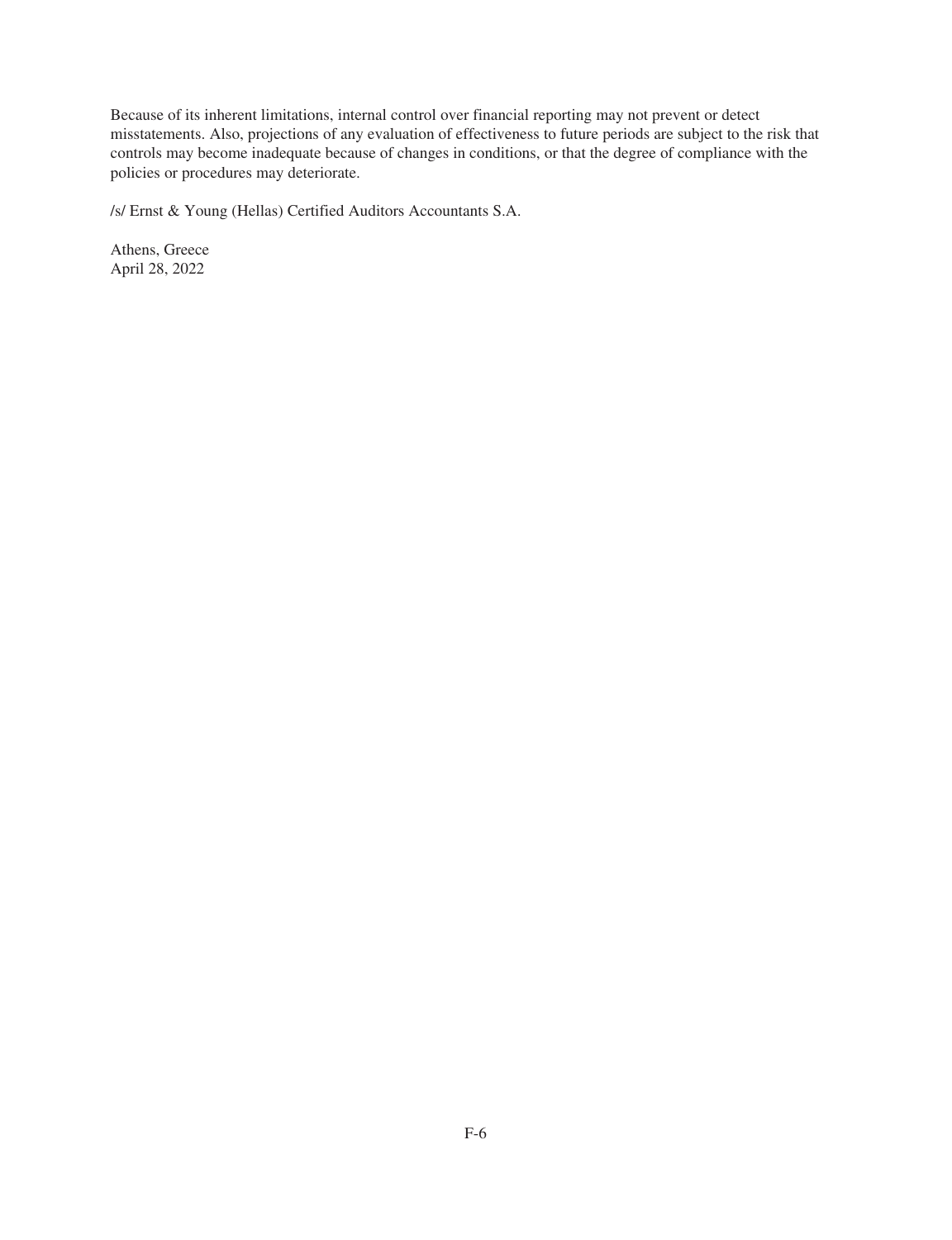<span id="page-7-0"></span>CONSOLIDATED BALANCE SHEETS

DECEMBER 31, 2021, AND 2020

(Expressed in thousands of U.S. Dollars—except share and per share data)

|                                                                                                                                                                           | 2021                    | 2020                     |
|---------------------------------------------------------------------------------------------------------------------------------------------------------------------------|-------------------------|--------------------------|
| <b>ASSETS</b>                                                                                                                                                             |                         |                          |
| <b>CURRENT ASSETS:</b>                                                                                                                                                    |                         |                          |
|                                                                                                                                                                           | 117,192<br>S<br>10,005  | \$<br>160,475<br>11,296  |
|                                                                                                                                                                           | 5,849                   | 6,153                    |
|                                                                                                                                                                           | 30.622                  | 25,273                   |
|                                                                                                                                                                           | 1,839<br>14,607         | 1.601<br>20,786          |
|                                                                                                                                                                           | 20,176                  | 18,019                   |
|                                                                                                                                                                           |                         | 54,000                   |
|                                                                                                                                                                           | 22.918<br>1.861         | 21.813<br>1,416          |
|                                                                                                                                                                           | 12,741                  |                          |
|                                                                                                                                                                           | 1.852                   | 642                      |
|                                                                                                                                                                           | 239,662                 | 321,474                  |
| FINANCIAL INSTRUMENTS-FAIR VALUE, net of current portion (Note 14)                                                                                                        | 1,526                   |                          |
| RIGHT OF USE ASSET UNDER OPERATING LEASES (Note 4)                                                                                                                        | 88,573                  | 67.110                   |
| <b>FIXED ASSETS (Note 4)</b>                                                                                                                                              | 23,163                  | 27,294                   |
|                                                                                                                                                                           | 104,635                 | 49,030                   |
|                                                                                                                                                                           | 3,279,440               | 3,618,309                |
|                                                                                                                                                                           | (876, 482)<br>2,402,958 | (1.003.197)<br>2,615,112 |
|                                                                                                                                                                           | 2,507,593               | 2,664,142                |
| DEFERRED CHARGES AND LEASEHOLD IMPROVEMENTS, net (Note 5)                                                                                                                 | 34,297                  | 32,255                   |
| Total assets $\ldots$ $\ldots$ $\ldots$ $\ldots$ $\ldots$ $\ldots$ $\ldots$ $\ldots$ $\ldots$ $\ldots$ $\ldots$ $\ldots$ $\ldots$                                         | \$2,894,814             | \$3,112,275              |
|                                                                                                                                                                           |                         |                          |
| LIABILITIES AND STOCKHOLDERS' EQUITY                                                                                                                                      |                         |                          |
| <b>CURRENT LIABILITIES:</b>                                                                                                                                               | 172,936                 | 232,428<br><sup>\$</sup> |
|                                                                                                                                                                           | 74.912                  | 55,291                   |
|                                                                                                                                                                           | 7,747                   | 4.003                    |
|                                                                                                                                                                           | 27,851<br>9.020         | 40,551<br>12.623         |
|                                                                                                                                                                           | 29,749                  | 20,976                   |
|                                                                                                                                                                           | 997                     | 905                      |
|                                                                                                                                                                           | 8,884                   | 15,263                   |
|                                                                                                                                                                           | 332,096                 | 382,040                  |
|                                                                                                                                                                           | 1,200,251<br>58,824     | 1,267,929<br>46.134      |
|                                                                                                                                                                           | 3.196                   | 4,243                    |
| FINANCIAL INSTRUMENTS—FAIR VALUE, net of current portion (Note 14)                                                                                                        | 8,656                   | 30,111                   |
| <b>STOCKHOLDERS' EQUITY (Note 8)</b><br>Preferred Shares, \$1.00 par value; 25,000,000 shares authorized, 3,516,896 Series D                                              |                         |                          |
| Preferred Shares, 4,743,708 Series E Preferred Shares, 6,741,259 Series F Preferred                                                                                       |                         |                          |
| Shares and 459,286 Series G Convertible Preferred Shares issued and outstanding at                                                                                        |                         |                          |
| December 31, 2021 and 3,424,803 Series D Preferred Shares, 4,600,000 Series E<br>Preferred Shares, 6,000,000 Series F Preferred Shares and 2,615,000 Series G Convertible |                         |                          |
|                                                                                                                                                                           | 15,461                  | 16.640                   |
| Common shares, \$5.00 par value; 35,000,000 shares authorized at December 31, 2021 and                                                                                    |                         |                          |
| December 31, 2020; 25,244,113 shares issued and 24,565,940 shares outstanding at<br>December 31, 2021 and 19, 194, 615 shares issued and $18,215,679$ shares issued and   |                         |                          |
|                                                                                                                                                                           | 126,221                 | 95,973                   |
|                                                                                                                                                                           | 973,582                 | 949,090                  |
|                                                                                                                                                                           | (6,791)<br>(17, 175)    | (9,834)<br>(36.994)      |
|                                                                                                                                                                           | 149,505                 | 338,800                  |
| Total Tsakos Energy Navigation Limited stockholders' equity                                                                                                               | 1,240,803               | 1,353,675                |
|                                                                                                                                                                           | 50,988                  | 28.143                   |
|                                                                                                                                                                           | 1,291,791               | 1,381,818                |
|                                                                                                                                                                           | \$2,894,814             | \$3,112,275              |

The accompanying notes are an integral part of the consolidated financial statements.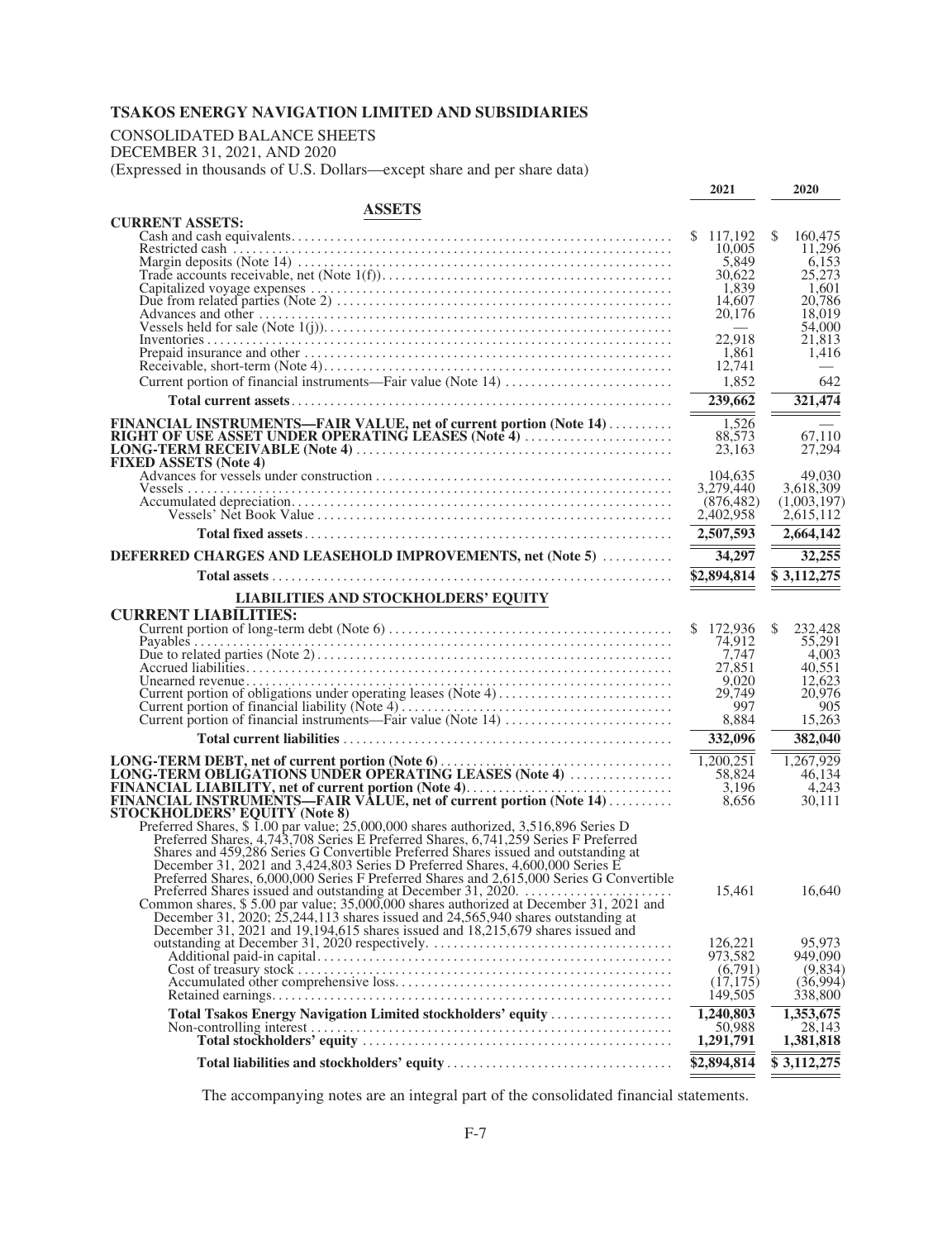<span id="page-8-0"></span>CONSOLIDATED STATEMENTS OF COMPREHENSIVE (LOSS) INCOME FOR THE YEARS ENDED DECEMBER 31, 2021, 2020 AND 2019 (Expressed in thousands of U.S. Dollars—except share and per share data)

|                                                                                                                                                                        | 2021                  | 2020          |               | 2019       |
|------------------------------------------------------------------------------------------------------------------------------------------------------------------------|-----------------------|---------------|---------------|------------|
| <b>EXPENSES:</b>                                                                                                                                                       | \$<br>546,120         | \$<br>644,135 | \$            | 597,452    |
|                                                                                                                                                                        | 198,078               | 145,267       |               | 125,802    |
|                                                                                                                                                                        | 30,056                | 21,602        |               | 10,822     |
|                                                                                                                                                                        | 173,277               | 179,205       |               | 180,233    |
|                                                                                                                                                                        | 143,253               | 137,100       |               | 139,424    |
|                                                                                                                                                                        | 29,130                | 29,040        |               | 27,696     |
|                                                                                                                                                                        | 5,817                 | 6,451         |               |            |
|                                                                                                                                                                        | 86,368                | 28,776        |               | 27,613     |
|                                                                                                                                                                        | 665,979               | 547,441       |               | 511,590    |
|                                                                                                                                                                        | (119, 859)            | 96,694        |               | 85,862     |
| <b>OTHER INCOME (EXPENSES):</b>                                                                                                                                        |                       |               |               |            |
|                                                                                                                                                                        | (31, 407)             | (70, 579)     |               | (74, 723)  |
|                                                                                                                                                                        | 703                   | 1,071         |               | 3,694      |
|                                                                                                                                                                        | (18)                  | 36            |               | (825)      |
|                                                                                                                                                                        | (30, 722)             | (69, 472)     |               | (71, 854)  |
| $Net (loss) income \dots \dots \dots \dots \dots \dots \dots \dots \dots \dots \dots \dots \dots \dots$<br>Less: Net (income) loss attributable to the non-controlling | (150, 581)            | 27,222        |               | 14,008     |
|                                                                                                                                                                        | (820)                 | (3,220)       |               | 1,118      |
| Net (loss) income attributable to Tsakos Energy Navigation                                                                                                             |                       |               |               |            |
|                                                                                                                                                                        | \$<br>(151, 401)      | \$<br>24,002  | \$            | 15,126     |
| Effect of preferred dividends (Note 10)                                                                                                                                | (33,603)              | (36,579)      |               | (40, 400)  |
| Deemed dividend on Series B Preferred Shares (Note 10)                                                                                                                 |                       |               |               | (2,750)    |
| Deemed dividend on Series C Preferred Shares (Note 10)<br>Deemed dividend on partially redeemed Series G Convertible                                                   |                       | (2, 493)      |               |            |
|                                                                                                                                                                        | (2,171)               |               |               |            |
| Net loss attributable to common stockholders of Tsakos Energy                                                                                                          |                       |               |               |            |
|                                                                                                                                                                        | \$<br>$(187, 175)$ \$ | $(15,070)$ \$ |               | (28, 024)  |
| Loss per share, basic and diluted attributable to Tsakos Energy                                                                                                        |                       |               |               |            |
| Navigation Limited common stockholders                                                                                                                                 | \$<br>$(9.53)$ \$     | (0.80)        | $\frac{1}{2}$ | (1.58)     |
| Weighted average number of shares, basic and diluted                                                                                                                   | 19,650,307            | 18,768,599    |               | 17,751,585 |

The accompanying notes are an integral part of these consolidated financial statements.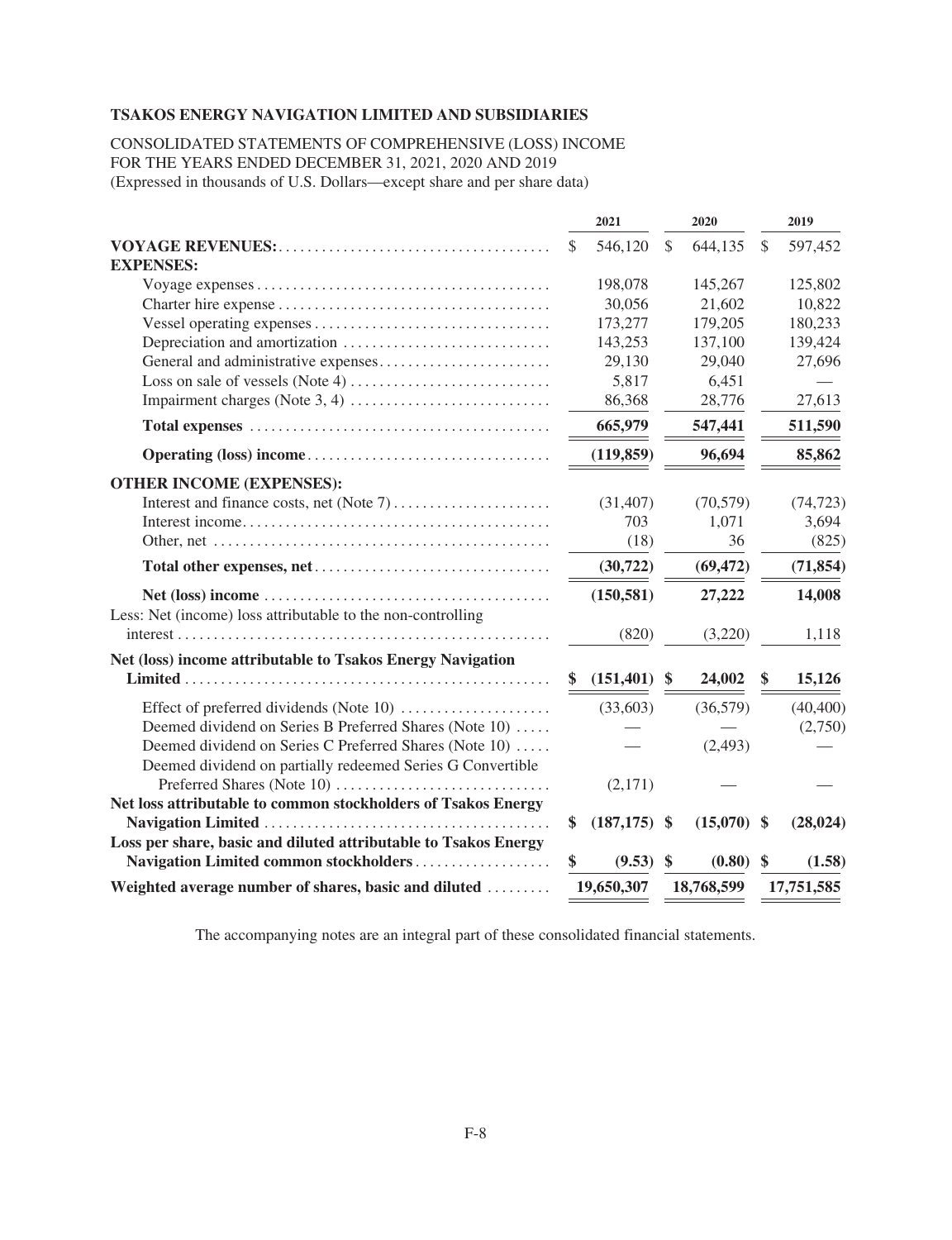<span id="page-9-0"></span>CONSOLIDATED STATEMENTS OF OTHER COMPREHENSIVE (LOSS) INCOME FOR THE YEARS ENDED DECEMBER 31, 2021, 2020 AND 2019 (Expressed in thousands of U.S. Dollars-except share and per share data)

|                                                                             | 2021                   | 2020          | 2019     |
|-----------------------------------------------------------------------------|------------------------|---------------|----------|
|                                                                             | $$(150,581)$ \$ 27,222 |               | \$14,008 |
| Other comprehensive income (loss)                                           |                        |               |          |
| Unrealized losses from hedging financial instruments                        |                        |               |          |
| Unrealized income (loss) on interest rate swaps, net                        | 19,819                 | (18,641)      | (9,693)  |
|                                                                             | (130,762)              | 8,581         | 4,315    |
| Less: comprehensive (income) loss attributable to the non-controlling       |                        |               |          |
|                                                                             | (820)                  | (3.220)       | 1.118    |
| <b>Comprehensive (loss) income attributable to Tsakos Energy Navigation</b> |                        |               |          |
| <b>Limited</b>                                                              | \$(131,582)            | 5,361<br>- \$ | \$5,433  |

The accompanying notes are an integral part of these consolidated financial statements.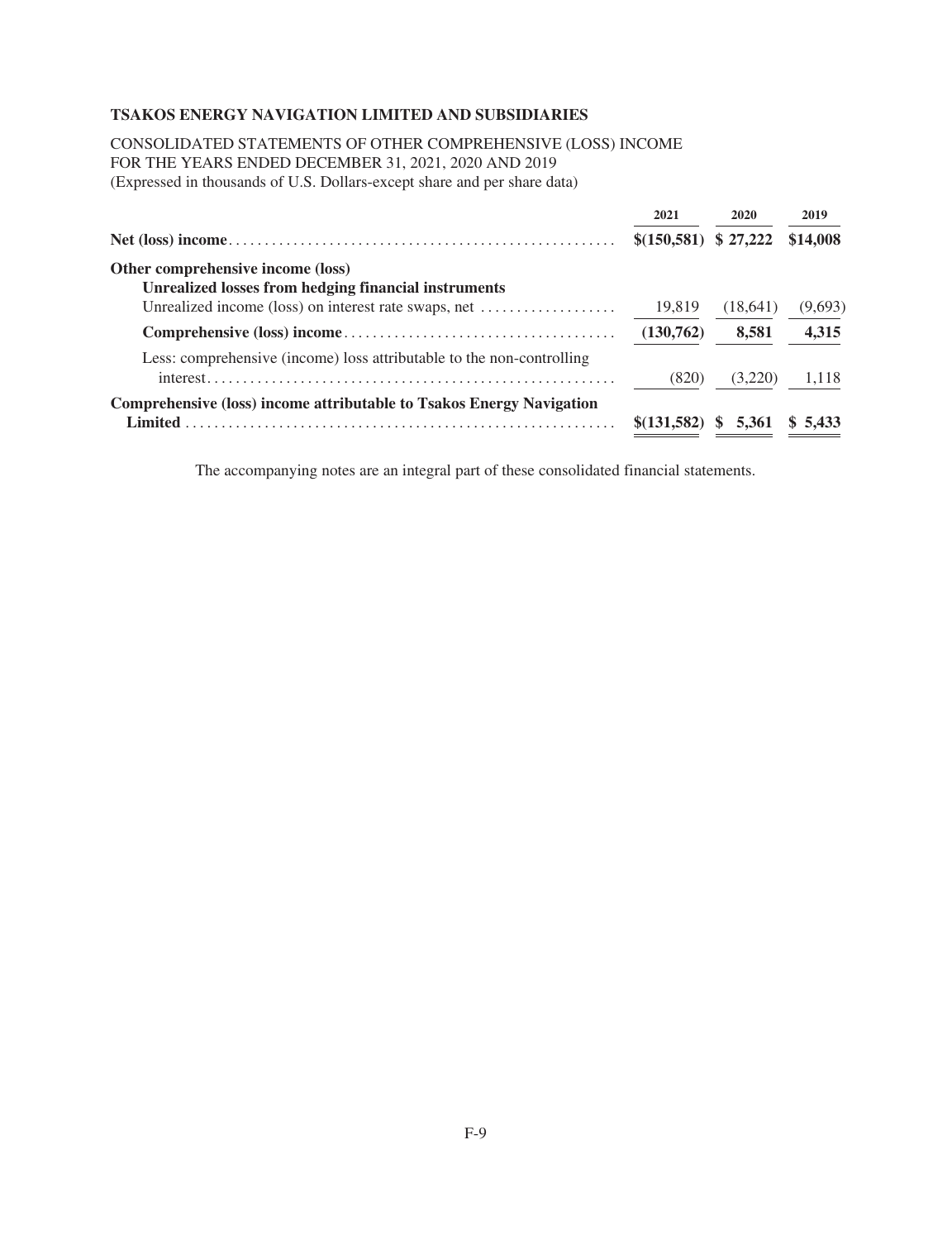CONSOLIDATED STATEMENTS OF STOCKHOLDERS' EQUITY<br>FOR THE YEARS ENDED DECEMBER 31, 2021, 2020 AND 2019<br>(Expressed in thousands of U.S. Dollars-except for share and per share data) (Expressed in thousands of U.S. Dollars-except for share and per share data) CONSOLIDATED STATEMENTS OF STOCKHOLDERS' EQUITY FOR THE YEARS ENDED DECEMBER 31, 2021, 2020 AND 2019

**TSAKOS ENERGY NAVIGATION LIMITED AND SUBSIDIARIES**

TSAKOS ENERGY NAVIGATION LIMITED AND SUBSIDIARIES

<span id="page-10-0"></span>

| Non-controlling Stockholders'<br>Total       | Equity        | \$1,506,77  | 14,008<br>33,984                                    | 16,552<br>10,000 | $(50, 00)$<br>(50,000)<br>(3,000)                                                             | $(1, 438)$<br>$(7, 492)$<br>$(10, 639)$ | 14,250)          | (583) | $(9,693)$<br>\$1,472,319 | 27,222        |                   |       |                   | (4,079)            | $(14, 25)$<br>$(16, 637)$<br>$(14, 250)$ | (872)         | $\begin{array}{c} (18,641) \\ (381,818) \\ (150,581) \end{array}$<br>5 |         | (168)<br>53,476                                                                     | 2,240                                                                             | 3,501<br>18,000 | (1,978) | (864)<br>7,594 | 10, 814<br>15,010                                         | 19,819 | \$1,291,791                 |
|----------------------------------------------|---------------|-------------|-----------------------------------------------------|------------------|-----------------------------------------------------------------------------------------------|-----------------------------------------|------------------|-------|--------------------------|---------------|-------------------|-------|-------------------|--------------------|------------------------------------------|---------------|------------------------------------------------------------------------|---------|-------------------------------------------------------------------------------------|-----------------------------------------------------------------------------------|-----------------|---------|----------------|-----------------------------------------------------------|--------|-----------------------------|
|                                              | Interest      | \$12,041    | (1,118)                                             | 10,000           |                                                                                               |                                         |                  |       | \$20,923<br>3,220        |               |                   | 4,000 |                   |                    |                                          |               | \$28,143                                                               |         |                                                                                     | 22,889                                                                            |                 |         | (864)          |                                                           |        | \$50,988                    |
| Navigation<br>Tsakos<br>Energy               | Limited       | \$1,494,736 | 15,126<br>33,984                                    | 16,552           | 50,000<br>(3,000)<br>(8,907)                                                                  | 3823939                                 | 14,250           | (583) | $(9,693)$<br>\$1,451,396 | 24,002        | (9, 834)<br>3,461 |       | (9,379)<br>50,000 | (4,079)            | $(7,492)$<br>$(10,637)$<br>$(14,250)$    | (872          | 18,641                                                                 | 353,675 | (168)                                                                               | $53,489$<br>$(2,389)$<br>$(2,39)$<br>$(3,39)$<br>$(3,39)$<br>$(3,39)$<br>$(3,39)$ |                 | (1,978) |                | (15,010)<br>$(10,814)$<br>(10,814)                        | (54)   | 19,819<br>\$1,240,803       |
| Comprehensive<br>Accumulated<br><b>Other</b> | (Loss)        | \$ (8,660)  |                                                     |                  |                                                                                               |                                         |                  |       | $(9,693)$ \$(18,353)     |               |                   |       |                   |                    |                                          |               | $(18,641)$<br>\$(36,994)                                               |         |                                                                                     |                                                                                   |                 |         |                |                                                           |        | 19,819<br>\$(17,175)        |
| Retained                                     | Earnings      | \$400,933   | 15.126                                              |                  | (2,750)                                                                                       | $(3,000)$<br>$(1,492)$<br>$(7,492)$     | 10,639<br>14,250 | 583   | \$364,000                | 24,002        |                   |       | (2, 493)          | (4,079)<br>(7,492) | 10,637                                   | 14,250<br>872 |                                                                        |         | $\frac{(273)}{(2171)}$                                                              |                                                                                   |                 | (1,978) |                | $\begin{pmatrix} 7,594 \\ 10,814 \end{pmatrix}$<br>15,010 | (54)   | 678,173 \$(6,791) \$149,505 |
| Treasury stock                               | Amount        |             |                                                     |                  |                                                                                               |                                         |                  |       |                          |               | (9, 834)          |       |                   |                    |                                          |               |                                                                        |         | $\frac{(168)}{3,211}$                                                               |                                                                                   |                 |         |                |                                                           |        |                             |
|                                              | <b>Shares</b> |             |                                                     |                  |                                                                                               |                                         |                  |       |                          |               | 978,936           |       |                   |                    |                                          |               |                                                                        |         | 19,836<br>(320,599)                                                                 |                                                                                   |                 |         |                |                                                           |        |                             |
| Additional<br>Paid-in                        | Capital       | \$996,833   | $(2,042)$<br>$(1,995)$<br>30,484                    |                  | (45, 250)                                                                                     |                                         |                  |       | $$95,079$ \$992,020      |               | (23)              |       | (45,507)          |                    |                                          |               | \$949,090                                                              |         | 20,290                                                                              | (18, 562)<br>2,148                                                                | 3,357<br>7,259  |         |                |                                                           |        | \$126,221 \$973,582         |
| Common                                       | <b>Shares</b> | \$87,605    | 2,917<br>4,557                                      |                  |                                                                                               |                                         |                  |       |                          |               | 33                |       |                   |                    |                                          |               | 95,973<br>Ø                                                            |         | 30,248                                                                              |                                                                                   |                 |         |                |                                                           |        |                             |
| Preferred                                    | <b>Shares</b> | \$18,025    | 3,500<br>(875)                                      |                  | (2,000)                                                                                       |                                         |                  |       | \$18,650                 | $\frac{1}{2}$ |                   |       | (2,000)           |                    |                                          |               | \$16,640                                                               |         |                                                                                     | (2.156)                                                                           | 141             |         |                |                                                           |        | \$15,461                    |
|                                              |               |             | Conversion of Series G Convertible Preferred Shares |                  | Cash dividends paid (\$0.25 per common share)<br>Redemption of Series B Preferred Shares paid |                                         |                  |       |                          |               |                   |       |                   |                    |                                          |               |                                                                        |         | Sale of Common Shares<br>Partial redemption of Series G convertible preferred share | res.                                                                              |                 |         |                |                                                           |        |                             |

The accompanying notes are an integral part of these consolidated financial statements. The accompanying notes are an integral part of these consolidated financial statements.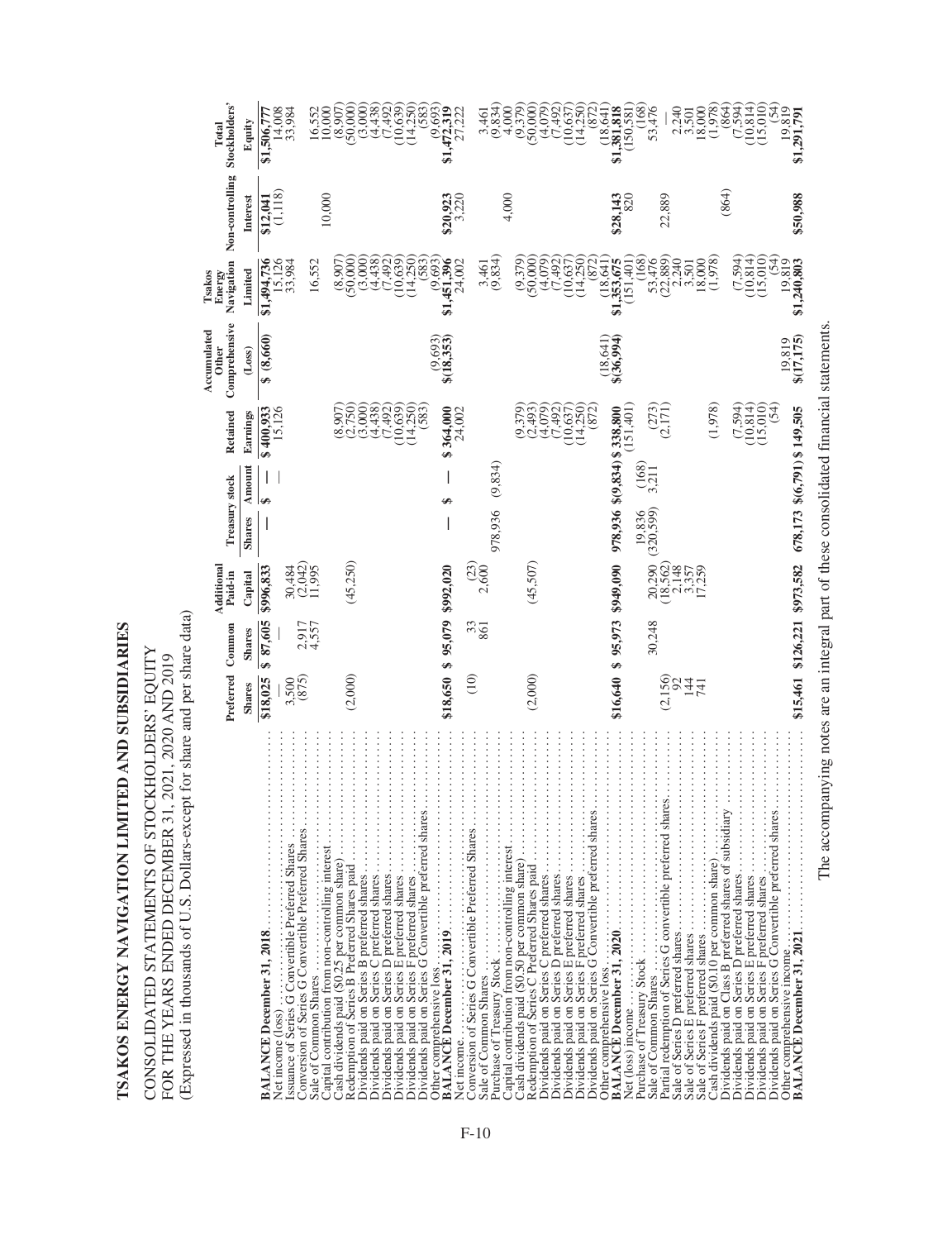<span id="page-11-0"></span>CONSOLIDATED STATEMENTS OF CASH FLOWS

FOR THE YEARS ENDED DECEMBER 31, 2021, 2020 AND 2019 (Expressed in thousands of U.S. Dollars)

|                                                                                                                                               | 2021                          | 2020                             | 2019                  |
|-----------------------------------------------------------------------------------------------------------------------------------------------|-------------------------------|----------------------------------|-----------------------|
| <b>Cash Flows from Operating Activities:</b>                                                                                                  | $$(150,581)$ \\$              | 27,222                           | \$<br>14,008          |
| Adjustments to reconcile net (loss) income to net cash provided by                                                                            |                               |                                  |                       |
|                                                                                                                                               | 126,821<br>16,432             | 127,278<br>9,822                 | 128,783<br>10.641     |
|                                                                                                                                               | 3,246                         | 3,782                            | 4,822                 |
| Interest expense on long term receivable, net<br>Change in fair value of derivative instruments                                               | (32)<br>(12,054)              | 1,932<br>8,121                   | (820)                 |
|                                                                                                                                               | 5,817<br>86,368               | 6,451<br>28,776                  | 27,613                |
| (Increase) Decrease in:                                                                                                                       | (27, 157)                     | (16,291)                         | (12, 871)             |
|                                                                                                                                               | (1,327)<br>304                | 19,659<br>(6,153)                | (9,056)               |
|                                                                                                                                               | (1,105)<br>(445)<br>(238)     | (8,781)<br>(521)<br>(1,096)      | 7,356<br>178<br>112   |
| Increase (Decrease) in:                                                                                                                       | 23,365                        | 14,981                           | 2,415                 |
|                                                                                                                                               | (12,700)<br>(3,603)           | (10, 322)<br>556                 | 5,108<br>6,060        |
|                                                                                                                                               | 53,111                        | 205,416                          | 184,349               |
| <b>Cash Flows from Investing Activities:</b>                                                                                                  |                               |                                  |                       |
| Advances for vessels under construction and acquisitions                                                                                      | (55,605)<br>(5,623)<br>53,224 | (39,671)<br>(148, 569)<br>93,627 | (55,988)<br>(46,217)  |
|                                                                                                                                               | (8,004)                       | (94, 613)                        | (102, 205)            |
| <b>Cash Flows from Financing Activities:</b>                                                                                                  |                               |                                  |                       |
|                                                                                                                                               | 189,758                       | 348,903                          | 494,368               |
|                                                                                                                                               | (1,270)<br>(318,904)          | (2,964)<br>(383,660)             | (3,556)<br>(556, 939) |
|                                                                                                                                               | (168)                         | (9,834)                          |                       |
|                                                                                                                                               |                               | (50,000)                         | (50,000)              |
|                                                                                                                                               | 53,476                        | 3,461                            | 16,552                |
|                                                                                                                                               | 23,741                        | (46,708)                         | 33,984                |
| Capital contribution from non-controlling interest to                                                                                         | (36,314)                      |                                  | (49,309)              |
|                                                                                                                                               |                               | 4,000                            | 10,000                |
|                                                                                                                                               | (89, 681)                     | (136, 802)                       | (104,900)             |
| Net decrease in cash and cash equivalents and restricted cash<br>Cash and cash equivalents and restricted cash at beginning of                | (44, 574)                     | (25,999)                         | (22,756)              |
|                                                                                                                                               | 171,771                       | 197,770                          | 220,526               |
| Cash and cash equivalents and restricted cash at end of period                                                                                | \$127,197                     | \$171,771                        | \$197,770             |
| Interest paid<br>Cash paid for interest, net of amounts capitalized<br>Reconciliation of cash and cash equivalents and restricted cash at end | \$40,840                      | \$53,813                         | \$70,755              |
| of period:<br><b>Current Assets:</b>                                                                                                          |                               |                                  |                       |
|                                                                                                                                               | 117,192                       | 160,475                          | 184,835               |
|                                                                                                                                               | 10,005<br>127,197             | 11,296<br>171,771                | 12,935<br>197,770     |

The accompanying notes are an integral part of these consolidated financial statements.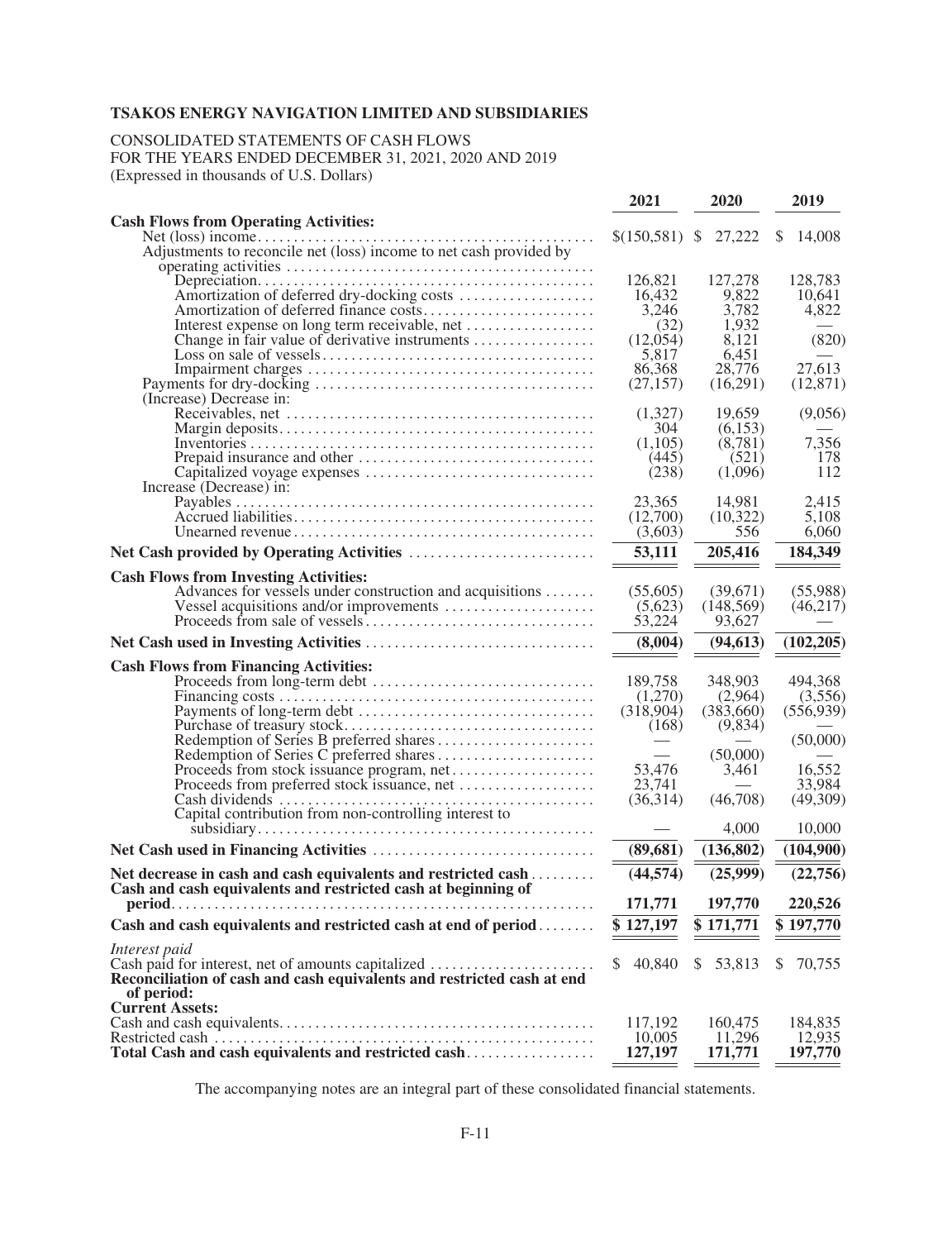### <span id="page-12-0"></span>**NOTES TO CONSOLIDATED FINANCIAL**

### **STATEMENTS DECEMBER 31, 2021, 2020 AND 2019**

**(Expressed in thousands of U.S. Dollars, except for share and per share data, unless otherwise stated)**

#### **1. Significant Accounting Policies**

*(a) Basis of presentation and description of business:* The accompanying consolidated financial statements have been prepared in accordance with U.S. generally accepted accounting principles ("U.S. GAAP") and include the accounts of Tsakos Energy Navigation Limited (the "Holding Company"), and its wholly-owned and majority-owned subsidiaries (collectively, the "Company"). All intercompany balances and transactions have been eliminated upon consolidation.

The Company owns and operates a fleet of crude oil and product carriers including five vessels chartered-in and two liquified natural gas ("LNG") carriers providing worldwide marine transportation services under long, medium or short-term charters.

On July 1, 2020, the Company effected a 1-for-5 reverse stock split of its common shares. In connection with the reverse stock split 33.2 fractional shares were cashed out. All share and per share amounts disclosed in the consolidated financial statements and notes give effect to this reverse stock split retroactively, for all periods presented prior to the reverse stock split.

### *Impact of COVID-19 and conflict in Ukraine on the Company's Business*

The impact of the COVID-19 pandemic and the conflict in Ukraine will continue to negatively affect the global economy and demand for oil and charter rates, which may continue to have a negative effect on the Company's business, financial performance and the results of its operations. As a result, many of the Company's estimates and assumptions required increased judgment and carry a higher degree of variability and volatility. As events continue to evolve and additional information becomes available, the Company's estimates may change in future periods.

- *(b) Use of Estimates:* The preparation of consolidated financial statements in conformity with U.S. GAAP requires management to make estimates and assumptions that affect the amounts of assets and liabilities and expenses, reported in the consolidated financial statements and the accompanying notes. Although actual results could differ from those estimates, management does not believe that such differences would be material.
- *(c) Other Comprehensive (Loss) Income:* The consolidated statement of other comprehensive (loss) income, presents the change in equity (net assets) during a period from transactions and other events and circumstances from non-owner sources. It includes all changes in equity during a period except those resulting from investments by shareholders and distributions to shareholders. Reclassification adjustments are presented out of accumulated other comprehensive loss on the face of the statement in which the components of other comprehensive (loss) income are presented or in the notes to the consolidated financial statements. The Company follows the provisions of ASC 220 "Comprehensive Income", and presents items of net income, items of other comprehensive income ("OCI") and total comprehensive income in two separate and consecutive statements.
- *(d) Foreign Currency Translation:* The functional currency of the Company is the U.S. Dollar because the Company's vessels operate in international shipping markets in which the U.S. Dollar is utilized to transact most business. The accounting books of the Company are also maintained in U.S. Dollars. Transactions involving other currencies during the year are converted into U.S. Dollars using the exchange rates in effect at the time of the transactions. At the balance sheet dates, monetary assets and liabilities, which are denominated in other currencies, are translated into U.S. Dollars at the year-end exchange rates. Resulting gains or losses are reflected within Vessel operating expenses in the accompanying Consolidated Statements of Comprehensive (Loss) Income.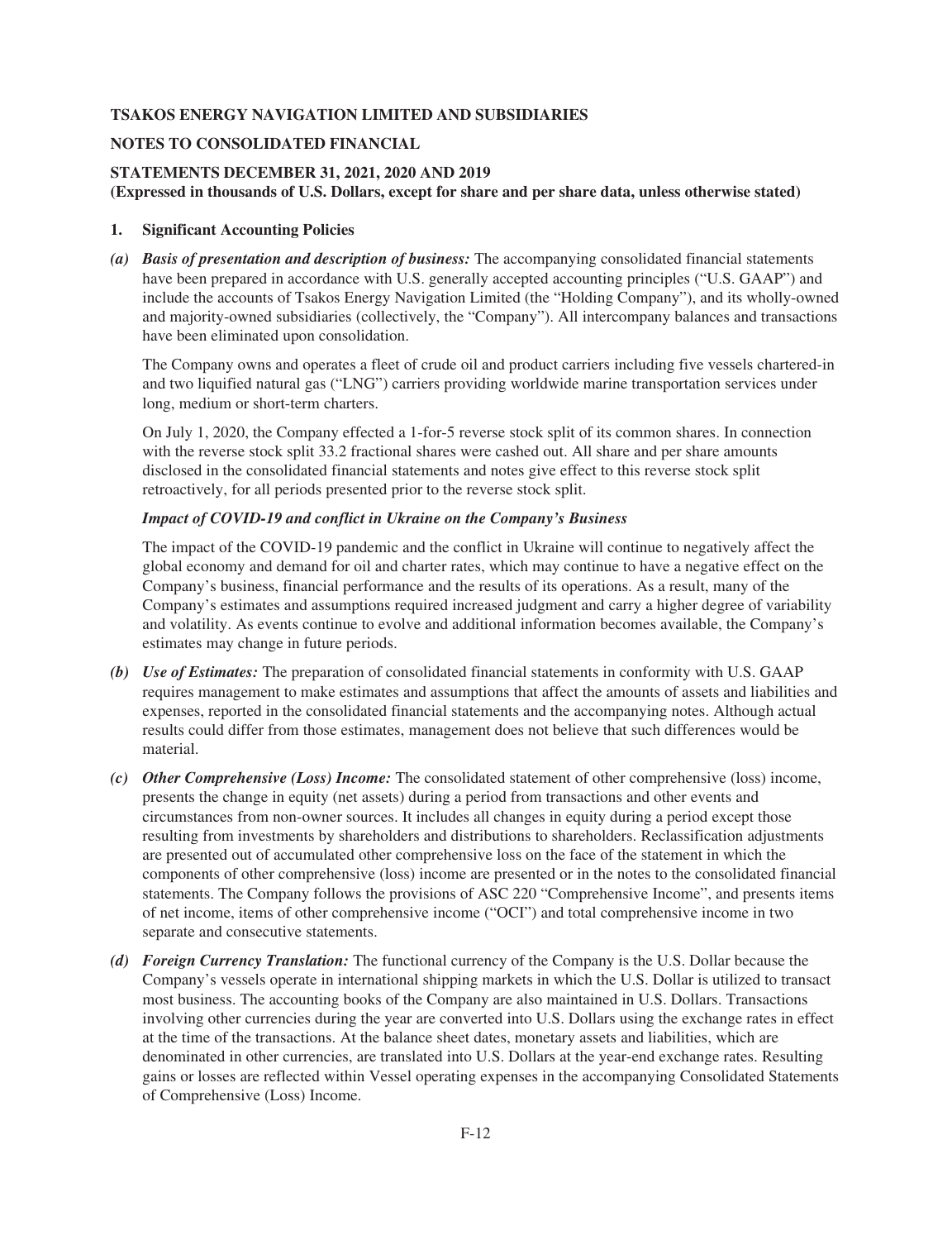### **NOTES TO CONSOLIDATED FINANCIAL**

### **STATEMENTS DECEMBER 31, 2021, 2020 AND 2019—(Continued) (Expressed in thousands of U.S. Dollars, except for share and per share data, unless otherwise stated)**

- *(e) Cash, Cash Equivalents and Restricted Cash:* The Company classifies highly liquid investments such as time deposits and certificates of deposit and their equivalents with original maturities of three months or less as cash and cash equivalents. Cash deposits with certain banks that may only be used for special purposes (including loan repayments) are classified as Restricted cash.
- *(f) Trade Accounts Receivable, Net and Credit Losses Accounting:* Trade accounts receivable, net at each balance sheet date includes estimated recoveries from charterers for hire, freight and demurrage billings and revenue earned but not yet billed, net of any allowance for receivables deemed uncollectible. Trade accounts receivable are recorded when the right to consideration becomes unconditional. The Company's management at each balance sheet date reviews all outstanding invoices and provides allowance for receivables deemed uncollectible primarily based on the aging of such balances and any amounts in dispute. During 2021 and 2020, the Company had no write offs (\$3,218 during 2019) of trade accounts receivable, deemed uncollectible.

As of January 1, 2020, the Company adopted ASC 326 which requires entities to use a forward-looking approach based on expected losses to estimate credit losses on certain types of financial instruments, including trade accounts receivable. Under the new guidance, an entity recognizes as an allowance its estimate of lifetime expected credit losses which will result in more timely recognition of such losses. The Company adopted the accounting standard using the prospective transition approach as of January 1, 2020, which resulted in an immaterial adjustment in the opening balance of retained earnings. The Company maintains an allowance for credit losses for expected uncollectable accounts receivable, which is recorded as an offset to trade accounts receivable and changes in such, if any, are classified as allowance for credit losses in the Consolidated Statements of Comprehensive (Loss) Income.

The adoption of ASC 326 primarily impacted trade accounts receivable recorded on the Consolidated Balance Sheet. The Company assessed collectability by reviewing accounts receivable on a collective basis where similar characteristics exist and on an individual basis when the Company identifies specific customers with known disputes or collectability issues. In determining the amount of the allowance for credit losses, the Company considered historical collectability based on past due status. The Company also considered customer-specific information, current market conditions and reasonable and supportable forecasts of future economic conditions to determine adjustments to historical loss data.

The Company assessed that any impairment of accounts receivable arising from operating leases, i.e. time charters, should be accounted for in accordance with Topic 842, Leases, and not in accordance with Topic 326. Impairment of accounts receivable arising from voyage charters, which are accounted for in accordance with Topic 606, Revenues from Contracts with Customers, are within the scope of Subtopic 326 and must therefore, be assessed for expected credit losses. No additional allowance was warranted for the years ended December 31, 2020 and December 31, 2021.

No allowance was recorded on insurance claims as of January 1, 2020, December 31, 2020, and December 31, 2021, as their balances were immaterial. In addition, no allowance was recorded for cash equivalents as the majority of cash balances as of the balance sheet date were on time deposits with highly reputable credit institutions, for which periodic evaluations of the relative credit standing of those financial institutions are performed.

*(g) Inventories:* Inventories consist of bunkers, lubricants, victualling and stores and are stated at the lower of cost or net realizable value. The cost is determined primarily by the first-in, first-out method. Net realizable value is defined as estimated selling prices in the ordinary course of business, less reasonably predictable costs of completion, disposal and transportation. When evidence exists that the net realizable value of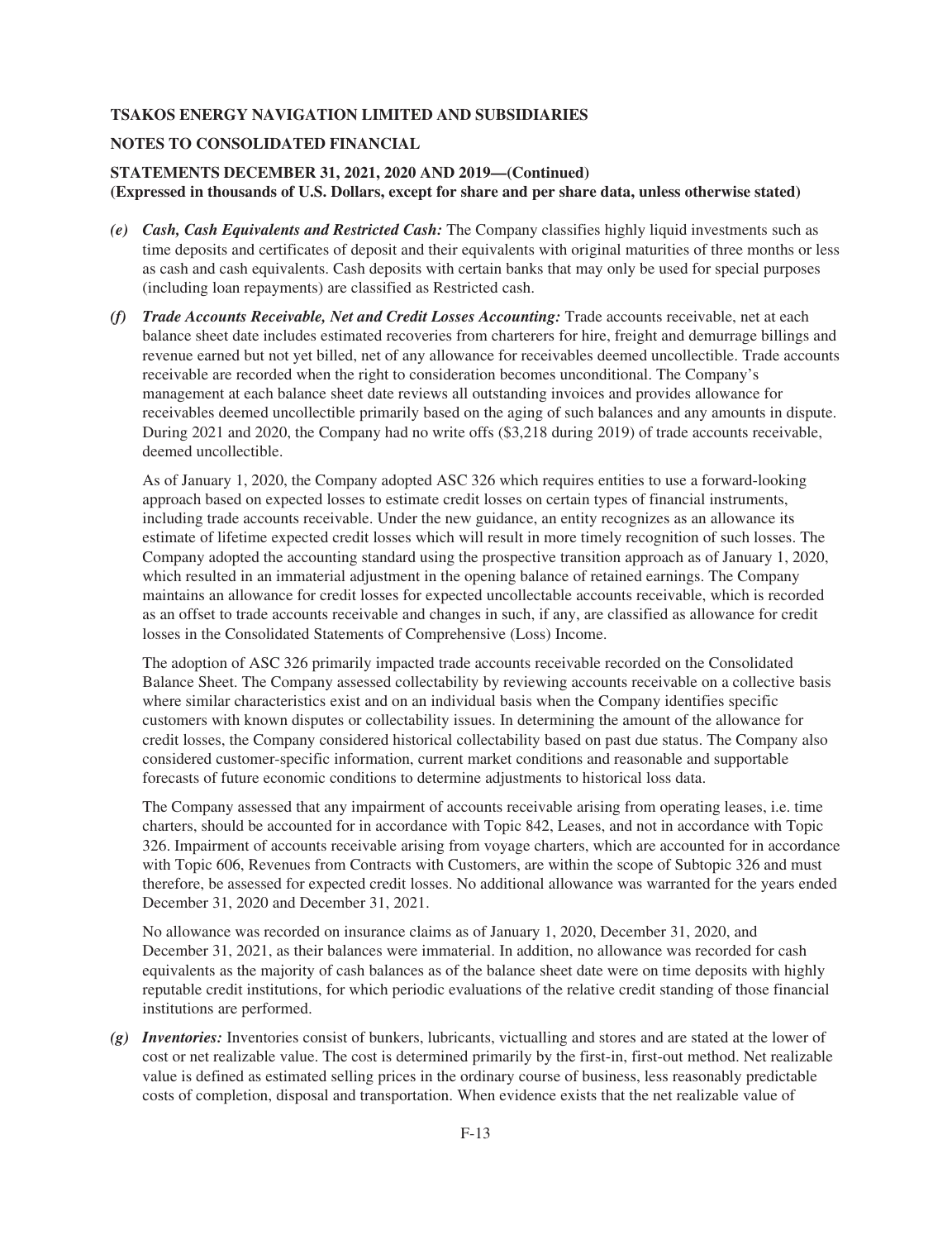### **NOTES TO CONSOLIDATED FINANCIAL**

# **STATEMENTS DECEMBER 31, 2021, 2020 AND 2019—(Continued) (Expressed in thousands of U.S. Dollars, except for share and per share data, unless otherwise stated)**

inventory is lower than its cost, the difference is recognized as a loss in earnings in the period in which it occurs.

*(h) Fixed Assets:* Fixed assets consist of vessels. Vessels are stated at cost, less accumulated depreciation. The cost of vessels includes the contract price and pre-delivery costs incurred during the construction and delivery of newbuildings, including capitalized interest, and expenses incurred upon the acquisition of second-hand vessels. Subsequent expenditures for conversions and major improvements are capitalized when they appreciably extend the life, increase the earning capacity or improve the efficiency or safety of the vessels; otherwise, they are charged to expense as incurred. Expenditures for routine repairs and maintenance are expensed as incurred.

Depreciation is provided on the straight-line method based on the estimated remaining economic useful lives of the vessels, less an estimated residual value based on a scrap price. Effective October 1, 2021 and following management's reassessment of the residual value of the vessels, the estimated scrap value per light weight ton ("LWT") was increased to \$0.43 from \$0.39. Management's estimate was based on the average demolition prices prevailing in the market during the last four years for which historical data were available. The effect of this change in accounting estimate, which did not require retrospective application as per ASC 250 "Accounting Changes and Error Corrections", was to decrease net loss for the year ended December 31, 2021, by \$746 or \$0.04 per weighted average number of shares, both basic and diluted. The decrease in the annual depreciation expense is expected to amount approximately \$3.0 million per annum based on the useful lives of the Company's existing fleet which are estimated at 25 years for crude and product oil carriers and 40 years for the LNG carriers from the date of original delivery from the shipyard.

*(i) Impairment of Fixed Assets:* The Company reviews vessels for impairment whenever events or changes in circumstances indicate that the carrying amount of a vessel including any unamortized dry-docking costs (Note 1(k)) may not be recoverable. When such indicators are present, a vessel to be held and used is tested for recoverability by comparing the estimate of future undiscounted net operating cash flows expected to be generated by the use of the vessel over its remaining useful life and its eventual disposition to its carrying amount. Net operating cash flows are determined by applying various assumptions regarding the use or probability of sale of each vessel, future revenues net of commissions, operating expenses, scheduled dry-dockings, expected off-hire and scrap values, and taking into account historical revenue data and published forecasts on future world economic growth and inflation. Should the carrying value of the vessel, including any unamortized dry-docking costs, exceed its estimated future undiscounted net operating cash flows, impairment is measured based on the excess of the carrying amount plus any unamortized dry-docking costs over the fair market value of the asset. The Company determines the fair value of its vessels based on management estimates and assumptions and by making use of available market data and taking into consideration third party valuations. The review of the carrying amounts in connection with the estimated recoverable amount for the Company's vessels and advances for vessels under construction as of December 31, 2021, 2020 and 2019, indicated an impairment charge of \$86,368, \$zero and \$18,661, respectively (Note 4).

In addition, the Company reviews and tests its right-of use-assets for impairment at each reporting date by comparing their carrying amount plus any unamortized leasehold improvements (Note 1(k)) with the estimated future undiscounted net operating cash flows expected to be generated by the use of the vessels, considering three-year charter rates estimates and the average of those, over the remaining lease term (Note 4). The review of the carrying amounts in connection with the estimated recoverable amount for the Company's right of use assets as of December 31, 2021, 2020, indicated no impairment charge.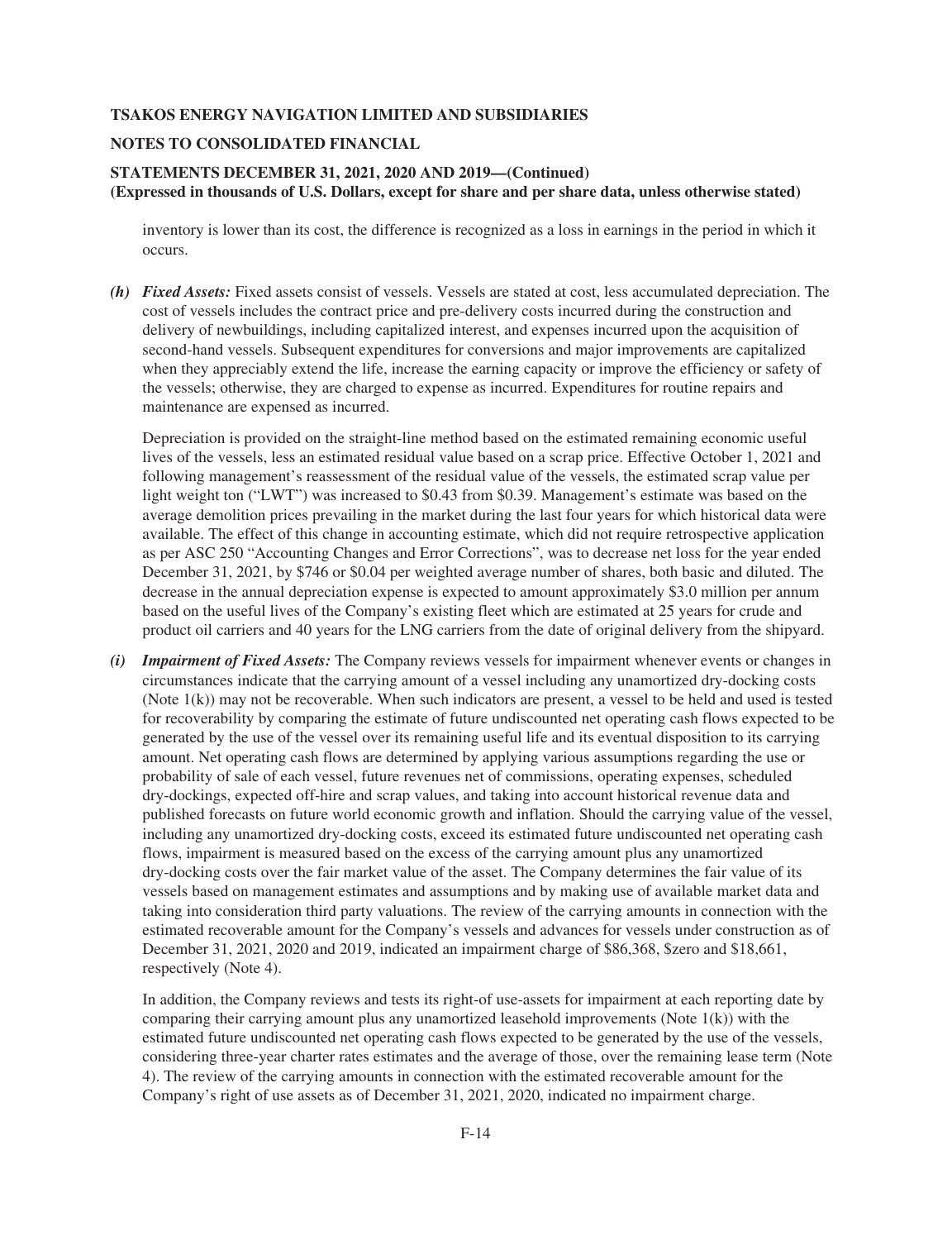#### **NOTES TO CONSOLIDATED FINANCIAL**

# **STATEMENTS DECEMBER 31, 2021, 2020 AND 2019—(Continued) (Expressed in thousands of U.S. Dollars, except for share and per share data, unless otherwise stated)**

- *(j) Reporting Assets held for sale:* It is the Company's policy to dispose of vessels when suitable opportunities occur and not necessarily to keep them until the end of their useful life. Long-lived assets are classified as held for sale when all applicable criteria enumerated under ASC 360 "Property, Plant, and Equipment" are met and are measured at the lower of their carrying amount or fair value less cost to sell. These assets are not depreciated once they meet the criteria to be held for sale. An impairment charge for an asset held for sale is recognized when its fair value less cost to sell is lower than its carrying value at the date it meets the held for sale criteria and upon subsequent measurement. At December 31, 2021, there were no vessels held for sale. At December 31, 2020, the Company considered that the suezmax tankers, *Arctic* and *Antarctic* met the criteria to be classified as held for sale. At December 31, 2019, the Company considered that the suezmax tankers *Archangel, Alaska*, *Silia T* and the aframax tanker *Izumo Princess* met the criteria to be classified as held for sale.
- *(k) Accounting for Special Survey, Dry-docking Costs and Leasehold improvements:* The Company follows the deferral method of accounting for dry-docking and special survey costs whereby actual costs incurred are reported in Deferred Charges and leasehold improvements and are amortized on a straight-line basis over the period through the date the next dry-docking is scheduled to become due (approximately every five years during the first fifteen years of the vessels' life and every two and a half years within the remaining useful life of the vessels). Costs relating to routine repairs and maintenance are expensed as incurred. The unamortized portion of special survey and dry-docking costs for a vessel that is sold and/ or classified as held for sale, is included as part of the carrying amount of the vessel in determining the gain or loss on sale of the vessel.

The Company follows the deferral method of accounting for leasehold improvement costs whereby actual costs incurred are reported in Deferred Charges and leasehold improvements and are amortized on a straight-line basis over the shorter of the useful life of those leasehold improvements and the remaining lease term.

- *(l) Loan Costs:* Costs incurred for obtaining new loans or refinancing of existing loans, upon application of certain criteria, are capitalized and amortized over the term of the respective loan, using the effective interest rate method. Any unamortized balance of costs relating to loans repaid or refinanced as debt extinguishments is expensed in the period the repayment or extinguishment is made. Deferred financing costs, net of accumulated amortization, are presented as a reduction of long-term debt (Note 6).
- *(m) Accounting for Leases:* The Company adopted Accounting Standards Update 2016-02, Leases (or ASU 2016-02) and ASU No. 2018-11, Leases (ASC 842)—Targeted Improvements, on January 1, 2019, using the optional transition method. In connection with the adoption of ASC 842, the Company elected the package of practical expedients that allows companies not to reassess whether any expired or expiring contracts are or contain leases, lease classification for any expired or expiring leases and initial direct costs for any expired or expiring leases. Following the adoption and based on the Company's analysis, there was no cumulative effect adjustment to the opening balance of retained earnings. The adoption of ASC 842 resulted in a change in the accounting method for the lease portion of the daily charter hire for the Company's chartered-in vessels accounted for as operating leases with firm periods of greater than one year.

**Sale and Leaseback Transactions:** The Company has entered into seven sale and leaseback transactions accounted for as operating leases as of December 31, 2021 (Note 4). According to the provisions of ASC 842-20-30-1, at the commencement date, a lessee shall measure both of the following: a) The lease liability at the present value of the lease payments not yet paid, discounted using the discount rate for the lease at lease commencement and b) The right-of-use asset, which shall consist of all of the following: i) The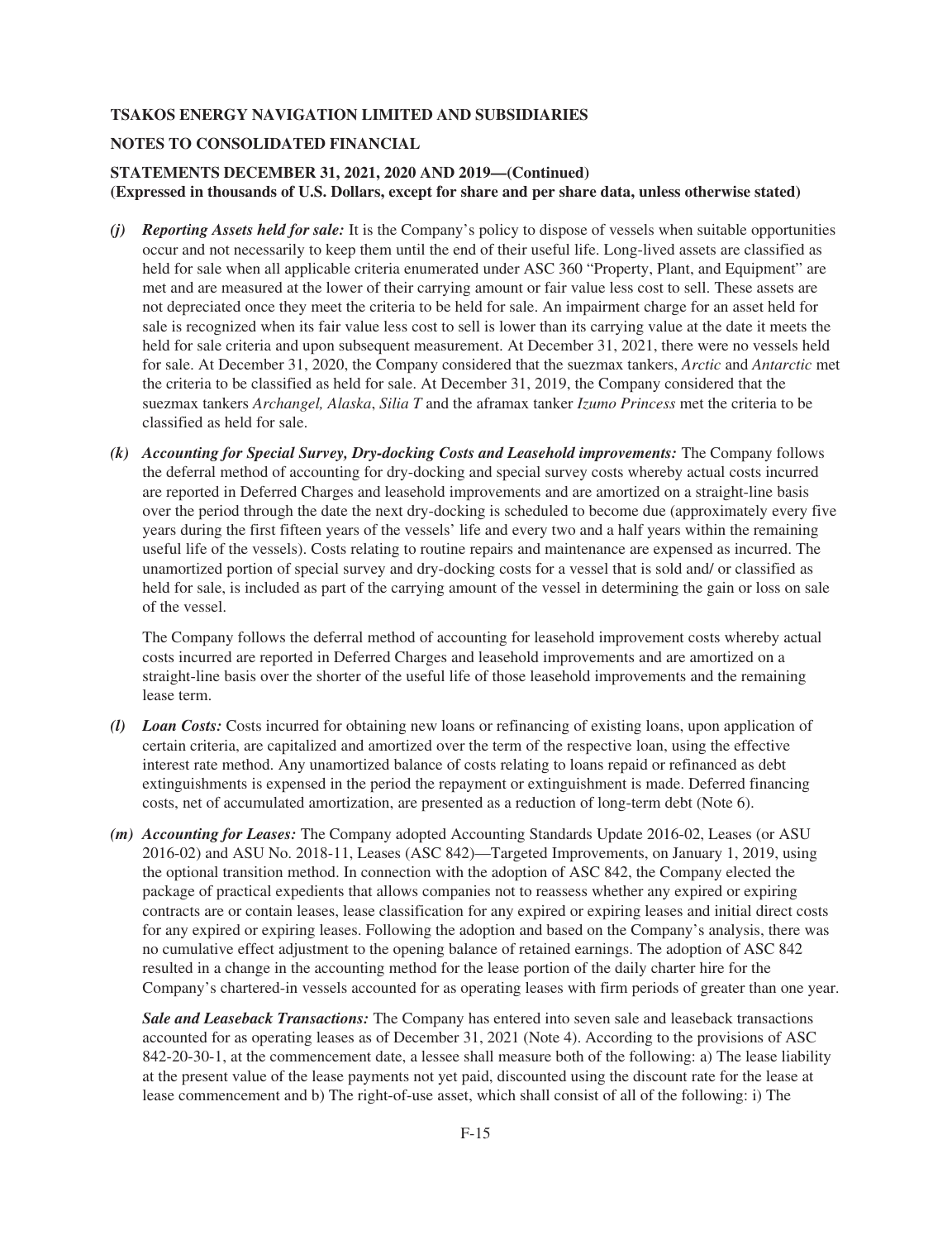#### **NOTES TO CONSOLIDATED FINANCIAL**

# **STATEMENTS DECEMBER 31, 2021, 2020 AND 2019—(Continued) (Expressed in thousands of U.S. Dollars, except for share and per share data, unless otherwise stated)**

amount of the initial measurement of the lease liability, ii) Any lease payments made to the lessor at or before the commencement date, minus any lease incentives received and iii) Any initial direct costs incurred by the lessee.

After lease commencement, the Company measures the lease liability for an operating lease at the present value of the remaining lease payments using the discount rate determined at lease commencement (Note 4). The right-of-use asset is subsequently measured at the amount of the remeasured lease liability, adjusted for the remaining balance of any lease incentives received, any cumulative prepaid or accrued rent if the lease payments are uneven throughout the lease term and any unamortized initial direct costs.

Any changes made to leased assets to customize it for a particular use or need of the lessee are capitalized as leasehold improvements. Amounts attributable to leasehold improvements are presented separately from the related right-of-use asset (Note  $1(k)$ ).

*(n) Accounting for Revenues and Expenses:* Voyage revenues are generated from voyage charter agreements and contracts of affreightment, bareboat charter, time charter agreements (including profit sharing clauses) or pooling arrangements.

**Voyage charters and contracts of affreightment:** Voyage charters, are contracts made in the spot market for the use of a vessel for a specific voyage in return of payment of an agreed upon freight rate per ton of cargo. Contracts of affreightment are contracts for multiple voyage charter employments. Revenues from voyage charters in the spot market or under contracts of affreightment are recognized ratably from commencement of cargo loading to completion of discharge of the current cargo, in accordance with ASC 606. Voyage charter payments are due upon discharge of the cargo. Revenues from voyage charters and contracts of affreightment amounted to \$255,017, \$259,015 and \$215,197 for the years ended December 31, 2021, 2020 and 2019, respectively. At December 31, 2021 and 2020, receivables from voyage charters and contracts of affreightment amounted to \$23,160 and \$21,268 respectively, the majority of them collected upon completion of the voyage.

Demurrage revenue, which is included in voyage revenues, represents charterers' reimbursement for any potential delays exceeding the allowed lay time as per charter party agreement and is recognized as the performance obligation is satisfied.

**Time, bareboat charters and pooling arrangements:** For time charters and bareboat arrangements, a contract exists, and the vessel is delivered (commencement date) to the charterer, for a fixed period of time, at rates that are determined in the charter agreement and the relevant voyage expenses (i.e. port dues, canal tolls, pilotages and fuel consumption) burden the charterer. The charterer has the right, upon delivery of the vessel, to control the use of the vessel as it has the right to: (i) decide the (re)delivery time of the vessel; (ii) arrange the ports from which the vessel shall pass; (iii) give directions to the master of the vessel regarding the vessel's operations (i.e. speed, route, bunkers purchases, etc.); (iv) sub-charter the vessel and (v) consume any income deriving from the vessel's charter.

Thus, time and bareboat charter agreements are accounted for as operating leases, ratably on a straight line over the duration of the charter agreement and therefore, fall under the scope of ASC 842 (Note 1 (m)).

For vessels operating in pooling arrangements, the Company earns a portion of the generated total revenues, net of expenses incurred by the pool. Revenues and voyage expenses are pooled and allocated to each pool's participants on a time charter equivalent, or TCE basis, in accordance with an agreed-upon formula, which is determined by points awarded to each vessel in the pool based on the vessel's age, design and other performance characteristics. Revenue under pooling arrangements is accounted for as a variable rate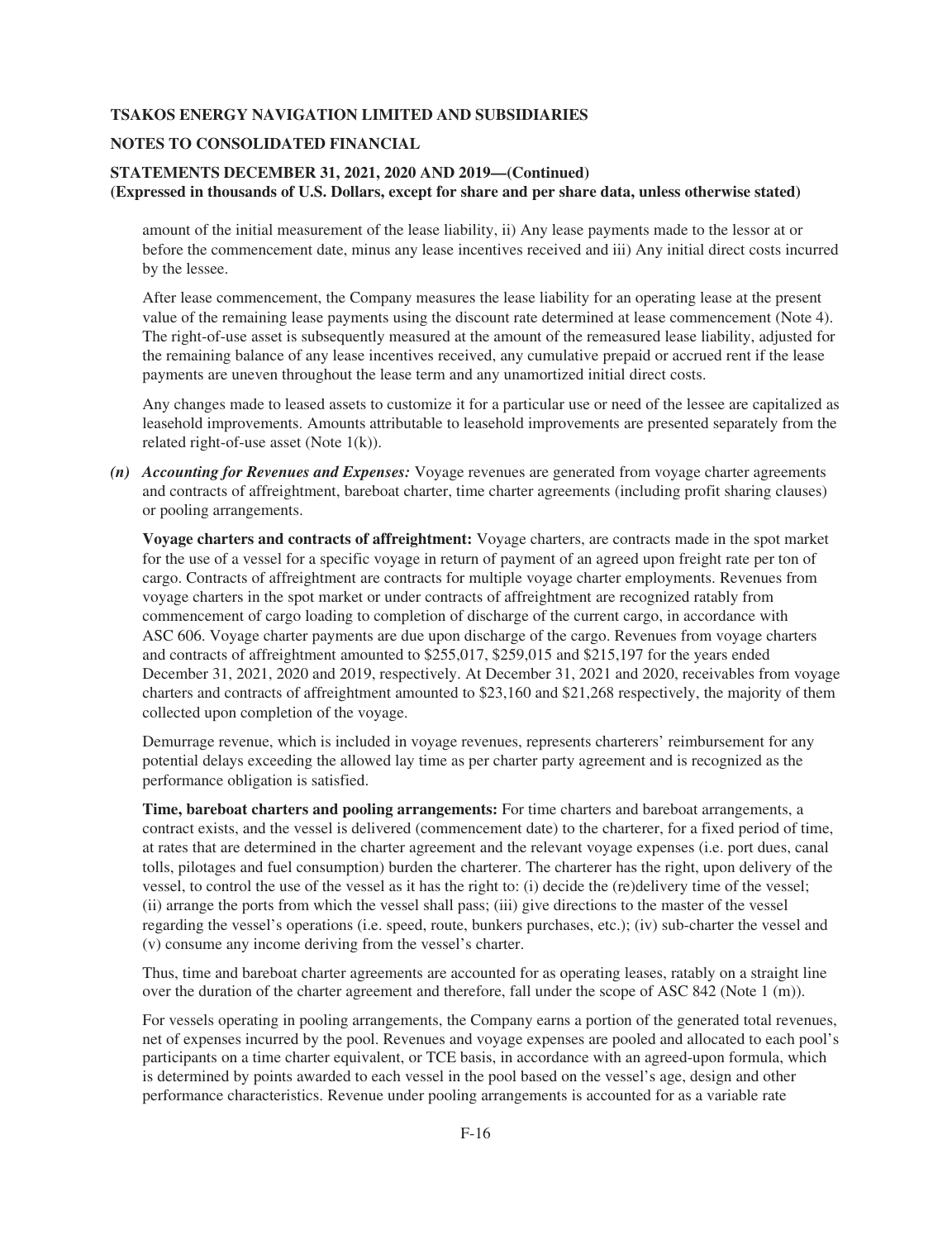#### **NOTES TO CONSOLIDATED FINANCIAL**

### **STATEMENTS DECEMBER 31, 2021, 2020 AND 2019—(Continued) (Expressed in thousands of U.S. Dollars, except for share and per share data, unless otherwise stated)**

operating leases, falling under the scope of ASC 842 (Note 1(m)) and is recognized for the applicable period, when the collectability is reasonably assured, based on the net revenue distributed by the pool.

The charterer may charter the vessel with or without the owner's crew and other operating services (time charter/pooling arrangements, and bareboat charter, respectively). Thus, the agreed daily rates (hire rates) in the case of time charter agreements and pooling arrangements also include compensation for part of the agreed crew and other operating services provided by the owner (non-lease components). The Company has elected to account for the lease and non-lease components of time charter agreements and pooling arrangements as a combined component in its consolidated financial statements, having taken into account that the non-lease component would be accounted for ratably on a straight-line basis over the duration of the time charter and pooling arrangements in accordance with ASC 606 and that the lease component is considered as the predominant component. In this respect, the Company qualitatively assessed that more value is ascribed to the vessel rather than to the services provided under the time charter agreements and pooling arrangements.

Profit sharing contracts are accounted for as variable consideration and included in the transaction price to the extent that variable amounts earned beyond an agreed fixed minimum hire are determinable at the reporting date and when there is no uncertainty associated with the variable consideration. Profit-sharing revenues are calculated at an agreed percentage of the excess of the charter's average daily income over an agreed amount.

Revenue from time charter hire arrangements with an escalation clause is recognized on a straight-line basis over the charter term unless another systematic and rational basis is more representative of the time pattern in which the vessel is employed.

Revenues from time, bareboat and pooling charter arrangements amounted to \$291,103, \$385,120 and \$382,255 for the years ended December 31, 2021, 2020 and 2019, respectively.

Revenues generated from time charter and bareboat are usually collected in advance.

**Voyage related and vessel operating costs:** Voyage expenses primarily consist of port charges, canal dues and bunker (fuel) costs relating to spot charters or contract of affreightment. These voyage expenses are borne by the Company unless the vessel is on time-charter, in which case they are borne by the charterer. Commissions (i.e. brokerage and address) are included in voyage expenses under all types of employment. All voyage expenses are expensed as incurred, apart from bunker expenses which consist of part of the contract fulfillment costs and are recognized as a deferred contract cost and amortized over the voyage period when the relevant criteria under ASC 340-40 are met. Unamortized deferred contract costs are included in the consolidated balance sheet under Capitalized voyage expenses. Costs amortized during the year ended December 31, 2021, to fulfill contracts were \$5,466. Commissions are expensed as incurred. Vessel operating costs include crew costs, insurances, repairs and maintenance, spares, stores, lubricants, quality and safety costs and other expenses such as tonnage tax, registration fees and communication costs, as well as foreign currency gains or losses. All vessel operating expenses are expensed as incurred. Under a bareboat charter, the charterer assumes responsibility for all voyage and vessel operating expenses and risk of operation. Upon adoption of ASC 842, the Company made an accounting policy election to not recognize contract fulfillment costs for time charters under ASC 340-40.

**Unearned revenue:** Unearned revenue represents cash received prior to the year-end for which related service has not been provided. It primarily relates to charter hire paid in advance and to revenue resulting from charter agreements with varying rates.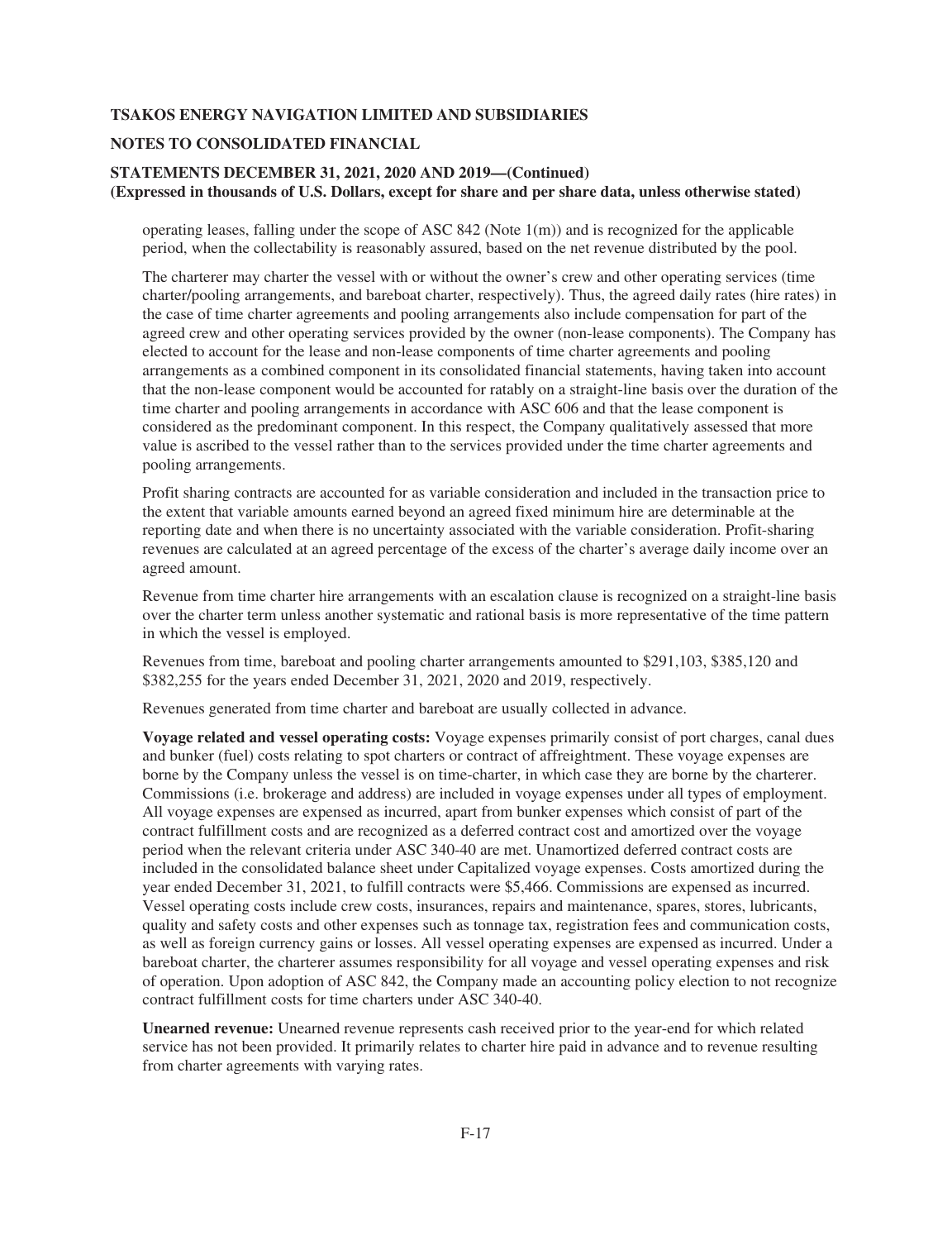### **NOTES TO CONSOLIDATED FINANCIAL**

# **STATEMENTS DECEMBER 31, 2021, 2020 AND 2019—(Continued) (Expressed in thousands of U.S. Dollars, except for share and per share data, unless otherwise stated)**

**Customers' concentration:** Voyage revenues for 2021, 2020 and 2019 included revenues derived from significant charterers as follows (in percentages of total voyage revenues):

| <b>Charterer</b> | 2021<br>__ | 2020<br>--- | 2019<br>$\overline{\phantom{a}}$ |
|------------------|------------|-------------|----------------------------------|
| А                | 14%        | 12%         | 13%                              |
| B                | $1\%$      | 9%          | 11%                              |
|                  | 8%         | 9%          | 10%                              |

- *(o) Segment Reporting:* The Company does not evaluate the operating results by type of vessel or by type of charter or by type of cargo. Although operating results may be identified by type of vessel, management, including the chief operating decision maker, reviews operating results primarily by revenue per day and operating results of the fleet. The Company operates two LNG carriers which meet the quantitative thresholds used to determine reportable segments. The chief operating decision maker does not review the operating results of these vessels separately or make any decisions about resources to be allocated to these vessels or assess their performance separately; therefore, the LNG carriers do not constitute a separate reportable segment. The Company's vessels operate on many trade routes throughout the world and, therefore, the provision of geographic information is considered impracticable by management. For the above reasons, the Company has determined that it operates in one reportable segment, the worldwide maritime transportation of liquid energy related products.
- *(p) Derivative Financial Instruments:* The Company regularly enters into interest rate swap contracts to manage its exposure to fluctuations of interest rates associated with its specific borrowings. Also, the Company enters into bunker swap contracts and put or call options to manage its exposure to fluctuations of bunker prices associated with the consumption of bunkers by its vessels. Interest rate and bunker price differentials paid or received under the swap agreements are recognized as part of Interest and finance costs, net. On the inception of a put or call option on bunkers an asset or liability is recognized. The subsequent changes in its fair value and realized payments or receipts upon exercise of the options are recognized in the consolidated statement of comprehensive income (loss) as part of the interest and finance costs, net. All derivatives are recognized in the consolidated financial statements at their fair value. On the inception date of the derivative contract, the Company evaluates the derivative as an accounting hedge of the variability of cash flow to be paid of a forecasted transaction ("cash flow" hedge). Changes in the fair value of a derivative that is qualified, designated and highly effective as a cash flow hedge are recorded in other comprehensive income (loss) until earnings are affected by the forecasted transaction. Changes in the fair value of undesignated derivative instruments and the ineffective portion of designated derivative instruments are reported in earnings in the period in which those fair value changes occur. Realized gains or losses on early termination of undesignated derivative instruments are also classified in earnings in the period of termination of the respective derivative instrument.

The Company formally documents all relationships between hedging instruments and hedged items, as well as the risk-management objective and strategy for undertaking various hedge transactions. This process includes linking all derivatives that are designated as cash flow hedges of the variable cash flows of a forecasted transaction to a specific forecasted transaction. The Company also formally assesses, both at the hedge's inception and on an ongoing basis, whether the derivatives that are used in hedging transactions are highly effective in offsetting changes in cash flow of hedged items. When it is determined that a derivative is not highly effective as a hedge or that it has ceased to be a highly effective hedge, the Company discontinues hedge accounting prospectively. In accordance with ASC 815 "Derivatives and Hedging," the Company may prospectively discontinue the hedge accounting for an existing hedge if the applicable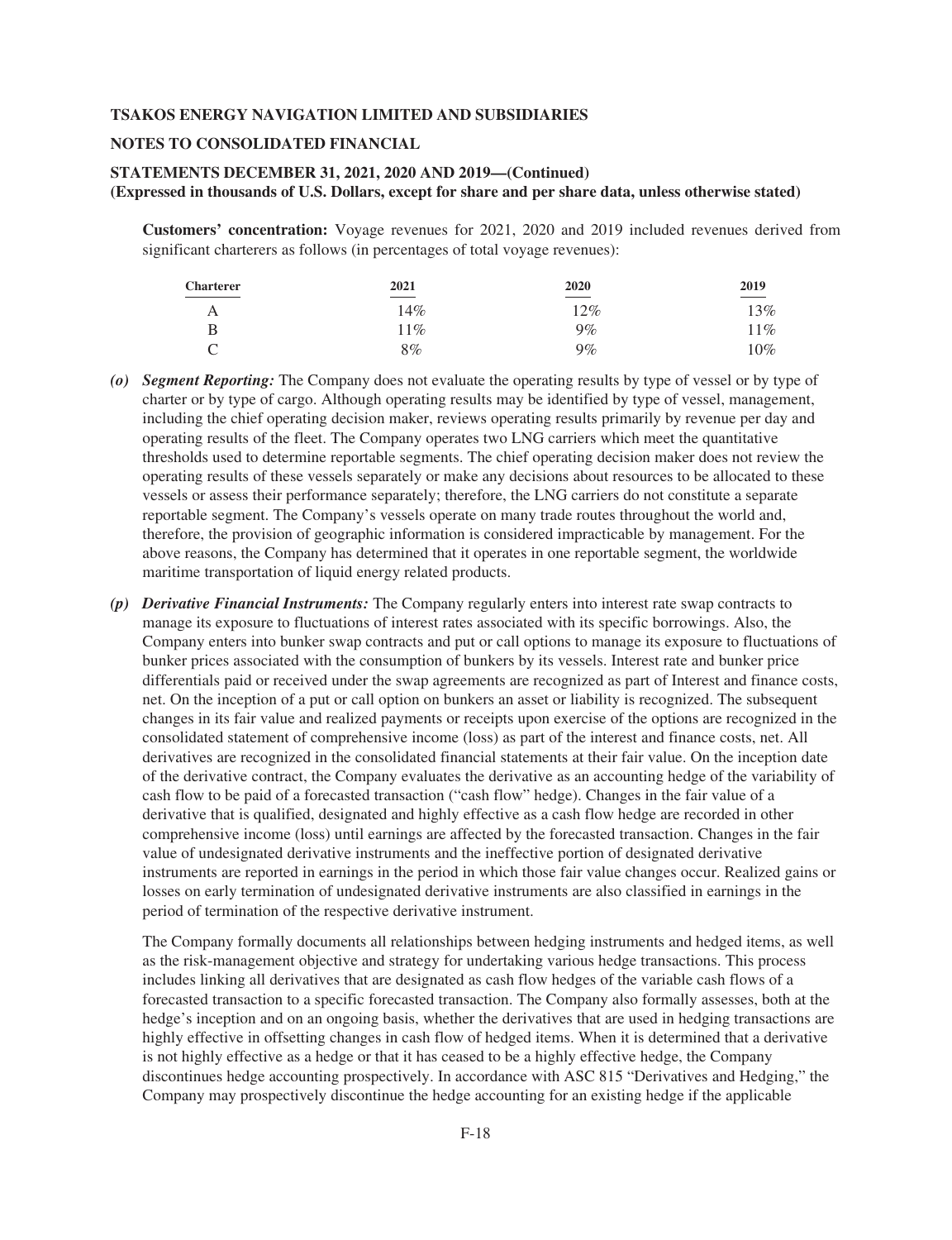#### **NOTES TO CONSOLIDATED FINANCIAL**

### **STATEMENTS DECEMBER 31, 2021, 2020 AND 2019—(Continued) (Expressed in thousands of U.S. Dollars, except for share and per share data, unless otherwise stated)**

criteria are no longer met, the derivative instrument expires, is sold, terminated or exercised or if the Company removes the designation of the respective cash flow hedge. In those circumstances, the net gain or loss remains in accumulated other comprehensive loss and is reclassified into earnings in the same period or periods during which the hedged forecasted transaction affects earnings, unless the forecasted transaction is no longer probable in which case the net gain or loss is reclassified into earnings immediately.

- *(q) Fair Value Measurements:* The Company follows the provisions of ASC 820, "Fair Value Measurements and Disclosures" which defines, and provides guidance as to the measurement of fair value. ASC 820 applies when assets or liabilities in the consolidated financial statements are to be measured at fair value. Fair value is defined as the price that would be received to sell an asset or paid to transfer a liability in an orderly transaction between market participants (Note 14).
- *(r) Going concern:* The Company evaluates whether there is substantial doubt about its ability to continue as a going concern by applying the provisions of ASC 205-40. In more detail, the Company evaluates whether there are conditions or events that raise substantial doubt about the Company's ability to continue as a going concern within one year from the date the consolidated financial statements are issued. As part of such evaluation, the Company did not identify any conditions that raise substantial doubt about the entity's ability to continue as a going concern. Accordingly, the Company continues to adopt the going concern basis in preparing its consolidated financial statements.
- *(s) Treasury stock:* Treasury stock is stock that is repurchased by the issuing entity, reducing the number of outstanding shares in the open market. When shares are repurchased, they may either be cancelled or held for reissue. If not cancelled, such shares are referred to as treasury stock. Treasury stock is essentially the same as unissued capital and reduces ordinary share capital. The cost of the acquired shares should generally be shown as a deduction from stockholders' equity. Dividends on such shares held in the entity's treasury should not be reflected as income and not shown as a reduction in equity. Gains and losses on sales of treasury stock should be accounted for as adjustments to stockholders' equity and not as part of income. Depending on whether the shares are acquired for reissuance or retirement, treasury stock is accounted for under the cost method or the constructive retirement method. The cost method is also used, when reporting entity management has not made decisions as to whether the reacquired shares will be retired, held indefinitely or reissued. The Company has elected for the repurchase of its common shares to be accounted for under the cost method. Under this method, the treasury stock account is charged for the aggregate cost of shares reacquired.
- *(t) Accounting for transactions under common control:* Common control transaction is any transfer of net assets or exchange of equity interests between entities or businesses that are under common control by an ultimate parent or controlling shareholder before and after the transaction. Common control transactions may have characteristics that are similar to business combinations but do not meet the requirements to be accounted for as business combinations because, from the perspective of the ultimate parent or controlling shareholder, there has not been a change in control over the acquiree. Due to the fact common control transactions do not result in a change in control at the ultimate parent or controlling shareholder level, the Company does not account for such transactions at fair value. Rather, common control transactions are accounted for at the carrying amount of the net assets or equity interests transferred.
- *(u) Net (Loss) Income Per Share Attributable to Common Stockholders:* The Company computes net (loss) income per share using the two-class method required for participating securities. The two-class method requires income available to common stockholders for the period to be allocated between common shares and participating securities based upon their respective rights to receive dividends as if all income for the period had been distributed.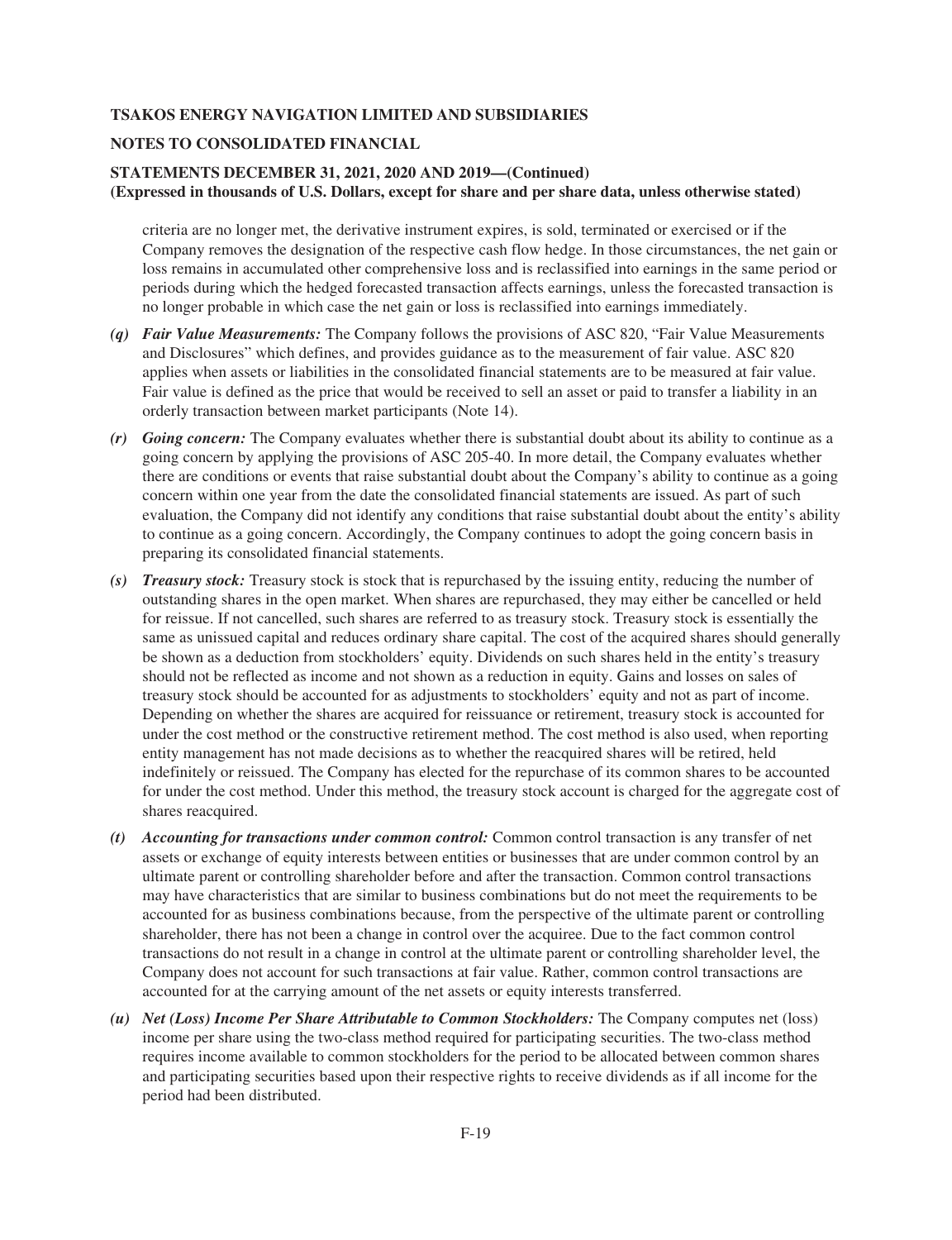#### **NOTES TO CONSOLIDATED FINANCIAL**

### **STATEMENTS DECEMBER 31, 2021, 2020 AND 2019—(Continued) (Expressed in thousands of U.S. Dollars, except for share and per share data, unless otherwise stated)**

The Company's Series G Convertible Preferred Shares (Note 8) are participating securities. Any remaining earnings would be distributed to the holders of common shares and the holders of the Series G Convertible Preferred Shares on a pro-rata basis assuming conversion of all Series G Convertible Preferred Shares into common shares. This participating security does not contractually require the holders of such shares to participate in the Company's losses. As such, net losses for the periods presented were not allocated to the Company's participating security.

#### **New Accounting Pronouncements—Not Yet Adopted**

In January 2021, the FASB issued ASU 2021-01, Reference Rate Reform (Topic 848): Scope. The ASU clarifies that all derivative instruments affected by changes to the interest rates used for discounting, margining or contract price alignment due to reference rate reform are in the scope of ASC 848. As such, entities may apply certain optional expedients in ASC 848 to derivative instruments that do not reference LIBOR, or another rate expected to be discontinued as a result of reference rate reform if there is a change to the interest rate used for discounting, margining or contract price alignment. In addition, the ASU clarifies other aspects of the guidance in ASC 848 and provides new guidance on how to address the effects of the cash compensation adjustment that is provided as part of the above change on, certain aspects of hedge accounting. The ASU is effective for all entities as of January 7, 2021, allows for retrospective or prospective application with certain conditions, and generally can be adopted through December 31, 2022. The Company is currently evaluating the impact this guidance may have on its consolidated financial statements and related disclosures, considering that none of the Company's floating rate credit facilities, based on the U.S. dollar LIBOR rates, were discontinued as of January 1, 2022. In March 2022, the Company has entered into a loan agreement based on Compounded Reference Rate of the day.

In May 2021, the FASB issued ASU 2021-04, Earnings Per Share (Topic 260), Debt — Modifications and Extinguishments (Subtopic 470-50), Compensation — Stock Compensation (Topic 718), and Derivatives and Hedging — Contracts in Entity's Own Equity (Subtopic 815-40): Issuer's Accounting for Certain Modifications or Exchanges of Freestanding Equity-Classified Written Call Options (a consensus of the FASB Emerging Issues Task Force). The ASU addresses the diversity in practice in an issuer's accounting for modifications or exchanges of freestanding equity-classified written call options (e.g., warrants) that remain equity classified after modification or exchange. Under the guidance, an issuer determines the accounting for the modification or exchange based on whether the transaction was done to issue equity, to issue or modify debt or for other reasons. The ASU is effective for all entities for fiscal years beginning after December 15, 2021, including interim periods within those fiscal years. Early adoption is permitted, but entities need to apply the guidance as of the beginning of the fiscal year that includes the interim period in which they choose to early adopt the guidance. The guidance is applied prospectively to all modifications or exchanges that occur on or after the date of adoption. The Company is currently evaluating the impact this guidance may have on its consolidated financial statements and related disclosures.

In July 2021, the FASB issued ASU No. 2021-05 Leases (Topic 842): Lessors-Certain Leases with Variable Lease Payments. The ASU amends the lessor lease classification guidance in ASC 842 for leases that include any amount of variable lease payments that are not based on an index or rate. If such a lease meets the criteria in ASC 842-10-25-2 through 25-3 for classification as either a sales-type or direct financing lease, and application of the sales-type or direct financing lease recognition guidance would result in recognition of a selling loss, then the amendments require the lessor to classify the lease as an operating lease. For public business entities that have adopted ASC 842 as of July 19, 2021, the amendments in ASU 2021-05 are effective for fiscal years beginning after December 15, 2021 and for interim periods within those fiscal years. The Company is currently evaluating the impact this guidance may have on its consolidated financial statements and related disclosures.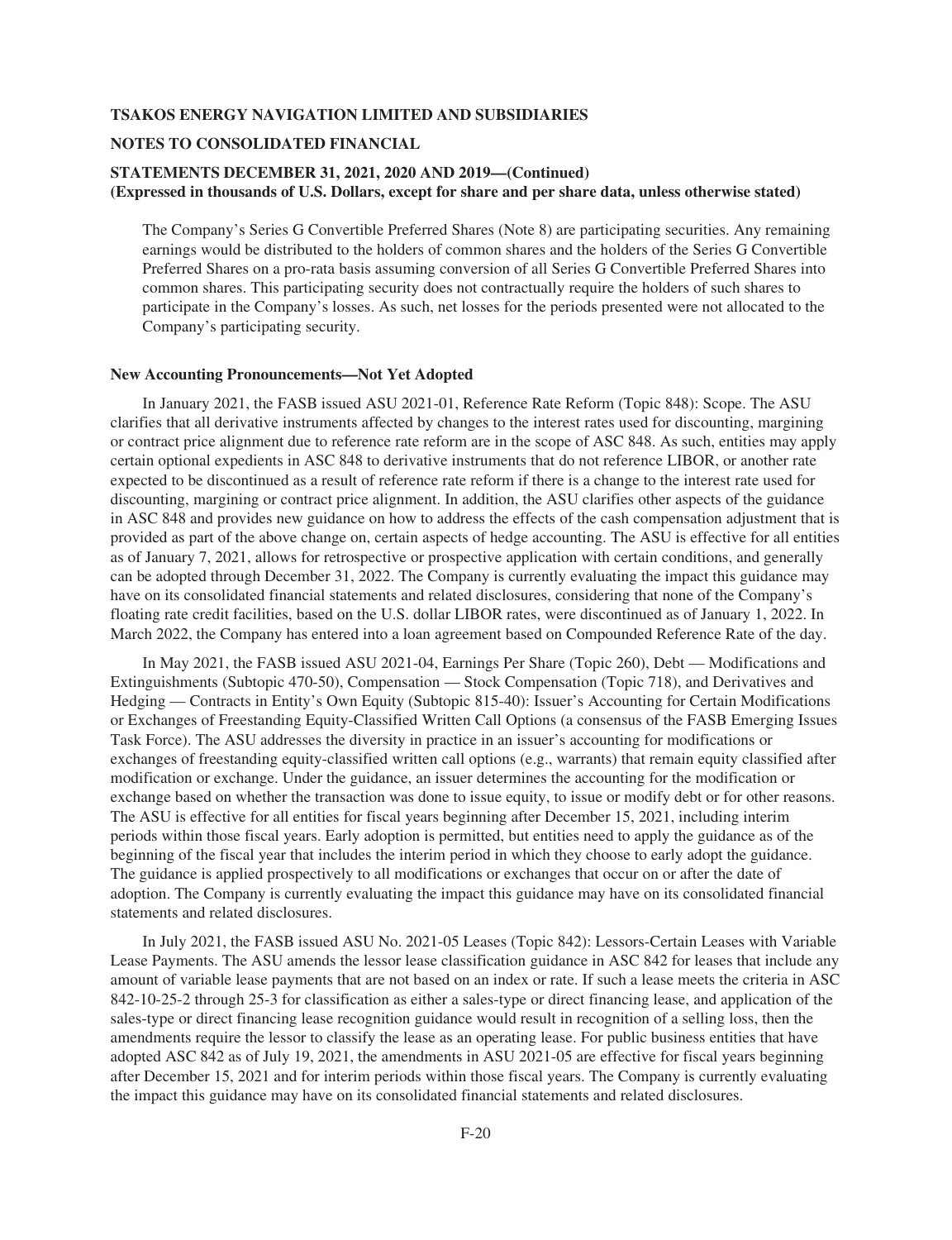### **NOTES TO CONSOLIDATED FINANCIAL**

# **STATEMENTS DECEMBER 31, 2021, 2020 AND 2019—(Continued) (Expressed in thousands of U.S. Dollars, except for share and per share data, unless otherwise stated)**

### **2. Transactions with Related Parties**

**(a)** *Tsakos Energy Management Limited (the "Management Company"):* The Holding Company has a Management Agreement ("Management Agreement") with the Management Company, a Liberian corporation, to provide overall executive and commercial management of its affairs for a monthly fee, which may be adjusted per the Management Agreement of March 8, 2007, effective from January 1, 2008, at the beginning of each year, in accordance with the terms of the Management Agreement, if both parties agree. In 2021, 2020 and 2019, the monthly fees for operating conventional vessels were \$27.5. Monthly fees for the suezmax *Eurochampion 2004,* the aframaxes *Maria Princess* and *Sapporo Princess*, the VLCCs *Ulysses, Hercules I,* which are managed by a third-party manager, amounted to \$28.0 for 2021 and \$27.7 for 2020 and \$27.5 for 2019. Monthly fees for third-party managed vessels, the handymaxes *Afrodite* and *Ariadne*, amounted to \$27.5. Chartered in vessels or chartered out on a bare-boat basis and for vessels under construction monthly fees are \$20.4, \$35.0 for the DP2 shuttle tankers, while the monthly fees for LNG carriers amounted to \$37.8 for 2021 and \$37.3 for 2020 and \$36.9 for 2019. The Management Company, for services rendered, charged \$20,203, \$20,271 and \$20,147 for the years ended December 31, 2021, 2020 and 2019, respectively. Management fees for vessels are included in the General and Administrative Expenses in the accompanying Consolidated Statements of Comprehensive (Loss) Income.

In addition to the Management fee, the Management Agreement provides for an incentive award to the Management Company, which is at the absolute discretion of the Holding Company's Board of Directors. For the years ended December 31, 2021, 2020 and 2019, an award of \$500, \$1,500 and \$500, respectively, was granted to the Management Company and is included in the General and Administrative expenses in the accompanying Consolidated Statements of Comprehensive (Loss) Income. In addition, a special award of \$1,500 was paid to the Management Company in relation to newbuilding program in 2020 which has been included as an additional newbuilding cost in 2020 in the accompanying consolidated financial statements.

The Holding Company and the Management Company have certain officers and directors in common. The President, who is also the Chief Executive Officer and a Director of the Holding Company, is also the sole stockholder of the Management Company. The Management Company may unilaterally terminate its Management Agreement with the Holding Company at any time upon one year's notice. In addition, if even one director is elected to the Holding Company without the recommendation of the existing Board of Directors, the Holding Company would be obligated to pay the Management Company an amount calculated in accordance with the terms of the Management Agreement. Under the terms of the Management Agreement between the Holding Company and the Management Company, the Holding Company may terminate the Management Agreement only under specific circumstances, without the prior approval of the Holding Company's Board of Directors.

Estimated future management fees payable over the next ten years under the Management Agreement, exclusive of any incentive awards and based on existing vessels and known vessels scheduled for future delivery as at December 31, 2021, are \$21,185 for 2022, \$20,829 for 2023, \$21,127 for 2024, \$20,667 for 2025, \$20,148 for 2026 and \$85,445 from 2027 to 2031.

Also, under the terms of the Management Agreement, the Management Company provides supervisory services for the construction of new vessels for a monthly fee of \$20.4 in 2021, 2020 and 2019. These fees in total amounted to \$530, \$740 and \$850 for the years ended December 31, 2021, 2020 and 2019, respectively and are either accounted for as part of construction costs for delivered vessels or are included in Advances for vessels under construction. At December 31, 2021, the amount due from the Management Company was \$12 (\$93 due from the Management Company at December 31, 2020).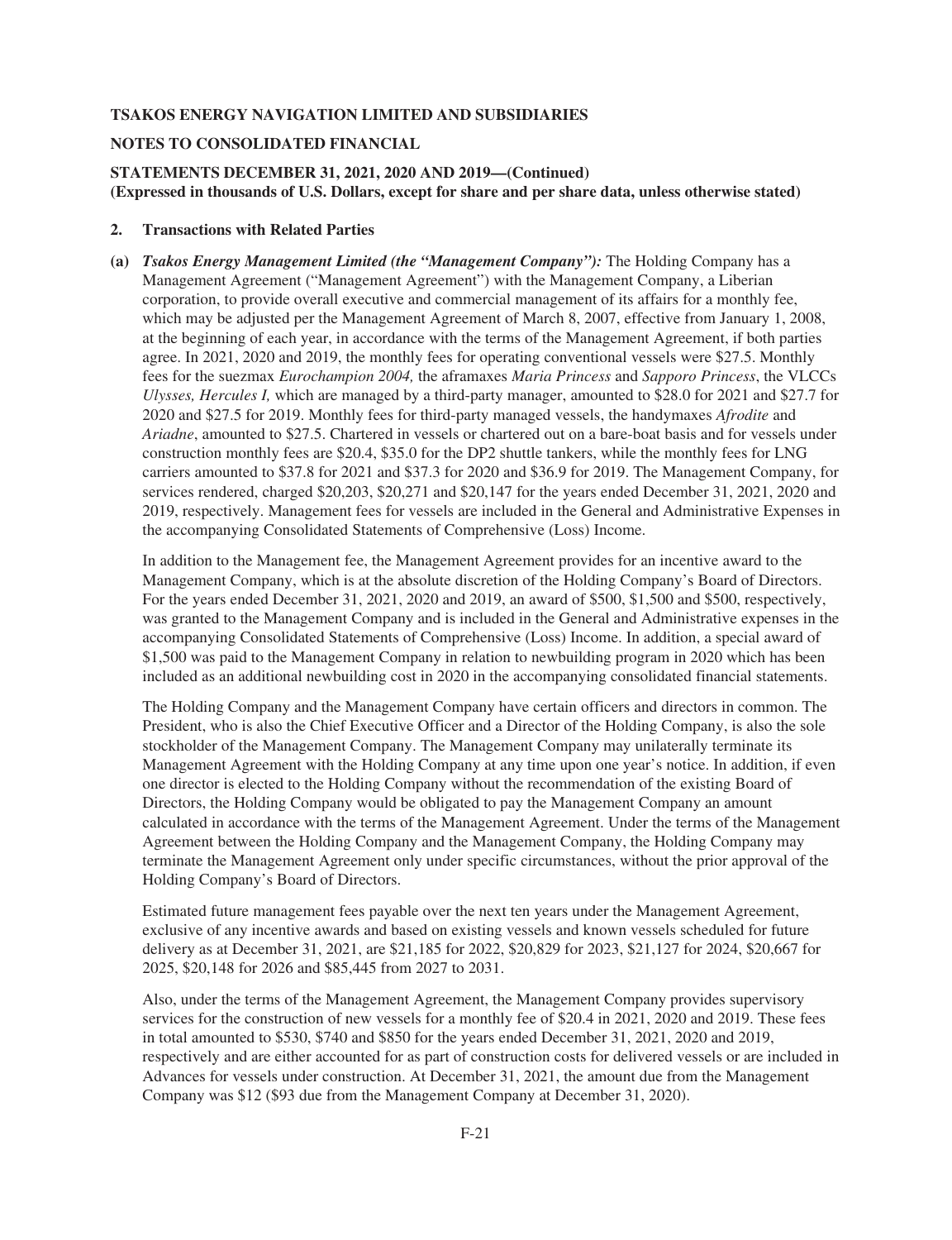### **NOTES TO CONSOLIDATED FINANCIAL**

# **STATEMENTS DECEMBER 31, 2021, 2020 AND 2019—(Continued) (Expressed in thousands of U.S. Dollars, except for share and per share data, unless otherwise stated)**

*(b) Tsakos Columbia Shipmanagement S.A. ("TCM"):* The Management Company appointed TCM to provide technical management to the Company's vessels from July 1, 2010. TCM is owned jointly and in equal part by related party interests and by a private German Group. TCM, with the consent of the Holding Company, may subcontract all or part of the technical management of any vessel to an alternative unrelated technical manager.

Effective July 1, 2010, the Management Company, at its own expense, pays technical management fees to TCM, and the Company bears and pays directly to TCM most of its operating expenses, including repairs and maintenance, provisioning and crewing of the Company's vessels, as well as certain charges which are capitalized or deferred, including reimbursement of the costs of TCM personnel sent overseas to supervise repairs and perform inspections on the Company's vessels. TCM for services rendered charged \$2,186, \$1,327 and \$2,038 for the years ended December 31, 2021, 2020 and 2019, respectively.

At December 31, 2021, the amount due from TCM was \$14,595 (\$20,693 at December 31, 2020), relating to vessel operating expenses to be incurred in the following month.

TCM has a 25% share in a manning agency, located in the Philippines, named TCM Tsakos Maritime Philippines (TMPI), which provides crew to certain of the Company's vessels. The Company has no control or ownership directly in TCM Tsakos Maritime Philippines, nor had any direct transactions to date with the agency.

*(c) Tsakos Shipping and Trading S.A. ("Tsakos Shipping"):* Tsakos Shipping provides chartering services for the Company's vessels by communicating with third party brokers to solicit research and propose charters. For this service, the Company pays Tsakos Shipping a chartering commission of approximately 1.25% on all freights, hires and demurrages. Such commissions are included in Voyage expenses in the accompanying Consolidated Statements of Comprehensive (Loss) Income. Tsakos Shipping also provides sale and purchase of vessels brokerage service. In 2021 and 2020, Tsakos Shipping charged a brokerage commission of \$0.1 million and \$0.2 million, respectively representing 1.0% of the sale price of each vessel, the panamax tanker *Maya,* the suezmax tanker *Silia T*. and the handysize tanker *Didimon*. In 2019 there were no such sale and purchase charges. Tsakos Shipping may also charge a fee of \$200 (or such other sum as may be agreed) on delivery of each newbuilding vessel in payment for the cost of design and supervision of the newbuilding by Tsakos Shipping. In 2020, \$1.0 million in aggregate was charged for supervision fees on four vessels which were delivered in the fourth quarter of 2019 and throughout 2020. In 2021 and 2019, no such fee was charged. All commissions are paid in the ordinary course of the Company's business and at terms standard to industry practice.

Certain members of the Tsakos family are involved in the decision-making processes of Tsakos Shipping and of the Management Company and are also shareholders of the Holding Company.

Tsakos Shipping for services rendered charged \$6,821, \$8,060 and \$7,405 for the years ended December 31, 2021, 2020 and 2019, respectively. At December 31, 2021, the amount due to Tsakos Shipping was \$1,439 (\$1,376 at December 31, 2020). At December 31, 2021, an amount of \$338 (\$317 at December 31, 2020) is also due to Tsakos Shipping, included in accrued liabilities, which relates to services rendered but not yet invoiced.

*(d) Argosy Insurance Company Limited ("Argosy"):* The Company places its hull and machinery insurance, increased value insurance, war risk insurance and certain other insurance through Argosy, a captive insurance company affiliated with Tsakos Shipping. Argosy, for services rendered, charged \$10,002, \$9,480 and \$9,519 for the years ended December 31, 2021, 2020 and 2019, respectively. At December 31, 2021, the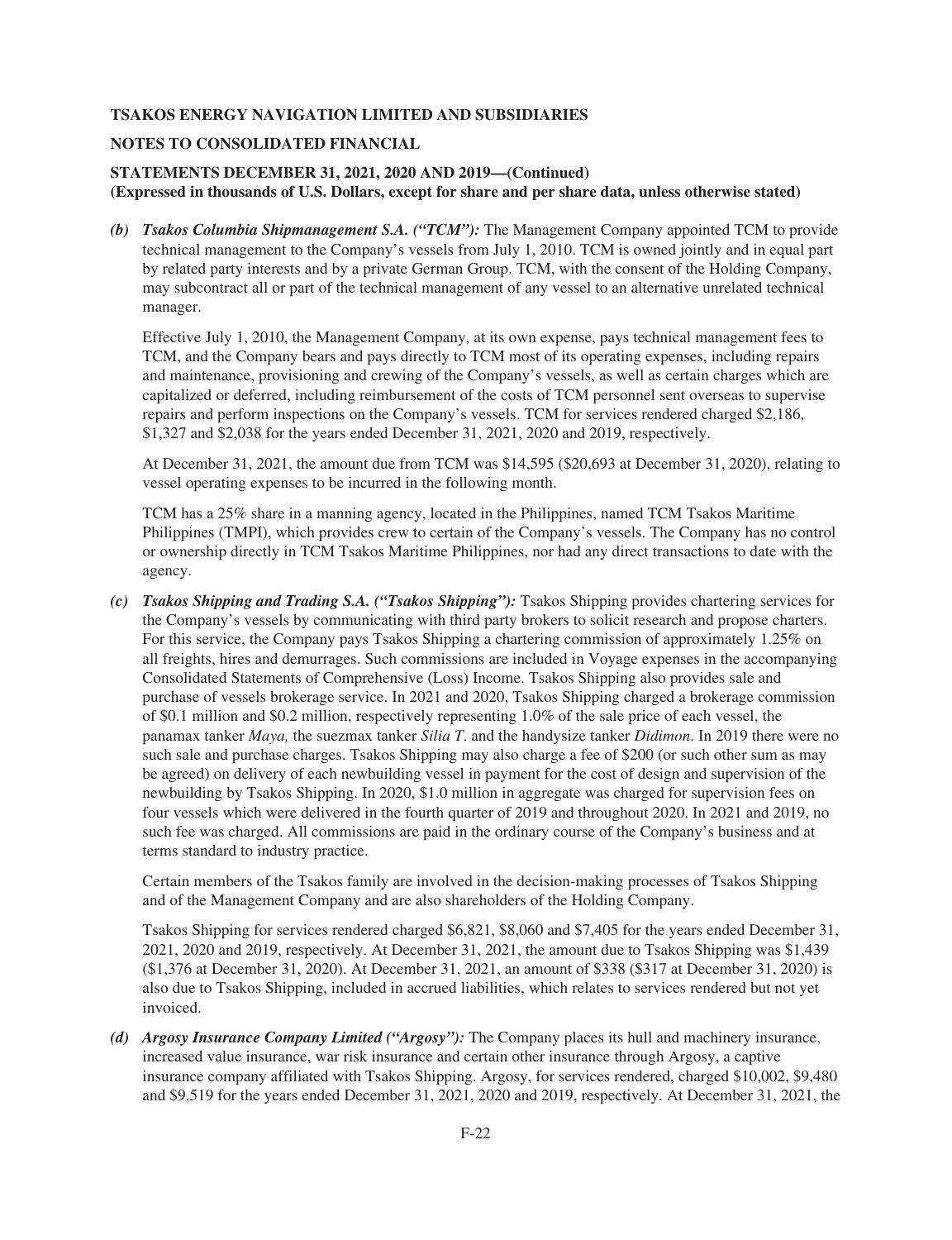### **NOTES TO CONSOLIDATED FINANCIAL**

### **STATEMENTS DECEMBER 31, 2021, 2020 AND 2019—(Continued) (Expressed in thousands of U.S. Dollars, except for share and per share data, unless otherwise stated)**

amount due to Argosy was \$5,805 (\$2,190 at December 31, 2020). At December 31, 2021, an amount of \$1 (\$1 at December 31, 2020) is also due to Argosy, included in accrued liabilities, which relates to services rendered but not yet invoiced.

*(e) AirMania Travel S.A. ("AirMania"):* Apart from third-party agents, the Company also uses an affiliated company, AirMania, for travel services. AirMania, for services rendered, charged \$5,098, \$4,380, and \$5,617 for the years ended December 31, 2021, 2020 and 2019, respectively.

At December 31, 2021, the amount due to AirMania was \$503 (\$437 at December 31, 2020).

#### **3. Long-term Investments**

At December 31, 2021 and 2020, the Company held 125,000 common shares at a total cost of \$1,000 in a private U.S. company which undertakes research into synthetic genomic processes which may have a beneficial environmental impact within the energy and maritime industries. Management performed a qualitative assessment considering impairment indicators and evaluated that the investment was fully impaired in 2019. The impairment charge of \$1,000 is included in *"Impairment Charges"* in the accompanying 2019 Consolidated Statements of Comprehensive (Loss) Income. No income was received from this investment during 2021, 2020 and 2019.

### **4. Vessels**

#### **Acquisitions**

In 2021, there were no vessel acquisitions. On January 7, 2020, September 21, 2020 and November 10, 2020, the Company took delivery of the newbuilding aframax tanker, *Caribbean Voyager* and the suezmax tankers, *Apollo Voyager* and *Artemis Voyager*, respectively, for an aggregate cost of \$197,845. On October 21, 2019, the Company took delivery of its newbuilding aframax tanker *Mediterranean Voyager* for \$51,980*.*

#### **Sales**

In 2021, the Company sold its panamax tanker Maya, for net proceeds of \$9,336, realizing a loss of \$4,121. In 2020, the Company sold its suezmax tanker, *Silia T* (previously classified as held for sale)*,* its handysize vessel, *Didimon,* and its aframax tanker *Sakura Princess*, for net proceeds of \$93,627 in total, realizing a total net loss of \$6,451.There were no vessel sales in 2019. The net losses from the sale of the vessels are separately reflected in the accompanying Consolidated Statements of Comprehensive (Loss) Income.

### **Sale and Leaseback**

On December 21, 2017, the Company commenced a five-year sale and leaseback agreement for each of the two suezmaxes, *Eurochampion 2004* and *Euronike*. The agreed net sale price was \$65,200. Under these leaseback agreements, there is a seller's credit of \$13,000 on the sales price that becomes immediately payable to the Company by the owners at the end of the five-year charter or upon sale of the vessels during the charter period. As of December 31, 2021, the Company has classified the seller's credit, as short-term receivable amounting to \$12,741, which is due to be received on December 21, 2022, upon expiration of the lease term. In accordance with ASC 842 and the package of practical expedients, the Company continues to account for the transaction as an operating lease.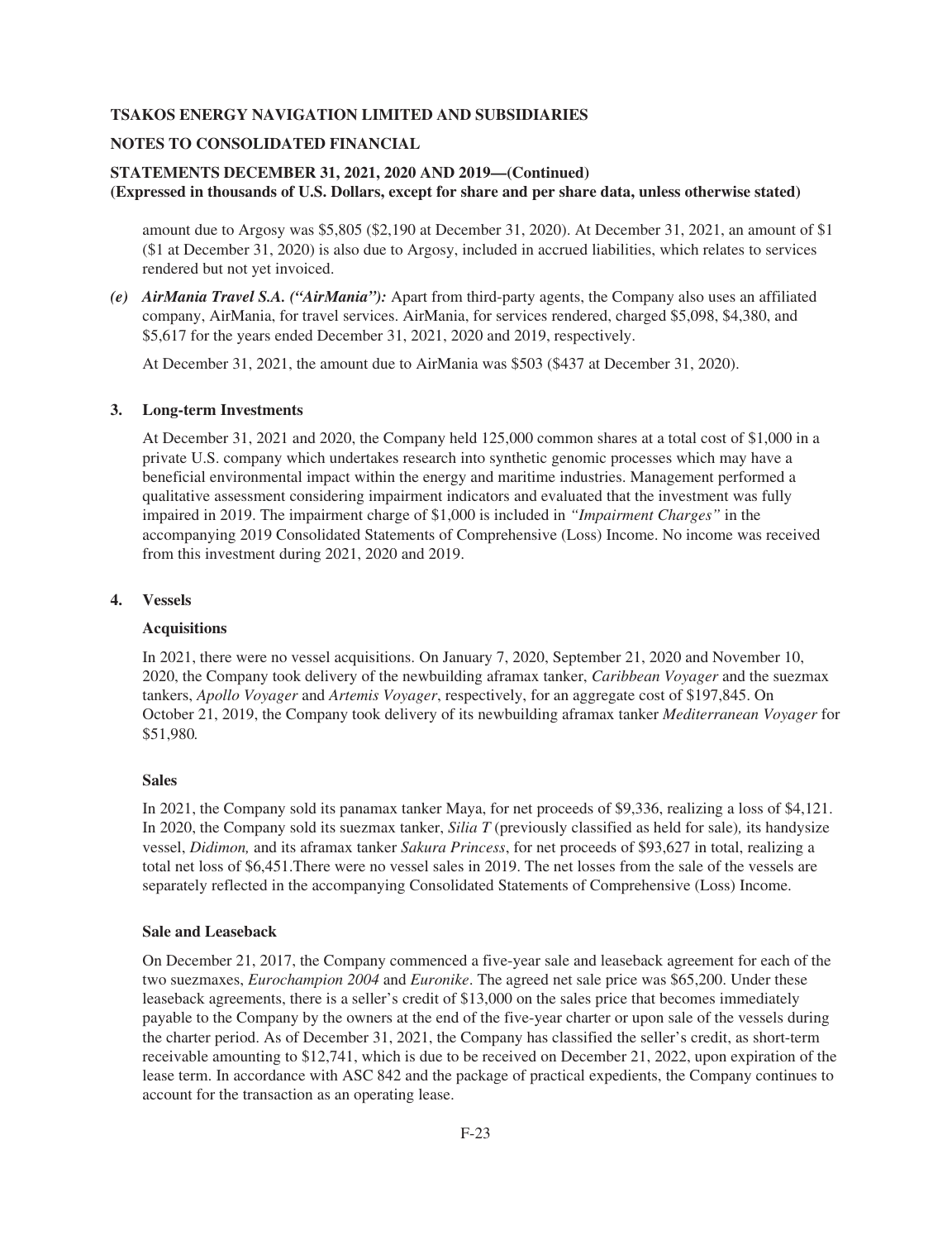### **NOTES TO CONSOLIDATED FINANCIAL**

### **STATEMENTS DECEMBER 31, 2021, 2020 AND 2019—(Continued) (Expressed in thousands of U.S. Dollars, except for share and per share data, unless otherwise stated)**

On January 9, 2020, the Company commenced a new five-year sale and leaseback agreement for each of the two suezmaxes, *Archangel* and *Alaska*. The agreed net sale price was \$61,070. Under these leaseback agreements, there is a seller's credit of \$11,800 on the sales price that becomes immediately payable to the Company by the owners at the end of the five-year charter or upon sale of the vessels during the charter period. As of December 31, 2021, the Company has classified the seller's credit, as long-term receivable amounting to \$10,909. In accordance with ASC 842 and the package of practical expedients, the Company accounts for the transaction as an operating lease.

On December 21, 2020, the Company commenced a new five-year sale and leaseback agreement for the aframax, *Sakura Princess.* The agreed net sale price was \$24,527. Under this leaseback agreement, there is a seller's credit of \$4,425 on the sales price that becomes immediately payable to the Company by the owners at the end of the five-year charter or upon sale of the vessel during the charter period. As of December 31, 2021, the Company has classified the seller's credit, as long-term receivable amounting to \$4,222. In accordance with ASC 842 and the package of practical expedients, the Company accounts for the transaction as an operating lease. Upon execution of the sale and leaseback of the aframax tanker, *Sakura Princess*, the Company recognized a financial liability amounting to \$5,148, being the difference between the sale price of the asset and its fair value, as per ASC 842-40.

On June 21, 2021, the Company commenced a new five-year sale and leaseback agreement for each of the two suezmaxes, *Arctic* and *Antarctic*. The agreed net sale price was \$52,304. Under these leaseback agreements, there is a seller's credit of \$8,415 on the sales price that becomes immediately payable to the Company by the owners at the end of the five-year charter or upon sale of the vessel during the charter period. As of December 31, 2021, the Company has classified the seller's credit, as long-term receivable amounting to \$8,032. In accordance with ASC 842 and the package of practical expedients, the Company accounts for the transaction as an operating lease. The sale resulted in a loss of \$1,696 in aggregate for both suezmaxes, which is included in Loss on sale of vessels in the accompanying Consolidated Statement of Comprehensive (Loss) Income.

At December 31, 2021 and 2020, the Company has assessed the recoverability of the seller's credits, considering the impairment indicators present, resulting in no impairment charge.

As at December 31, 2021, the Company recognized on its consolidated balance sheet a right-of-use asset of \$42,440 for the two suezmaxes *Arctic* and *Antarctic*, \$11,333 for the aframax tanker *Sakura Princess*, \$27,371 for the two suezmaxes *Archangel* and *Alaska* and \$7,429 for the two suezmaxes, *Eurochampion 2004* and *Euronike*, respectively, equal to the corresponding obligation under operating leases based on the present value of the future minimum lease payments, for each of the five right-of-use assets, respectively. The Company has not incurred any initial direct costs for the sale and leaseback transactions and has not performed any payments prior to the commencement date of the contracts. The leaseback agreements include option periods, which are not recognized as part of the right-of-use asset and the obligation under operating leases.

The incremental borrowing rate used to determine the obligations under operating leases was 5.45% for the sale and leaseback agreement for each of the two suezmaxes, *Eurochampion 2004* and *Euronike*, 4.41% for the sale and leaseback agreement for each of the two suezmaxes, *Archangel* and *Alaska*, 3.15% for the sale and leaseback agreement of the aframax, *Sakura Princess* and 2.06% for the sale and leaseback agreement for each of the two suezmaxes *Arctic* and *Antarctic* and the respective weighted average remaining lease term was 0.97, 3.02, 3.97 and 4.49 years, respectively, as at December 31, 2021 and 1.97, 4.02 and 4.97 years, respectively, as at December 31, 2020. As at December 31, 2021 and 2020, both the right-of use asset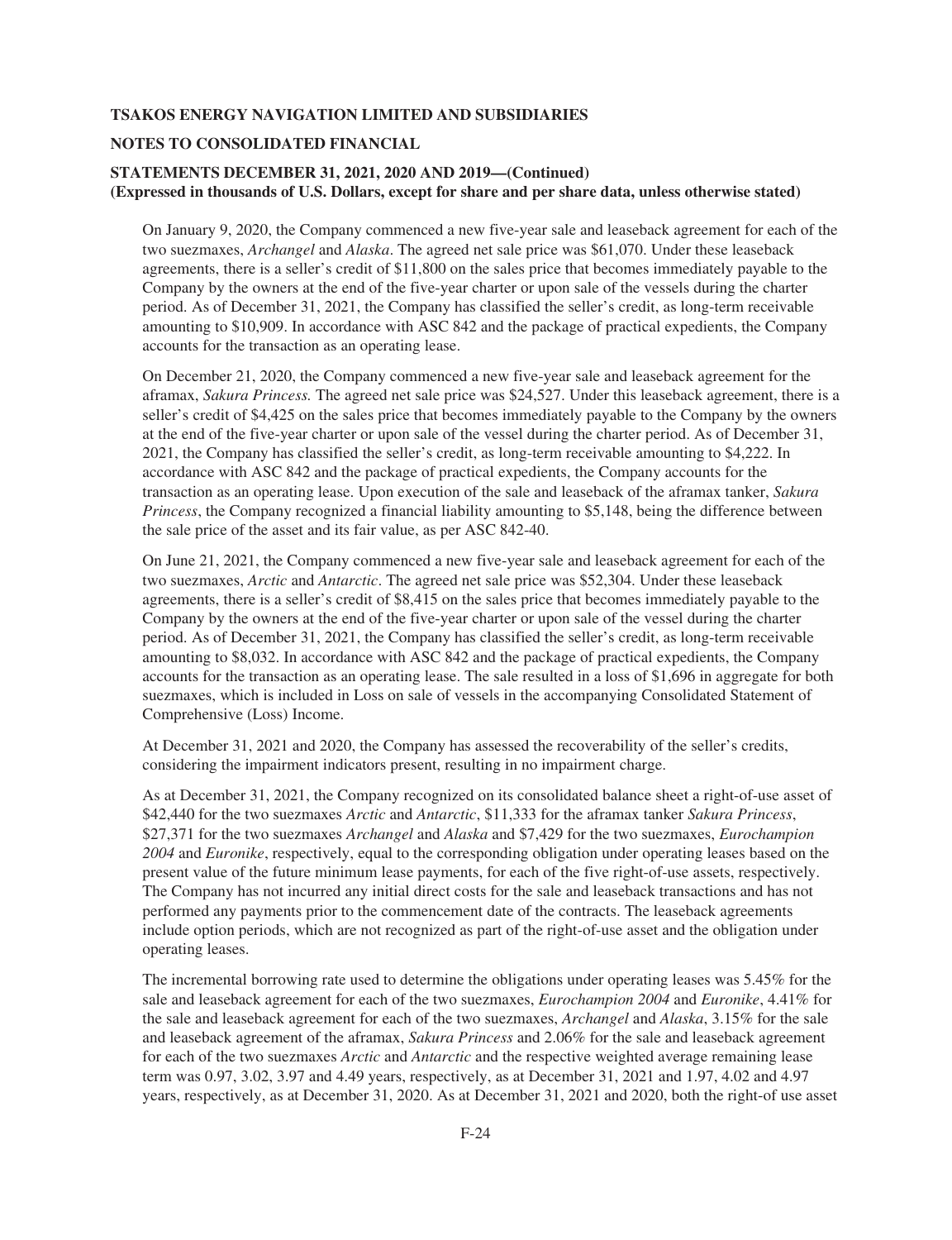#### **NOTES TO CONSOLIDATED FINANCIAL**

### **STATEMENTS DECEMBER 31, 2021, 2020 AND 2019—(Continued) (Expressed in thousands of U.S. Dollars, except for share and per share data, unless otherwise stated)**

and the corresponding obligation under operating leases were \$88,573 (current portion \$29,749 and non-current portion \$58,824) and \$67,110 (current portion \$20,976 and non-current portion \$46,134), respectively. The financial liability recognized for aframax *Sakura Princess* was \$4,193 (current portion \$997 and non-current portion \$3,196) as of December 31, 2021, and \$5,148 (current portion \$905 and non-current portion \$4,243) as of December 31, 2020.

| Year                                                | <b>Lease Commitment</b> |
|-----------------------------------------------------|-------------------------|
|                                                     | \$ 34,892               |
|                                                     | 25,922                  |
|                                                     | 25,958                  |
|                                                     | 15,332                  |
|                                                     | 4.992                   |
| Minimum net lease payments                          | \$107,096               |
|                                                     | (14,330)                |
| <b>Total Obligations under operating leases and</b> |                         |
| financial liability (current and non-current        |                         |
|                                                     | \$92.766                |

The Company has subleased all seven vessels and has recognized sublease revenue, net of voyage expenses of \$16,202, \$29,355 and \$15,408 for the years ended December 31, 2021, 2020 and 2019, respectively.

#### **Impairment**

As of December 31, 2021, the Company reviewed the carrying amount including any unamortized dry-docking costs in connection with the estimated recoverable amount and the probability of sale for each of its vessels and vessels under construction. This review indicated that such carrying amount was not fully recoverable for seven of the Company's vessels *Aris, Ajax, Afrodite, Apollon, Artemis,Ariadne,* and *Proteas*. Consequently, the carrying value plus any unamortized dry-docking costs of the seven vessels aggregating to \$172,118 was written down to \$85,750 based on the lower of the carrying amounts including any unamortized dry-docking costs and Level 2 inputs of the fair value hierarchy, as determined by management taking into consideration valuations from independent marine valuers (Note 14(c)). The resulting impairment charge was \$86,368 (including \$8,683 impairment of deferred charges (Note 5)). In 2020, there was an impairment charge of \$28,776 relating to *Arctic*, *Antarctic*, *Izumo Princess* and *Sakura Princess*. In 2019, there was an impairment charge of \$27,613 relating to *Amphitrite, Arion, Andromeda, Aegeas, Izumo Princess, Archangel and Alaska.* Impairment charges are separately reflected in the accompanying Consolidated Statements of Comprehensive (Loss) Income.

#### **5. Deferred Charges and leasehold improvements**

Deferred charges, consisting of dry-docking and special survey costs, net of accumulated amortization, amounted to \$27,344 and \$27,021 at December 31, 2021 and 2020, respectively. Leasehold improvements for the six suezmaxes *Eurochampion 2004*, *Euronike, Archangel, Alaska* and *Arctic* amounted to \$6,953 at December 31, 2021 (\$5,234 at December 31, 2020). Amortization of deferred dry-docking costs and of leasehold improvements is included in Depreciation and amortization in the accompanying Consolidated Statements of Comprehensive (Loss) Income.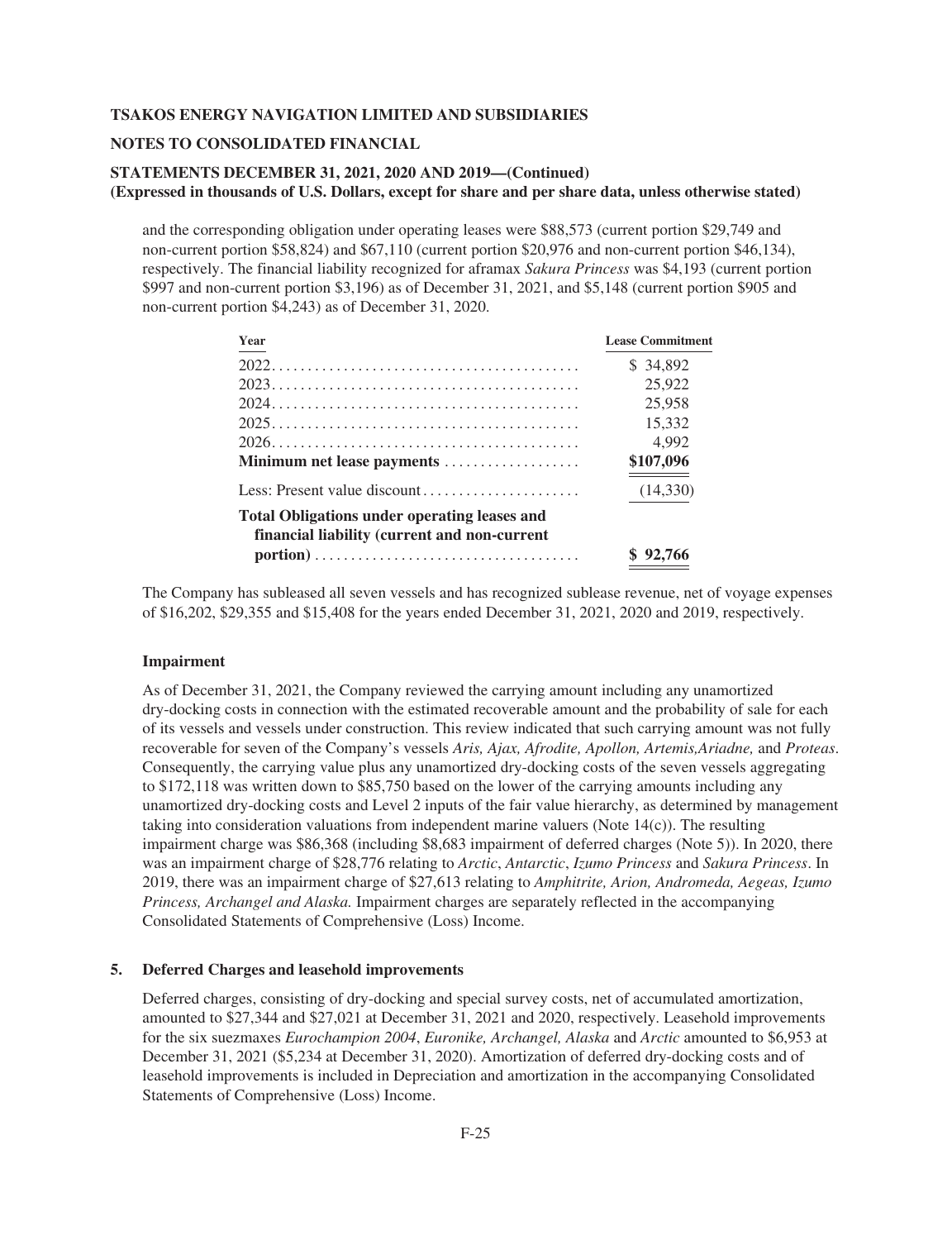#### **NOTES TO CONSOLIDATED FINANCIAL**

### **STATEMENTS DECEMBER 31, 2021, 2020 AND 2019—(Continued) (Expressed in thousands of U.S. Dollars, except for share and per share data, unless otherwise stated)**

### **6. Long –Term Debt**

| <b>Facility</b>                                                   | 2021                 | 2020                  |
|-------------------------------------------------------------------|----------------------|-----------------------|
|                                                                   | 1.380.648<br>(7,461) | 1,509,794<br>(9, 437) |
|                                                                   | 1,373,187            | 1,500,357             |
|                                                                   | (175,062)<br>2.126   | (235,082)<br>2,654    |
| Long-term debt, net of current portion and deferred finance costs | 1,200,251            | 1,267,929             |

Loan balances outstanding at December 31, 2021, amounted to \$1,380,648. These bank loans are payable in U.S. Dollars in semi-annual installments with balloon payments mainly due at maturity between January 2022 and November 2030. Interest rates on the outstanding loans as at December 31, 2021, are based on London interbank offered rate ("LIBOR") plus a spread.

On January 15, 2021, the Company signed a new five-year and three-months loan agreement amounting to \$44,500 to refinance the existing loan for the aframax tankers *Maria Princess, Nippon Princess,* and *Ise Princess*. On January 22, 2021, the Company drew down \$44,500 and prepaid the total amount of \$36,488. The new loan is repayable in ten semi-annual installments of \$4,045.5, commencing three months after the drawdown date plus a last installment of \$4,045.

On May 13, 2021, the Company signed a new seven-year loan agreement for \$74,500 relating to the pre- and post delivery financing of the shuttle tanker under construction. The loan is repayable in fourteen semi-annual installments of \$2,069 commencing six months after the delivery of the vessel, plus a balloon of \$45,528 payable together with the last installment.

On May 19, 2021, the Company prepaid the amount of \$4,951 to the lenders due to sale of its panamax tanker *Maya*.

On June 25, 2021, the Company prepaid the amount of \$27,336 to the lenders due to sale of the two suezmax tankers, *Arctic* and *Antarctic*.

On July 8, 2021, the Company signed a new five-year loan agreement amounting to \$26,000 to refinance the existing loan for the panamax tanker *Sunray*. On July 13, 2021, the Company drew down the amount of \$26,000 and prepaid the amount of \$26,393. The new loan is repayable in ten semiannual installments of \$1,000, commencing six months after the drawdown date, plus a balloon of \$16,000 payable together with the last installment.

On September 27, 2021, the Company signed a new four-year loan agreement amounting to \$48,750 to refinance the existing loan for the handymax tankers, *Artemis, Afrodite, Ariadne, Aris, Apollon* and *Ajax*. On September 28, 2021, the Company drew down the amount of \$48,750 and prepaid the amount of \$30,370. The new loan is repayable in eight semi-annual installments of \$3,500, commencing six months after the drawdown date, plus a balloon of \$20,750 payable together with the last installment.

On December 21, 2021, the Company signed a new four-year loan agreement amounting to \$38,000 to refinance the existing loan for the aframax tankers, *Proteas, Promitheas* and *Propontis*. On December 22, 2021, the Company drew down the amount of \$38,000 and prepaid the amount of \$27,333. The new loan is repayable in two semi-annual instalments of \$1,750 and six semi-annual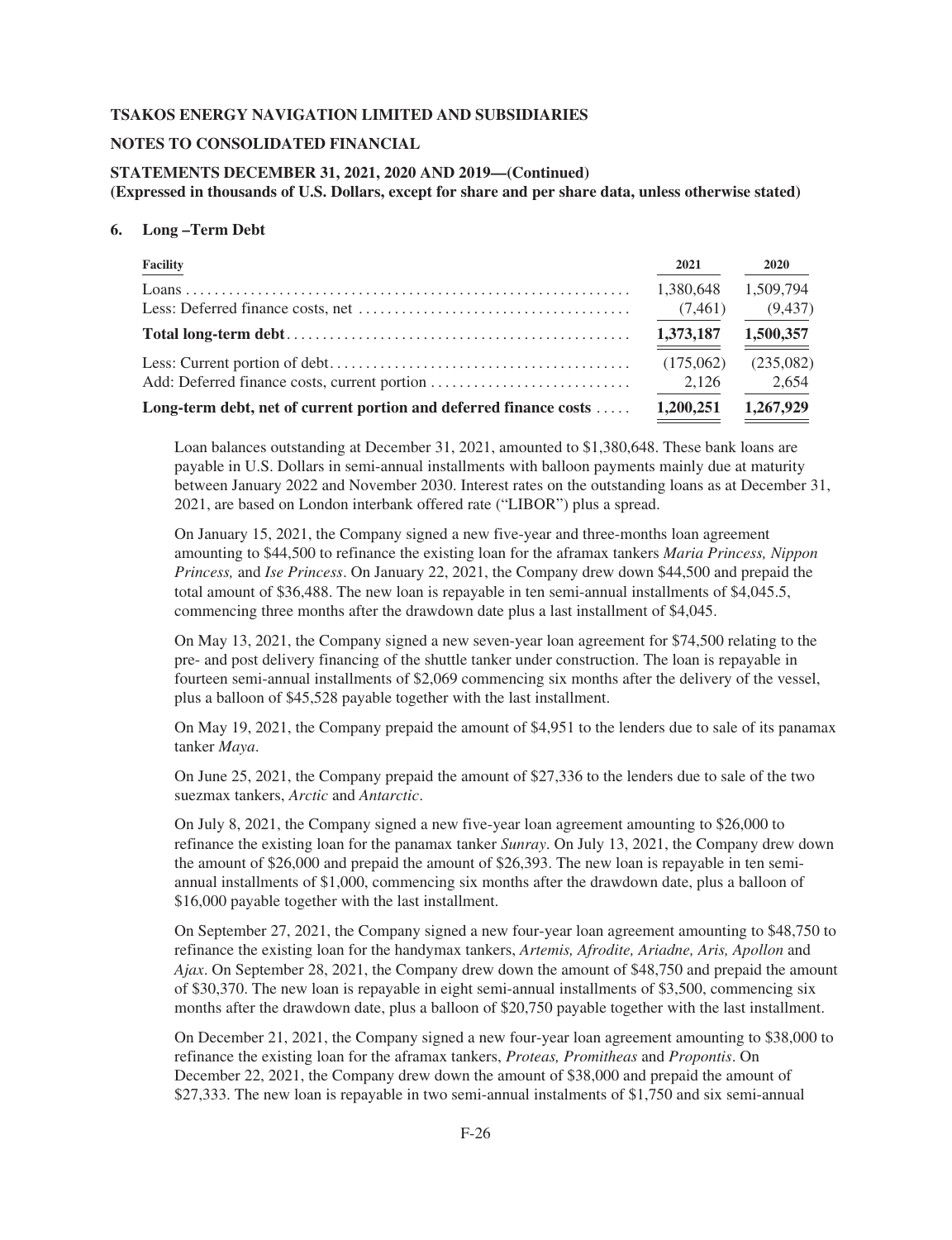### **NOTES TO CONSOLIDATED FINANCIAL**

# **STATEMENTS DECEMBER 31, 2021, 2020 AND 2019—(Continued) (Expressed in thousands of U.S. Dollars, except for share and per share data, unless otherwise stated)**

installments of \$2,750, commencing six months after the drawdown date, plus a balloon of \$18,000 payable together with the last installment.

On December 21, 2021, the Company entered into a new ten-year sale and leaseback agreement for its under-construction LNG carrier, *Tenergy*. On January 12, 2022, the Company drew down the amount of \$177,238 and prepaid vessel's existing indebtedness of \$27,750. The new financing arrangement is repayable in forty quarterly installments of \$2,332, commencing three months after the drawdown date, plus a put option of \$83,955 payable together with the last installment.

On March 16, 2022, the Company signed a new five-year loan agreement amounting to \$62,000 to refinance the existing loan for the suezmax tankers, *Dimitris P* and *Spyros K* and the aframax tanker, *Uraga Princess*. On March 17, 2022, the Company drew down the amount of \$62,000 and prepaid the amount of \$47,730. The new loan is repayable in ten semi-annual installments of \$2,750, commencing six months after the drawdown date, plus a balloon of \$34,500 payable together with the last installment.

On March 31,2022, the Company signed a new six-year loan agreement amounting to \$67,500 to refinance the existing loan for the DP2 shuttle tanker, *Brasil 2014*. On April 4, 2022, the Company drew down the amount of \$67,500 and prepaid the amount of \$54,117. The new loan is repayable in twelve semi-annual installments of \$4,500, commencing six months after the drawdown date, plus a balloon of \$13,500 payable together with the last installment.

According to the debt extinguishment guidance of ASC 470-50 "Debt Modifications and Extinguishments", the Company expenses any unamortized deferred financing costs on its prepaid loans (Note 7).

At December 31, 2021, interest rates on the term bank loans ranged from 1.55% to 3.12%.

The weighted-average interest rates on all executed loans for the applicable periods were:

| 2.02%    |
|----------|
| 2.88%    |
| $4.41\%$ |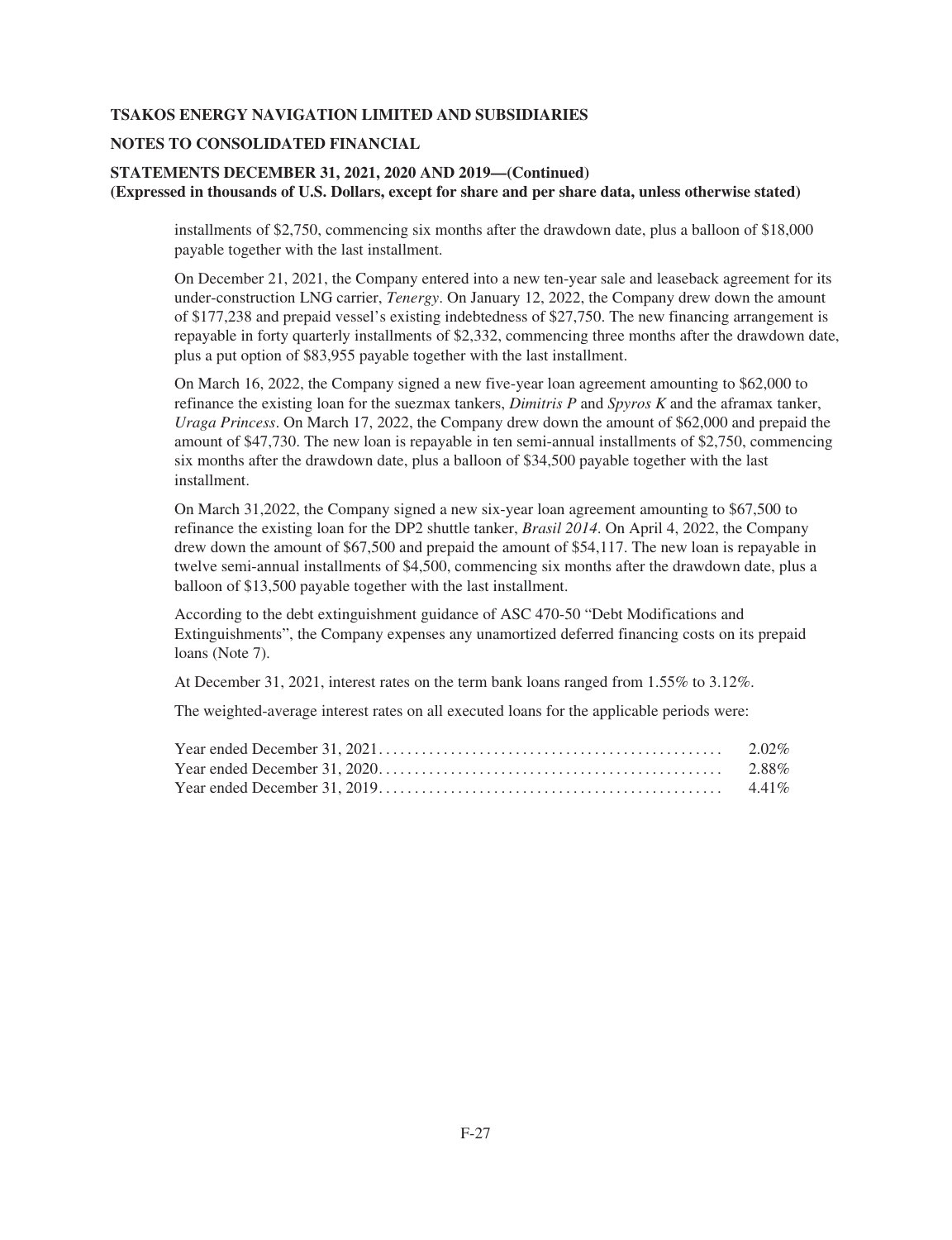### **NOTES TO CONSOLIDATED FINANCIAL**

### **STATEMENTS DECEMBER 31, 2021, 2020 AND 2019—(Continued) (Expressed in thousands of U.S. Dollars, except for share and per share data, unless otherwise stated)**

Loan movements throughout 2021:

| Loan                                              | Origination<br>Date | Original<br>Amount | <b>Balance</b> at<br>January 1,<br>2021 | <b>New</b><br>Loans             | <b>Prepaid</b>           | <b>Repaid</b> | <b>Balance</b> at<br>December 31,<br>2021 |
|---------------------------------------------------|---------------------|--------------------|-----------------------------------------|---------------------------------|--------------------------|---------------|-------------------------------------------|
| 8-year term loan                                  | 2011                | 73,600             | 60,860                                  |                                 |                          | 6,407         | 54,453                                    |
| 6-year term loan                                  | 2014                | 193,239            | 30,921                                  |                                 |                          | 2,474         | 28,447                                    |
| 8-year term loan                                  | 2014                | 39,954             | 37,500                                  |                                 | $\equiv$                 | 2,589         | 34,911                                    |
| 5-year term loan                                  | 2015                | 35,190             | 27,370                                  | $\overline{\phantom{0}}$        | 26,393                   | 977           |                                           |
| 7-year term loan                                  | 2015                | 35,190             | 26,393                                  |                                 |                          | 2,200         | 24,193                                    |
| 7-year term loan                                  | 2015                | 39,900             | 21,764                                  |                                 | —                        | 3,628         | 18,136                                    |
| 7-year term loan                                  | 2015                | 44,800             | 30,400                                  |                                 | $\overline{\phantom{0}}$ | 3,200         | 27,200                                    |
| 12-year term loan                                 | 2016                | 309,824            | 209,430                                 |                                 | $\equiv$                 | 21,501        | 187,929                                   |
| $71/2$ -year term $\text{loan}\ldots\ldots\ldots$ | 2017                | 85,000             | 68,000                                  |                                 | $\overline{\phantom{0}}$ | 5,667         | 62,333                                    |
| 6-year term loan                                  | 2018                | 80,000             | 61,275                                  |                                 | $\overline{\phantom{0}}$ | 7,158         | 54,117                                    |
| 5-year term loan                                  | 2018                | 180,000            | 104,770                                 |                                 | 85,039                   | 19,731        |                                           |
| 5-year term loan                                  | 2018                | 44,000             | 24,383                                  |                                 |                          | 2,700         | 21,683                                    |
| 5-year term loan                                  | 2018                | 48,650             | 36,488                                  | $\overbrace{\phantom{aaaaa}}$   | 36,488                   |               |                                           |
| 8-year term loan                                  | 2018                | 82,752             | 79,304                                  | $\overbrace{\qquad \qquad }^{}$ |                          | 4,597         | 74,707                                    |
| 5-year term loan                                  | 2018                | 62,500             | 53,500                                  |                                 | $\overline{\phantom{0}}$ | 6,000         | 47,500                                    |
| 6-year term loan                                  | 2019                | 88,150             | 60,804                                  | —                               | $\equiv$                 | 8,716         | 52,088                                    |
| 5-year term loan                                  | 2019                | 38,250             | 30,682                                  | $\qquad \qquad$                 | 4,951                    | 5,718         | 20,013                                    |
| 4-year term loan                                  | 2019                | 26,000             | 20,800                                  |                                 |                          | 5,200         | 15,600                                    |
| 7-year term loan                                  | 2019                | 56,352             | 56,352                                  |                                 | $\overline{\phantom{0}}$ | 2,818         | 53,534                                    |
| 10-year term loan                                 | 2019                | 54,387             | 54,191                                  |                                 |                          | 3,011         | 51,180                                    |
| 7-year term loan                                  | 2019                | 72,000             | 67,200                                  |                                 |                          | 4,800         | 62,400                                    |
| 5-year term loan                                  | 2019                | 71,036             | 64,613                                  |                                 | $\overline{\phantom{0}}$ | 5,082         | 59,531                                    |
| 5-year term loan                                  | 2019                | 36,000             | 33,600                                  |                                 |                          | 2,400         | 31,200                                    |
| 5-year term loan                                  | 2019                | 35,000             | 31,818                                  |                                 | $\overline{\phantom{0}}$ | 3,182         | 28,636                                    |
| 5-year term loan                                  | 2020                | 16,800             | 15,015                                  |                                 | $\overline{\phantom{0}}$ | 2,730         | 12,285                                    |
| 2-year term loan                                  | 2020                | 27,750             | 13,875                                  | 13,875                          |                          |               | 27,750                                    |
| 5-year term loan                                  | 2020                | 70,000             | 67,305                                  |                                 | $\overline{\phantom{0}}$ | 11,217        | 56,088                                    |
| 5-year term loan                                  | 2020                | 40,000             | 38,556                                  |                                 | $\overline{\phantom{0}}$ | 2,487         | 36,069                                    |
| 6-year term loan                                  | 2020                | 37,500             | 37,125                                  |                                 |                          | 2,652         | 34,473                                    |
| 5-year term loan                                  | 2020                | 47,000             | 45,500                                  |                                 | $\overline{\phantom{0}}$ | 9,100         | 36,400                                    |
| 5-year term loan                                  | 2021                | 44,500             |                                         | 44,500                          |                          | 8,091         | 36,409                                    |
| 5-year term loan                                  | 2021                | 26,000             |                                         | 26,000                          |                          |               | 26,000                                    |
| 4-year term loan                                  | 2021                | 38,000             | $\overline{\phantom{0}}$                | 38,000                          |                          |               | 38,000                                    |
| 4-year term loan                                  | 2021                | 48,750             |                                         | 48,750                          |                          |               | 48,750                                    |
| 7-year term loan                                  | 2021                | 74,500             |                                         | 18,633                          |                          |               | 18,633                                    |
| $Total$                                           |                     |                    | 1,509,794                               | 189,758                         | 152,871                  | 166,033       | 1,380,648                                 |

The above term bank loans are secured by first priority mortgages on all vessels owned by the Company's subsidiaries, by assignments of earnings and insurances of the respectively mortgaged vessels, and by corporate guarantees of the relevant ship-owning subsidiaries and in certain cases of the Holding Company as well.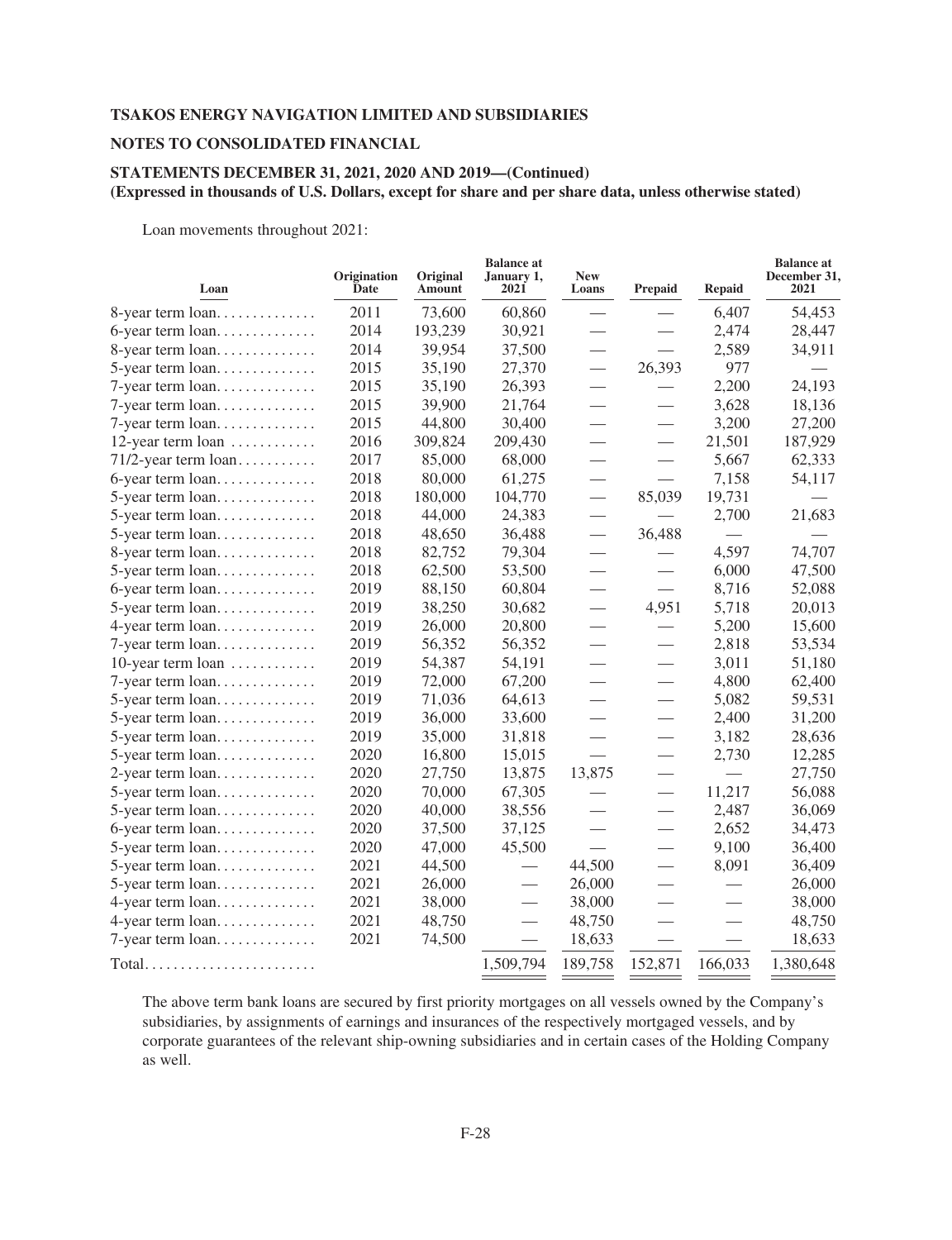#### **NOTES TO CONSOLIDATED FINANCIAL**

### **STATEMENTS DECEMBER 31, 2021, 2020 AND 2019—(Continued) (Expressed in thousands of U.S. Dollars, except for share and per share data, unless otherwise stated)**

The loan agreements include, among other covenants, covenants requiring the Company to obtain the lenders' prior consent in order to incur or issue any financial indebtedness, additional borrowings, pay dividends provided no event of default has occurred, sell vessels and assets, and change the beneficial ownership or management of the vessels. Also, the covenants require the Company to maintain a minimum liquidity, not legally restricted, of \$105,768 at December 31, 2021 and \$111,969 at December 31, 2020, a minimum consolidated leverage ratio, a minimum hull value in connection with the vessels' outstanding loans and insurance coverage of the vessels against all customary risks. Three loan agreements require the Company to maintain throughout the security period, an aggregate balance in a deposit account of \$3,100. One loan agreement requires a monthly pro rata transfer to retention account of any principal due but unpaid.

As at December 31, 2021, the Company and its subsidiaries had thirty-two loan agreements, totaling \$1,380,648. The Company fulfilled its requirements in respect of the financial covenants of all of its loan agreements, as at December 31, 2021.

The Company's liquidity requirements relate primarily to servicing its debt, funding the equity portion of investments in vessels under construction and funding expected capital expenditures and working capital.

The annual principal payments, including balloon payments on loan maturity, required to be made after December 31, 2021, are as follows:

| Year | Amount  |
|------|---------|
|      | 175,062 |
|      | 242,995 |
|      | 283,014 |
|      | 262,130 |
| 2026 | 199,780 |
|      |         |
|      |         |

### **7. Interest and Finance Costs, net**

|                                                           | 2021      | 2020   | 2019    |
|-----------------------------------------------------------|-----------|--------|---------|
|                                                           | 39,131    | 50,611 | 69,980  |
|                                                           | (718)     | (996)  | (1,018) |
|                                                           | 38.413    | 49.615 | 68,962  |
| Bunker swap, put and call options cash settlements        | (448)     | 7,568  | 1,469   |
|                                                           | (35)      | 1.246  |         |
|                                                           | 3.246     | 3.782  | 4,822   |
|                                                           | 164       | 277    | 240     |
|                                                           | 603       | 2,435  |         |
| Change in fair value of non-hedging financial instruments | (10, 536) | 5,656  | (770)   |
|                                                           | 31,407    | 70.579 | 74.723  |

At December 31, 2021, the Company was committed to eleven floating-to-fixed interest rate swaps with major financial institutions covering notional amounts aggregating to \$503,834, maturing from April 2023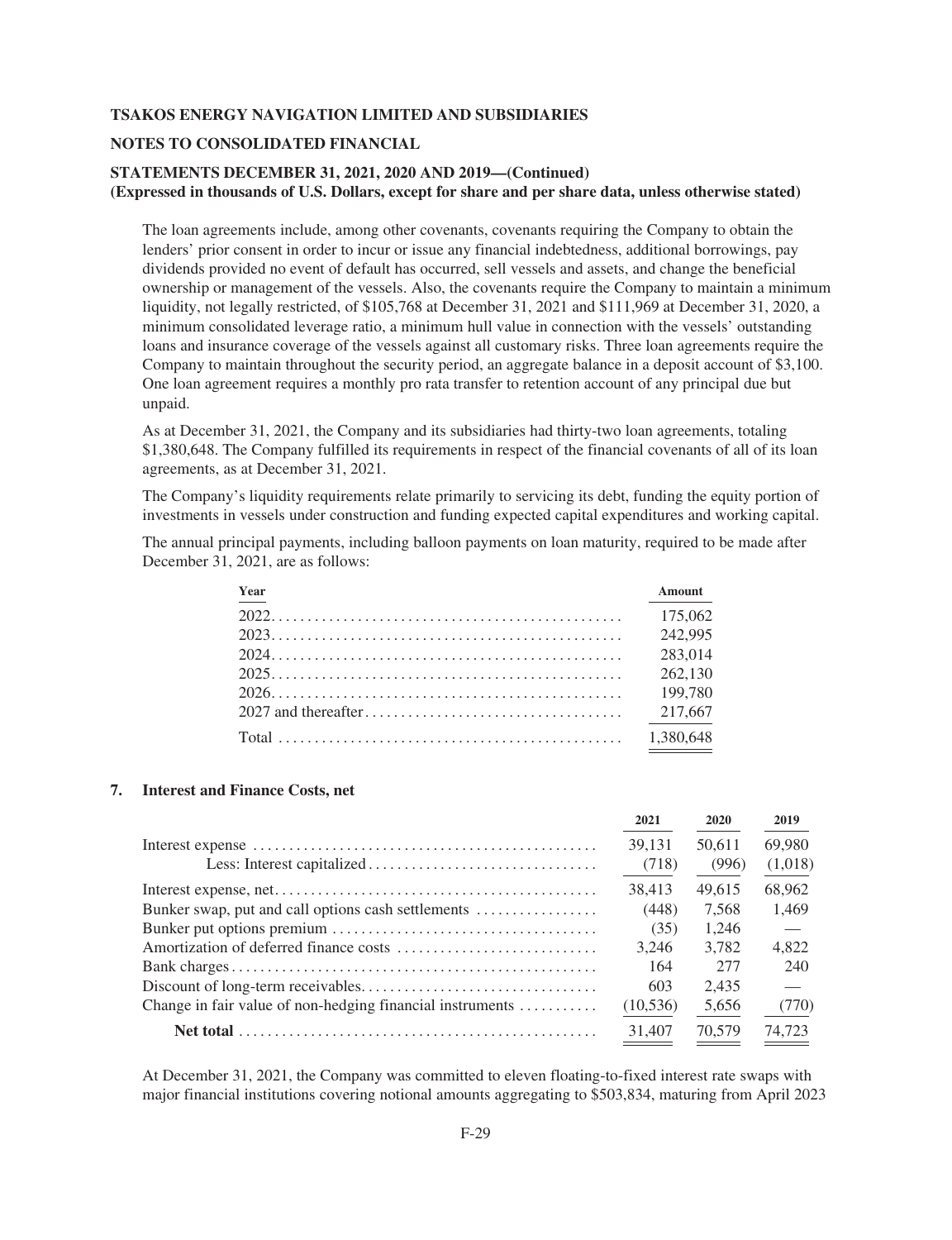#### **NOTES TO CONSOLIDATED FINANCIAL**

### **STATEMENTS DECEMBER 31, 2021, 2020 AND 2019—(Continued) (Expressed in thousands of U.S. Dollars, except for share and per share data, unless otherwise stated)**

through October 2027, on which it pays fixed rates averaging 1.87% and receives floating rates based on the six-month LIBOR (Note 14).

The interest rate swap agreements are designated and qualified as cash flow hedges, to hedge its exposure to interest rate fluctuations associated with its debt covering notional amounts.

The fair values of such financial instruments as of December 31, 2021 and 2020, in aggregate amounted to \$16,151 (negative) and \$36,183 (negative), respectively. The net amount of cash flow hedge losses at December 31, 2021, that is expected to be reclassified into earnings within the next twelve months is \$6,380.

At December 31, 2021 and December 31, 2020, the Company did not have non-hedging interest rate swaps.

As of December 31, 2021, and 2020, the Company held zero and three put option agreements, respectively, to hedge its exposure to bunker price fluctuations associated with the consumption of bunkers by its vessels. During 2020, the Company entered into six put option agreements and paid a net premium of \$1,246. During 2021, the Company sold all put option agreements and received \$35. The fair values of those put option agreements as of December 31, 2021 and 2020 amounted \$ zero and \$207 (positive), respectively. The changes in the fair value during 2021 and 2020 amounting to \$(208) (negative) and \$207 (positive), respectively, have been included in Change in fair value of non-hedging financial instruments in the above table.

At December 31, 2019, the Company held one call option agreement in order to hedge its exposure to bunker price fluctuations associated with the consumption of bunkers by its vessels which expired at December 31, 2020. The value of the call option at December 31, 2019 was \$147 (positive). The changes in the fair value during 2020 and 2019 amounting to \$(146) (negative) and \$(203) (negative), respectively, have been included in Change in fair value of non-hedging financial instruments in the above table.

During 2021 and 2020, the Company held twelve and eighteen bunker swap agreements, respectively, in order to hedge its exposure to bunker price fluctuations associated with the consumptions of bunkers by its vessels. The fair value of bunker swap agreements at December 31, 2021 and 2020 was \$1,989 (positive) and \$(8,755) (negative), respectively. The change in the fair values as of December 31, 2021 and December 31, 2020, was \$10,744 (positive) and \$(5,904) (negative), respectively.

During 2021, 2020 and 2019, the Company has written-off unamortized deferred finance costs of \$460, \$766, and \$1,278, respectively, according to debt extinguishment guidance of ASC 470-50, included in Amortization of deferred finance costs in the above table.

During 2021 and 2020, the Company recognized a discount on its lease liability (Note 4) amounting to \$603 and \$2,435, respectively. No discount was recognized in 2019.

### **8. Stockholders' Equity**

On May 5, 2021, the Board of Directors of the Company authorized the issuance and sale of up to \$50,000 of the Company's Common Shares, Series D Preferred Shares, Series E Preferred Shares and Series F Preferred Shares. On October 29, 2021, the Company announced the Board's authorization of the issuance and sale up to an additional \$100,000 of Common Shares, Series D Preferred Shares, Series E Preferred Shares and Series F Preferred Shares.

In 2021, the Company issued 6,049,498 common shares for net proceeds of \$50,538. In 2020, the Company issued 172,227 common shares for net proceeds of \$3,461. In 2019, the Company issued 911,459 common shares for net proceeds of \$16,552.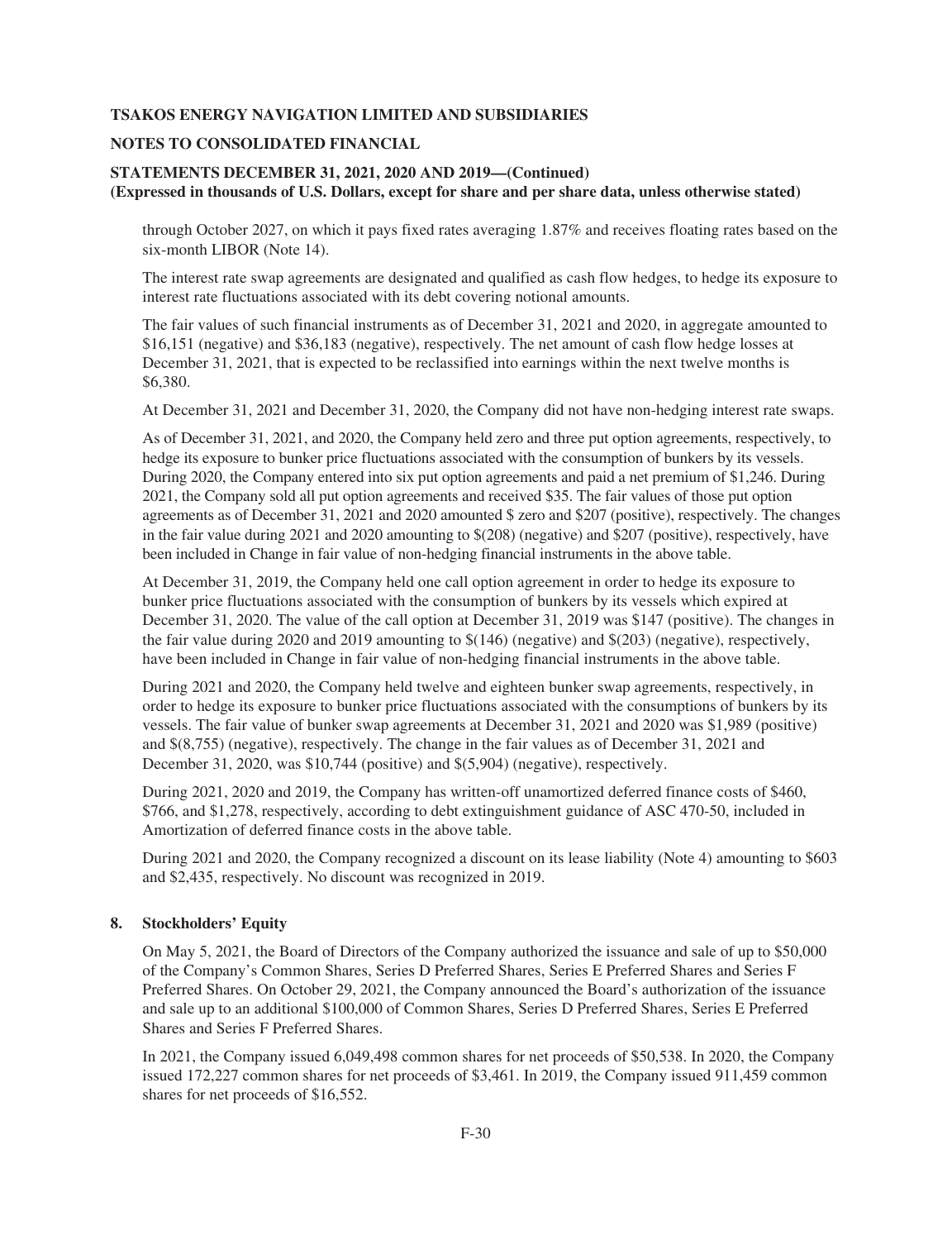#### **NOTES TO CONSOLIDATED FINANCIAL**

### **STATEMENTS DECEMBER 31, 2021, 2020 AND 2019—(Continued) (Expressed in thousands of U.S. Dollars, except for share and per share data, unless otherwise stated)**

In 2021, the Company issued 92,093 Series D Preferred Shares, 143,708 Series E Preferred Shares and 741,259 Series F Preferred Shares for net proceeds of \$2,240, \$3,501, and \$18,000, respectively.

On March 24, 2020, the Company announced that its Board of Directors had authorized a share repurchase program for its common and/or its preferred shares of up to \$50,000. Shares may be purchased from time to time in open market or privately negotiated transactions, which may include derivative transactions, at times and prices that are considered to be appropriate by the Company and the program may be discontinued at any time.

In 2021 and 2020, the Company acquired and held as treasury stock, 19,836 and 978,936 common shares for a total amount of \$168 and \$9,834, respectively, and did not purchase any preferred shares. No common or preferred share repurchases were made by the Company in 2019. In 2021, the Company sold 320,599 shares from its treasury stock for net proceeds of \$3,211 resulting in a loss of \$273 included in the consolidated statement of stockholders' equity.

On June 22, 2020, the Company announced a one-for-five (1-for-5) reverse stock split of the Company's common shares which was approved by its shareholders at the annual meeting on May 28, 2020. The reverse split became effective on July 1, 2020. The par value of each common share was adjusted from \$1.00 per common share to \$5.00 per common share. The reverse share split affected all common shares and reduced the number of authorized common shares from 175,000,000 to 35,000,000 and the number of outstanding common shares of the Company from 94,005,410 to 18,801,108 as of July 1, 2020. No fractional shares were issued in connection with the reverse split. All share and per share amounts disclosed in the consolidated financial statements and notes give effect to this reverse stock split retroactively, for all periods presented.

On October 30, 2020, the Company redeemed all of its 2,000,000 Series C Preferred Shares, with a liquidation preference of \$25.00 per share along with the payment of a final dividend of \$0.5547 per share, declared on September 30, 2020. The difference between the carrying value and the fair value of the Series C Preferred Shares, amounting to \$2,493, was recognized as a reduction of retained earnings as a deemed dividend, and has been considered in the calculations of Loss per Common Share in 2020 (Note 10).

On July 30, 2019, the Company redeemed all of its 2,000,000 Series B Preferred Shares, with a liquidation preference of \$25.00 per share along with the payment of a final dividend of \$0.50 per share, declared on June 28, 2019. The difference between the carrying value and the fair value of the Series B Preferred Shares, amounting to \$2,750, was recognized as a reduction of retained earnings as a deemed dividend, and has been considered in the calculations of Loss per Common Share in 2019 (Note 10).

In September 2019, the Company entered into a share purchase agreement for the private placement of 3,500,000 Series G Redeemable Convertible Perpetual Preferred Shares, par value \$1.00 per share and liquidation preference \$10.00 per share (the "Series G Convertible Preferred Shares"), at a purchase price of \$10.00 per share, raising \$33,984, net of structuring fee and other expenses. The Series G Convertible Preferred Shares have a stated coupon rate of 0%, subject to adjustment in the event of a cross-default or failure to redeem on any redemption date and participate on an as-converted basis in dividends declared and paid on the Company's common shares.

The Series G Convertible Preferred Shares are convertible at any time, at the option of the holder, at a conversion price of \$15.00 per share, representing a conversion rate of two-thirds of a common share per Series G Convertible Preferred Share. All or a portion of the Series G Convertible Preferred Shares will automatically convert into common shares at the conversion rate if the trading price of the Company's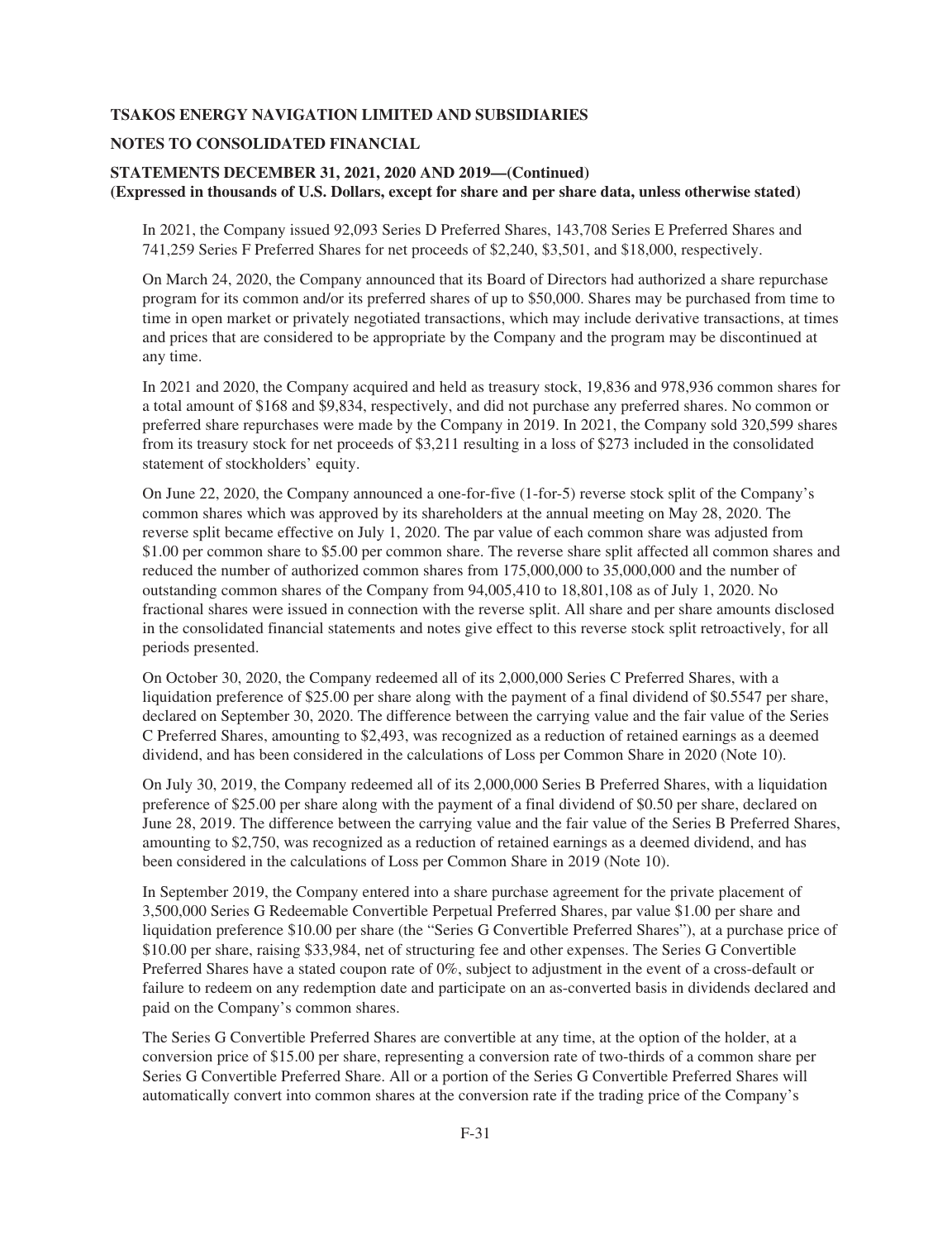#### **NOTES TO CONSOLIDATED FINANCIAL**

### **STATEMENTS DECEMBER 31, 2021, 2020 AND 2019—(Continued) (Expressed in thousands of U.S. Dollars, except for share and per share data, unless otherwise stated)**

common shares exceed certain levels between 130% and 170% of the conversion price. The holders, however, will be prohibited from converting the Series G Convertible Preferred Shares into common shares to the extent that, as a result of such conversion, the holder would own more than 9.99% of the total number common shares then issued and outstanding, unless a 61-day notice is delivered to the Company.

The conversion price is subject to customary anti-dilution and other adjustments relating to the issuance of common shares as a dividend or the subdivision, combination, or reclassification of common shares into a greater or lesser number of common shares. The Company could have also redeemed in full or in part the Series G Convertible Preferred Shares prior to September 1, 2020, for cash, at the as-converted value of the Series G Convertible Preferred Shares, if the trading price of the common shares exceeds certain levels. The Company did not exercise the redemption option as of December 31, 2021.

The Series G Convertible Preferred Shares did not generate a beneficial conversion feature (BCF) upon issuance as the fair value of the Company's common shares was lower than the conversion price. The Series G Convertible Preferred Shares did not meet the criteria for mandatorily redeemable financial instruments. Additionally, the Company determined that the nature of the Series G Convertible Preferred Shares was more akin to an equity instrument and that the economic characteristics and risks of the embedded conversion options were clearly and closely related to the Series G Convertible Preferred Shares. As such, the conversion options were not required to be bifurcated from the equity host under ASC 815, Derivatives and Hedging. The Company also determined that the redemption call option did meet the definition of a derivative, but that the value of the derivative was zero due to the expectations under which the call option would be exercised. On September 1, 2020, the redemption call option expired unexercised.

On December 23, 2019 and January 15, 2020, 875,000 and 10,000 Series G Convertible Preferred Shares converted into 583,333 and 6,667 common shares, respectively.

The holders of the Series G Convertible Preferred Shares generally do not have voting rights. However, without the affirmative vote or consent of the holders of at least two-thirds of the outstanding Series G Convertible Preferred Shares, voting as a single class, the Company may not adopt any amendment to its memorandum of association or bye-laws that materially or adversely alters or affects the preferences, powers or rights of the Series G Convertible Preferred Shares in any respect or any amendment to the Series G Convertible Preferred Shares Certificate of Designations. The Series G Convertible Preferred Shares rank *pari passu* with the Company's other outstanding series of preferred shares and senior to the Company's common shares with respect to dividend distributions and distributions upon any liquidation event.

On February 1, 2021 (the "Initial Redemption Date") and August 2, 2021, the Company redeemed 1,798,651 and 357,063 Series G Convertible Preferred Shares in exchange for 1,900,000 and 388,841 Series B Cumulative Redeemable Perpetual Preferred Shares of Shyris Shipping Company S.A. ("Shyris Shipping"), respectively a wholly owned subsidiary of the Company, par value \$0.001 per share, each with a liquidation preference of \$10.00 per share representing the full mandatory redemption price of \$10.56 and \$10.89, respectively, per Series G Convertible Preferred Share (\$19,000,000 and \$3,888,416 in the aggregate, respectively) payable for the number of Series G Convertible Preferred Shares. The difference between the carrying value of the redeemed Series G Convertible Preferred shares and the fair value of the Shyris Shipping Company Preferred Shares, amounting to \$2,171, in total, was recognized as a deemed dividend to the holders of the Series G Convertible Preferred Shares, and has been considered in the calculation of Loss per Common Share in 2021 (Note 10).

The redemption price at which the Series G Convertible Preferred Shares exchanged was the higher of 95% of the as-converted value of the Series G Convertible Preferred Shares, based on a six-month volume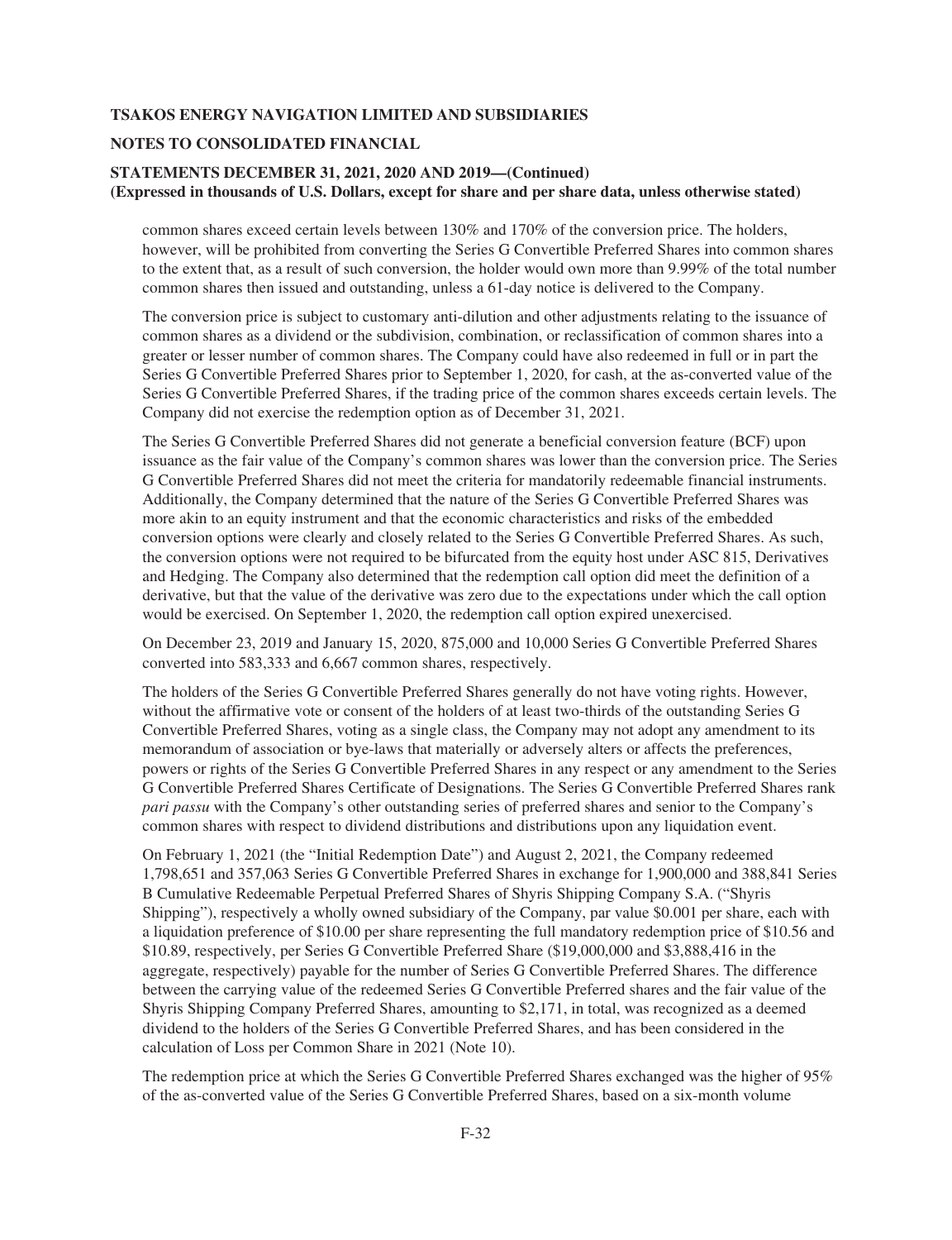### **NOTES TO CONSOLIDATED FINANCIAL**

# **STATEMENTS DECEMBER 31, 2021, 2020 AND 2019—(Continued) (Expressed in thousands of U.S. Dollars, except for share and per share data, unless otherwise stated)**

weighted average price ("VWAP") of the Company's common shares, or a price providing for a return of 7.75% per annum on an actual/360-day basis on the Series G Convertible Preferred Shares, taking into account all dividends actually received on the Series G Convertible Preferred Shares. If certain limitations intended to ensure Shyris Shipping's compliance with Section 883 of the U.S. Internal Revenue Code of 1986, as amended, cease to apply prior to the fifth anniversary of the Series G Closing Date, some or all of the Series G Convertible Preferred Shares that remain outstanding as of that date will be mandatorily redeemed for Shyris Shipping Preferred Shares or to the extent the aggregate mandatory redemption price of such Series G Convertible Preferred Shares, together with all Series G Convertible Preferred Shares previously redeemed for Shyris Shipping Preferred Shares, exceeds \$35,000, converted into common shares at the conversion rate (unless the Company elects to redeem such Series G Convertible Preferred Shares for cash). After the fifth anniversary of the share purchase agreement, any Series G Convertible Preferred Shares will automatically convert into the Company's common shares at the conversion rate (unless the Company elects to redeem such Series G Convertible Preferred Shares for cash) or be redeemed for Shyris Shipping Preferred Shares. The Series G Convertible Preferred shareholders will also have the right to require the Company to redeem the Series G Convertible Preferred Shares for cash, in the event of non-compliance with certain requirements relating to Shyris Shipping. The Company had 459,286 Series G Redeemable Convertible Perpetual Preferred shares outstanding as of December 31, 2021.

The Series B Cumulative Redeemable Perpetual Preferred Shares of Shyris Shipping (the "Shyris Shipping Preferred Shares") are entitled to receive cumulative semi-annual dividends from Shyris Shipping at a rate of 7.50% per annum, payable in arrears on the 1st day of March and September of each year, as, when and if declared by the Shyris Shipping Board of Directors. Shyris Shipping paid dividends on the Shyris Shipping Preferred Shares amounting to \$864 in the period ended December 31, 2021. On March 1, 2022, Shyris Shipping paid dividends on the Shyris Shipping Preferred Shares amounting to \$858 for the period September 1, 2021 to and including February 28,2022. As long as Shyris Shipping Preferred Shares are outstanding, Shyris Shipping cannot declare or pay dividends to the Company or incur additional indebtedness without the consent of the holder of Shyris Shipping Preferred Shares.

The initial liquidation preference of the Shyris Shipping Preferred Shares is \$10.00 per share, subject to certain customary adjustments. Upon any liquidation or dissolution of Shyris Shipping, holders of Shyris Shipping Preferred Shares will be entitled to receive, on a pro rata basis, the liquidation preference of the Shyris Shipping Preferred Shares, plus an amount equal to accumulated and unpaid dividends ratably with any pari passu securities, after satisfaction of all liabilities to Shyris Shipping creditors, before any distribution is made to or set aside for the holders of junior shares, including the common shares of Shyris Shipping owned by the Company.

The holders of the Shyris Shipping Preferred Shares have no right to vote on matters on which shareholders of the Company are entitled to vote. The holders of the Shyris Shipping Preferred Shares generally do not have any other voting rights, however, in the event that six semi-annual dividends, whether consecutive or not, payable on Shyris Shipping Preferred Shares are in arrears, the holders of Shyris Shipping Preferred Shares, will have the right, voting separately as a class, to elect one member of Shyris Shipping's board of directors and the affirmative vote or consent of the holders of at least two-thirds of the outstanding Shyris Shipping Preferred Shares, voting as a single class, are required for Shyris Shipping to take certain actions.

The Shyris Shipping Preferred Shares are non-convertible and perpetual, and are redeemable by Shyris Shipping, in whole or in part, at redemption prices that decline over time from 112.5% to 100% of the deemed issuance price, plus any accrued and unpaid dividends. The Shyris Shipping Preferred Shares did not meet the criteria for mandatorily redeemable financial instruments and their value of \$19,000 and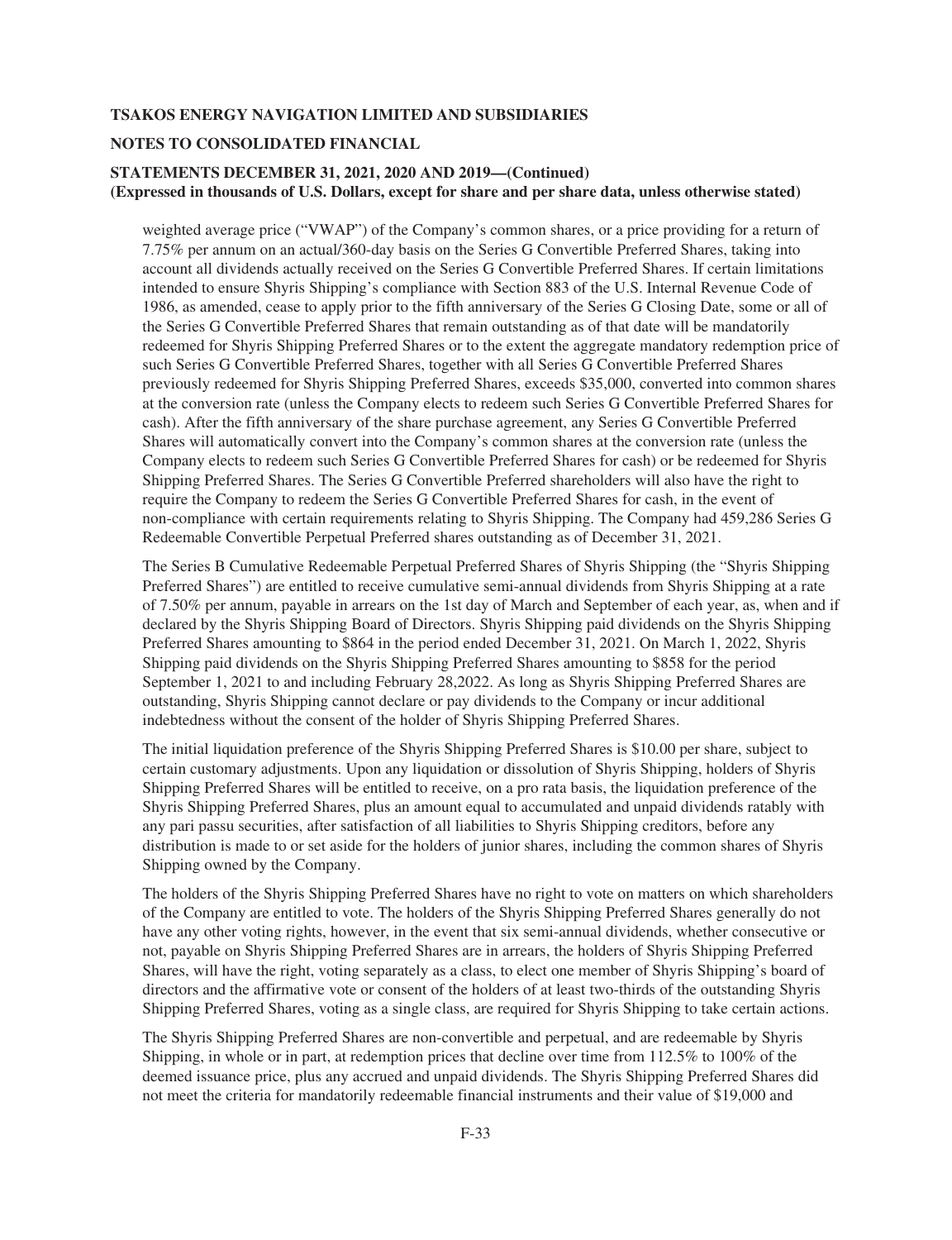### **NOTES TO CONSOLIDATED FINANCIAL**

# **STATEMENTS DECEMBER 31, 2021, 2020 AND 2019—(Continued) (Expressed in thousands of U.S. Dollars, except for share and per share data, unless otherwise stated)**

\$3,889, respectively, upon issuance was included in non-controlling interest in the accompanying Consolidated Balance Sheet as at December 31, 2021 (Note 11). Additionally, the Company determined that the economic characteristics and risks of the embedded redemption features were clearly and closely related to the host contract, apart from the feature discussed below.

If Shyris Shipping, directly or indirectly, sells or otherwise voluntarily disposes of a vessel, including any of the four conventional tankers its wholly-owned subsidiaries currently own, or a stake in any vessel owning company or causes a vessel to be damaged or a charter or management agreement relating to any vessel to be terminated or breached, then all net proceeds (after payment of related expenses and associated debt) received therefrom is required to be used to redeem Shyris Shipping Preferred Shares on a pro rata basis. The Company determined that the redemption feature did meet the definition of a derivative, but the fair value of the instrument is zero due to the expectations under which the feature would be exercised.

On April 15, 2022, Shyris Shipping redeemed 75,000 of the outstanding Shyris Shipping Preferred Shares for an aggregate redemption price of \$757.

#### **9. Accumulated other comprehensive loss**

In 2021, Accumulated other comprehensive loss decreased to \$17,175 (increased to \$36,994 in 2020) mainly due to unrealized gains from hedging financial instruments of \$19,819 (losses of \$18,641 and \$9,693 in 2020 and 2019, respectively).

### **10. Loss per Common Share**

The Company calculates basic and diluted net loss per share in conformity with the two-class method required for companies with participating securities. The Company considered all series of redeemable convertible preferred shares to have been participating securities as the holders were entitled to receive non-cumulative dividends on a pari passu basis in the event that a dividend was paid on common shares. Under the two-class method, the net loss attributable to common stockholders is not allocated to the redeemable convertible preferred shares as the holders of redeemable convertible preferred shares do not have a contractual obligation to share in losses.

Under the two-class method, basic net loss per share is calculated by dividing the net loss by the weightedaverage number of common shares outstanding during the period. Diluted net loss per share is computed by giving effect to all potentially dilutive common share equivalents outstanding for the period.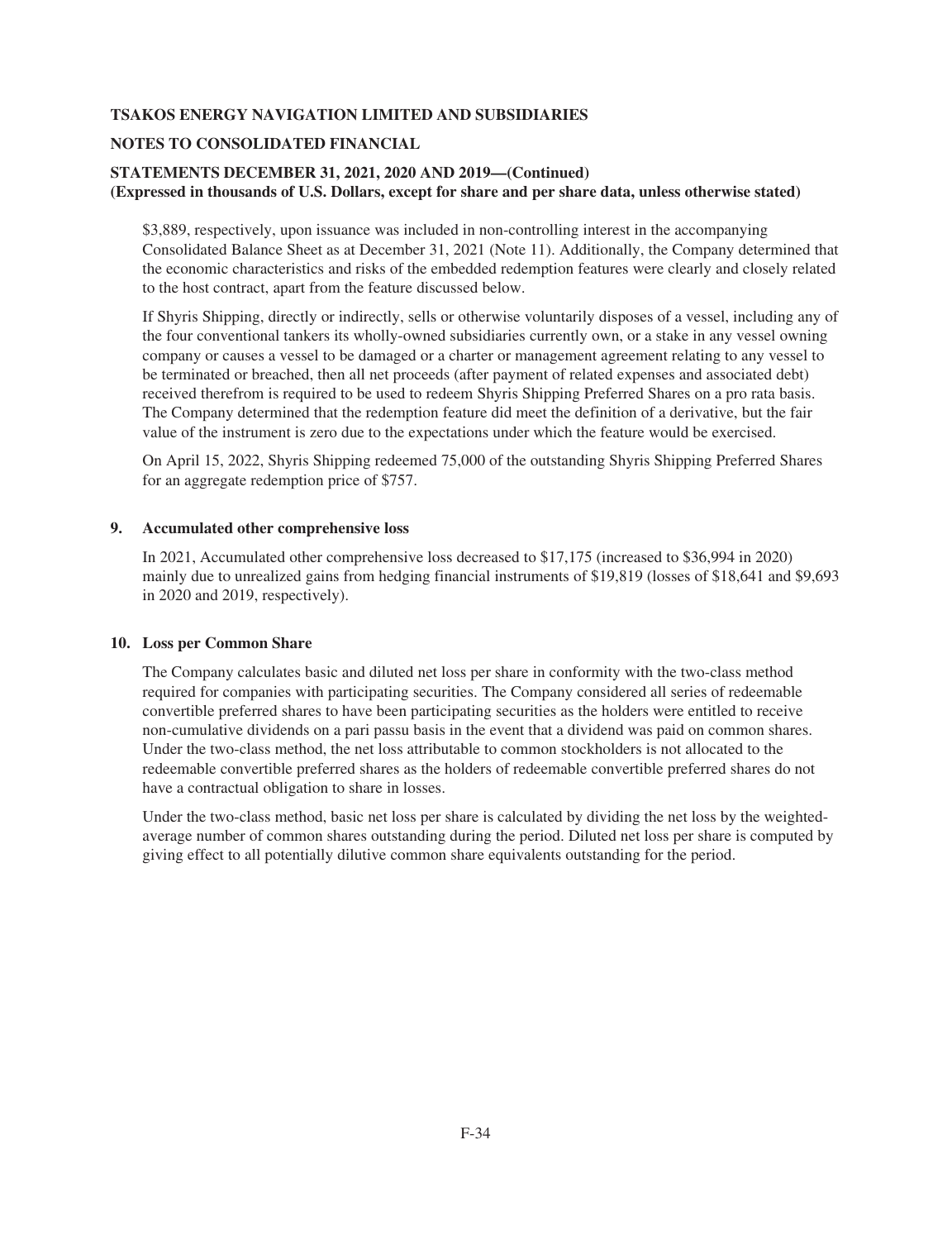### **NOTES TO CONSOLIDATED FINANCIAL**

# **STATEMENTS DECEMBER 31, 2021, 2020 AND 2019—(Continued)**

# **(Expressed in thousands of U.S. Dollars, except for share and per share data, unless otherwise stated)**

The following table sets forth the computation of basic and diluted net loss per share:

Numerator

|                                                   | 2021            | 2020         | 2019         |
|---------------------------------------------------|-----------------|--------------|--------------|
| Net (loss) income attributable to Tsakos Energy   |                 |              |              |
|                                                   | (151,401)<br>S. | \$<br>24,002 | \$<br>15,126 |
| Preferred share dividends, Series B               |                 |              | (3,000)      |
| Preferred share dividends, Series C               |                 | (3,328)      | (4, 438)     |
| Preferred share dividends, Series D               | (7,596)         | (7, 492)     | (7, 492)     |
| Preferred share dividends, Series E               | (10, 822)       | (10,637)     | (10,637)     |
| Preferred share dividends, Series F               | (15, 131)       | (14,250)     | (14,250)     |
| Preferred share dividends, convertible Series G   | (54)            | (872)        | (583)        |
| Deemed dividend on Series B preferred shares      |                 |              | (2,750)      |
| Deemed dividend on Series C preferred shares      |                 | (2, 493)     |              |
| Deemed dividend on partially redeemed Convertible |                 |              |              |
|                                                   | (2,171)         |              |              |
| Net loss attributable to common stockholders      | (187, 175)      | (15,070)     | (28,024)     |
|                                                   |                 |              |              |
| Weighted average common shares outstanding        | 19,650,307      | 18,768,599   | 17,751,585   |
| Basic and diluted loss per common share           | \$<br>(9.53)    | \$<br>(0.80) | \$<br>(1.58) |

For purposes of this calculation, potential redeemable convertible preferred shares of 306,191 and 1,743,607 for the year ended December 31, 2021 and 2020, respectively, are considered common shares equivalents but have been excluded from the calculation of diluted net loss per share as their effect is anti-dilutive. Basic and diluted net loss per share was the same for each period presented.

#### **11. Non-controlling Interest in Subsidiaries**

The Company owns 51% of Mare Success S.A., the holding-company of two Panamanian registered companies which own the vessels *Maya* until May 19, 2021, the date of vessel sale and *Inca,* two Liberian registered companies which own the vessels *Selini* and *Salamina* and two Marshall Islands registered companies which own the vessels *Byzantion* and *Bosporos*. 49% of Mare Success S.A. is owned by Polaris Oil Shipping Inc. ("Polaris"), an affiliate of one of the Company's major charterers, Flopec Petrolera Ecuatoriana ("Flopec"). Mare Success S.A. is fully consolidated in the accompanying consolidated financial statements. There have been no transactions between Polaris and the Company since the incorporation of Mare Success S.A., whereas approximately 7.6% of the Company's 2021 revenue (8.6% in 2020 and 6.2% in 2019) was generated through charter agreements with Flopec.

In April 2020, Mare Success S.A. increased its paid-in-capital by \$8,163 of which \$4,163 constituted the 51% portion contributed by the Company and the \$4,000 constituted the 49% portion contributed by Polaris. After the recapitalization, the shareholding of Mare Success S.A. remained at 51% owned by the Company and 49% owned by Polaris. The additional paid-in capital was made to finance part of the intragroup sale of vessels, in particular, the handysize tankers, *Byzantion* and *Bosporos*. This transaction did not affect vessels' carrying values on a consolidated basis.

In June 2019, Mare Success S.A increased its paid-in capital by \$20,408, of which \$10,408 constituted the 51% portion contributed by the Company and the \$10,000 constituted the 49% portion contributed by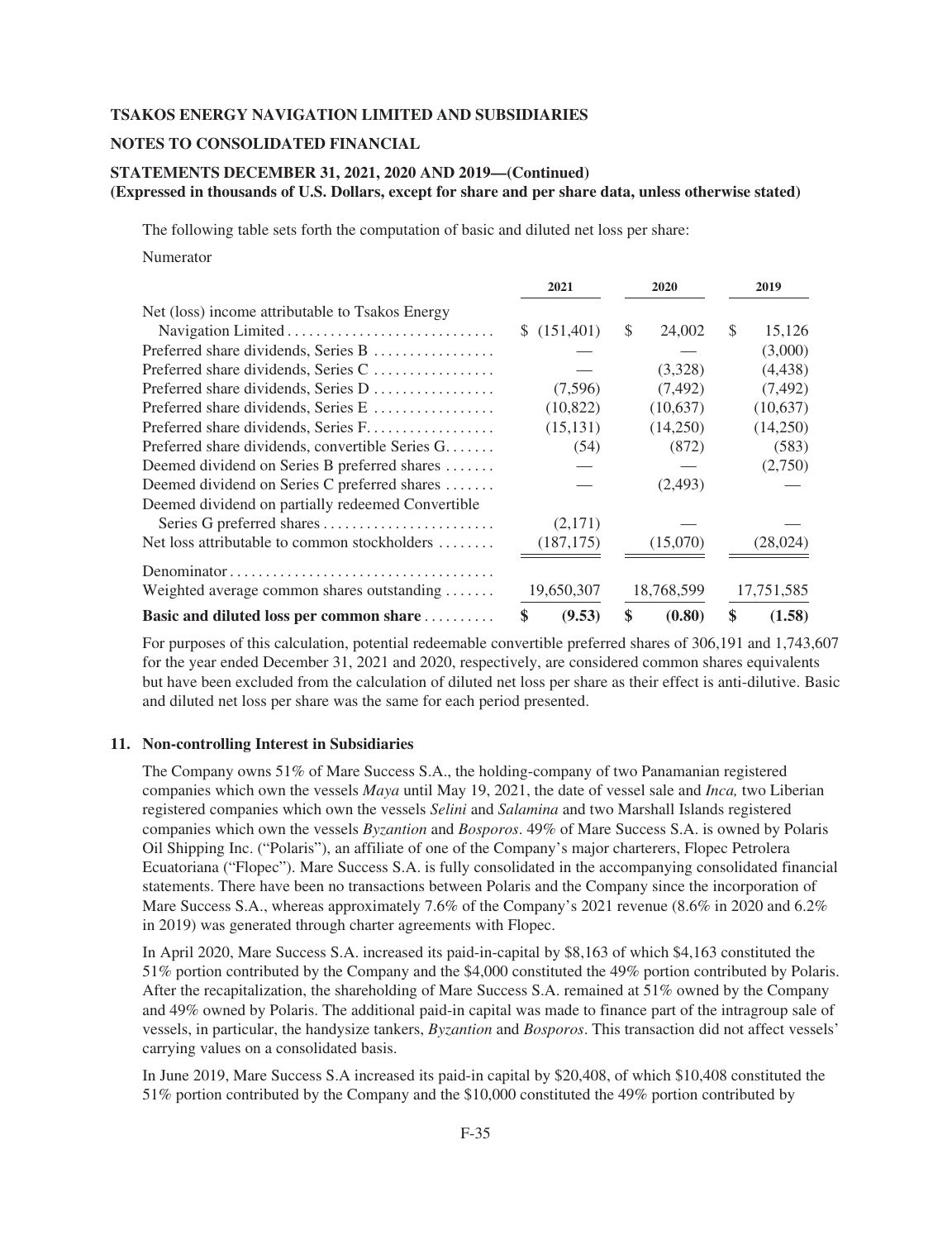### **NOTES TO CONSOLIDATED FINANCIAL**

# **STATEMENTS DECEMBER 31, 2021, 2020 AND 2019—(Continued) (Expressed in thousands of U.S. Dollars, except for share and per share data, unless otherwise stated)**

Polaris. After the recapitalization, the shareholding of Mare Success S.A. remained at 51% owned by the Company and 49% owned by Polaris. The additional paid-in capital was made to finance part of the intragroup sale of vessels, in particular, the panamax tankers, *Selini* and *Salamina*. This transaction did not affect vessels' carrying values on a consolidated basis.

The Company owns 100% of Shyris Shipping, the holding-company of four Marshall Islands registered companies which own the vessels *Caribbean Voyager*, *Mediterranean Voyager*, *Apollo Voyager* and *Artemis Voyager*. Upon partial redemption of the Company's Series G Convertible Preferred Shares in February and August 2021, AY Tank Limited ("AY Tank") obtained in exchange of such transaction Shyris Shipping preferred stock, consisting of 2,288,841 Series B Cumulative Redeemable Perpetual Preferred Shares as of December 31, 2021, par value \$0.001 per share, each with a liquidation preference of \$10.00 per share, entitled to receive cumulative semi-annual dividends from Shyris Shipping at a rate of 7.50% per annum (Note 8).

### **12. Commitments and Contingencies**

As at December 31, 2021, the Company had under construction one shuttle tanker, one LNG carrier and four dual fuel LNG powered aframax tankers.

The total contracted amount remaining to be paid for the six vessels under construction plus the extra costs agreed as at December 31, 2021, were \$480,048. The amount of \$240,515 is due to be paid in 2022 and the amount of \$239,533 in 2023.

In the ordinary course of the shipping business, various claims and losses may arise from disputes with charterers, agents and other suppliers relating to the operations of the Company's vessels. Management believes that all such matters are either adequately covered by insurance or are not expected to have a material adverse effect on the Company's results from operations or financial condition.

Brazilian authorities have charged certain shipbrokers with various offenses in connection with charters entered into between a major state oil entity and various international shipowners. In 2020, in parallel with U.S. Department of Justice and U.S. Securities and Exchange Commission investigations regarding whether the circumstances surrounding these charters, including the actions taken by these shipbrokers, constituted non-compliance with provisions of the U.S. Foreign Corrupt Practices Act of 1977 (FCPA) applicable to the Company, the Company began investigating these matters. The Company is always committed to doing business in accordance with anti-corruption laws and is cooperating with these agencies.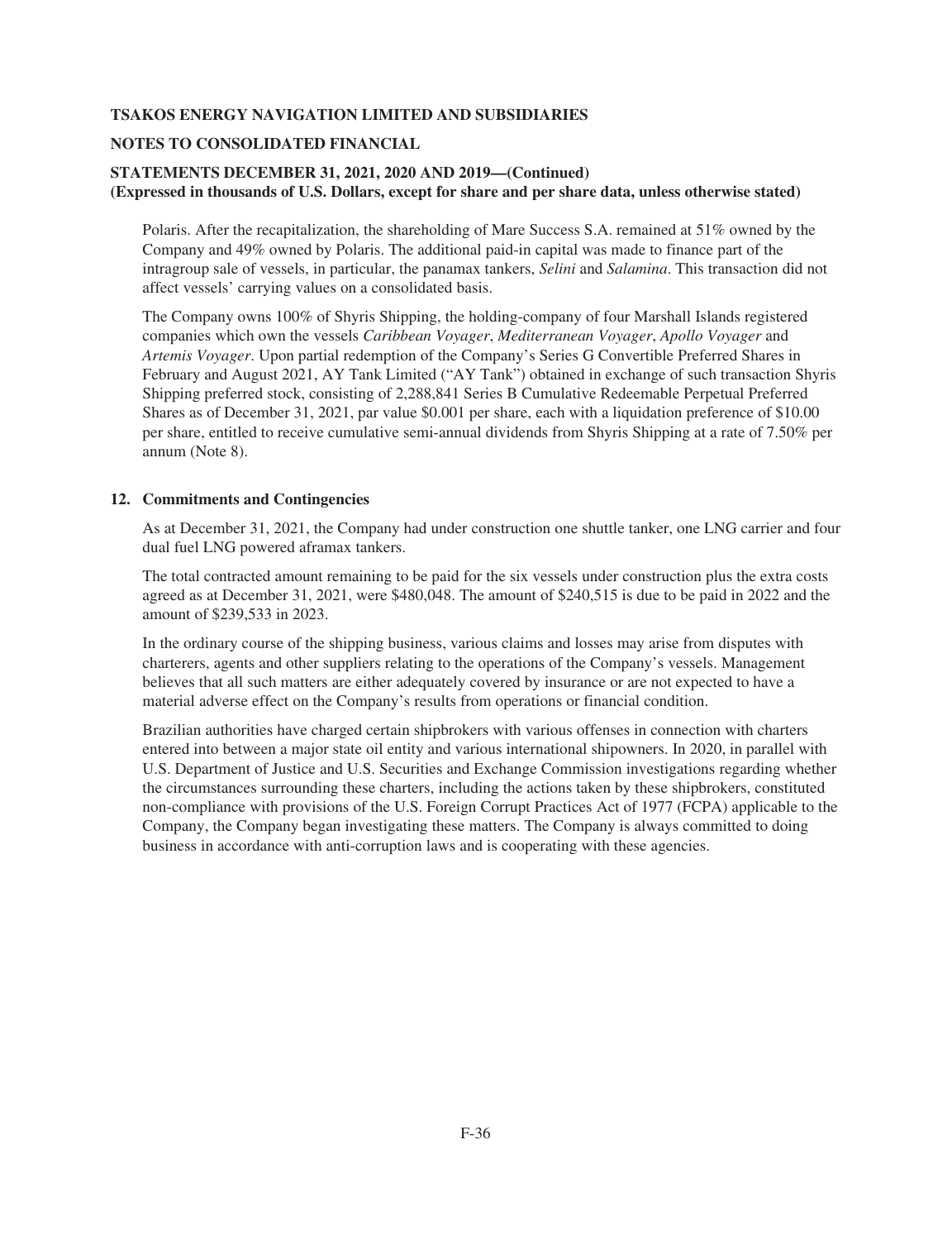#### **NOTES TO CONSOLIDATED FINANCIAL**

### **STATEMENTS DECEMBER 31, 2021, 2020 AND 2019—(Continued) (Expressed in thousands of U.S. Dollars, except for share and per share data, unless otherwise stated)**

#### **Charters-out**

The future minimum revenues of vessels in operation at December 31, 2021, before reduction for brokerage commissions and assuming no off-hire days, expected to be recognized on non-cancelable time charters are as follows:

| Year | <b>Amount</b> |
|------|---------------|
|      | \$264,804     |
|      | 195.464       |
|      | 173,747       |
|      | 127,547       |
| 2026 | 105.742       |
|      | 133,626       |
|      |               |

#### **13. Income Taxes**

Under the laws of the countries of the Company's subsidiaries' incorporation and/or vessels' registration (Greece, Liberia, Marshall Islands, Panama, Bahamas, Cyprus, Malta), the companies are subject to registration and tonnage taxes, which have been included in the Vessel operating expenses.

The Company is not expected to be subject to United States Federal income tax on its gross income from the international operations of ships. In general, foreign persons operating ships to and from the United States are subject to United States Federal income tax of 4% of their United States source gross transportation income, which equals 50% of their gross income from transportation to or from the United States. The Company believes that it is exempt from United States Federal income tax on its United States source gross transportation income, as each vessel-operating subsidiary is organized in a foreign country that grants an equivalent exemption to corporations organized in the United States, and derives income from the international operation of ships and satisfies the stock ownership test as defined by the Internal Revenue Code and related regulations as a result of the Company's stock being primarily and regularly traded on an established securities market in the United States. Under the regulations, a Company's stock is considered to be regularly traded on an established securities market if (i) one or more classes of its stock representing 50% or more of its outstanding shares, by voting power and value, is listed on the market and is traded on the market, other than in minimal quantities, on at least 60 days during the taxable year; and (ii) the aggregate number of shares of stock traded during the taxable year is at least 10% of the average number of shares of the stock outstanding during the taxable year. Other requirements such as the substantiation and reporting requirements under the regulations also must be satisfied to qualify for the exemption from United States Federal income tax.

### **14. Financial Instruments**

- *(a) Interest rate risk:* The Company is subject to interest rate risk associated with changing interest rates with respect to its variable interest rate term loans as described in Notes 6 and 7.
- *(b) Concentration of credit risk:* Financial Instruments consist principally of cash, trade accounts receivable, short-term and long-term receivable related to seller's credits under sale and leaseback transactions and derivatives.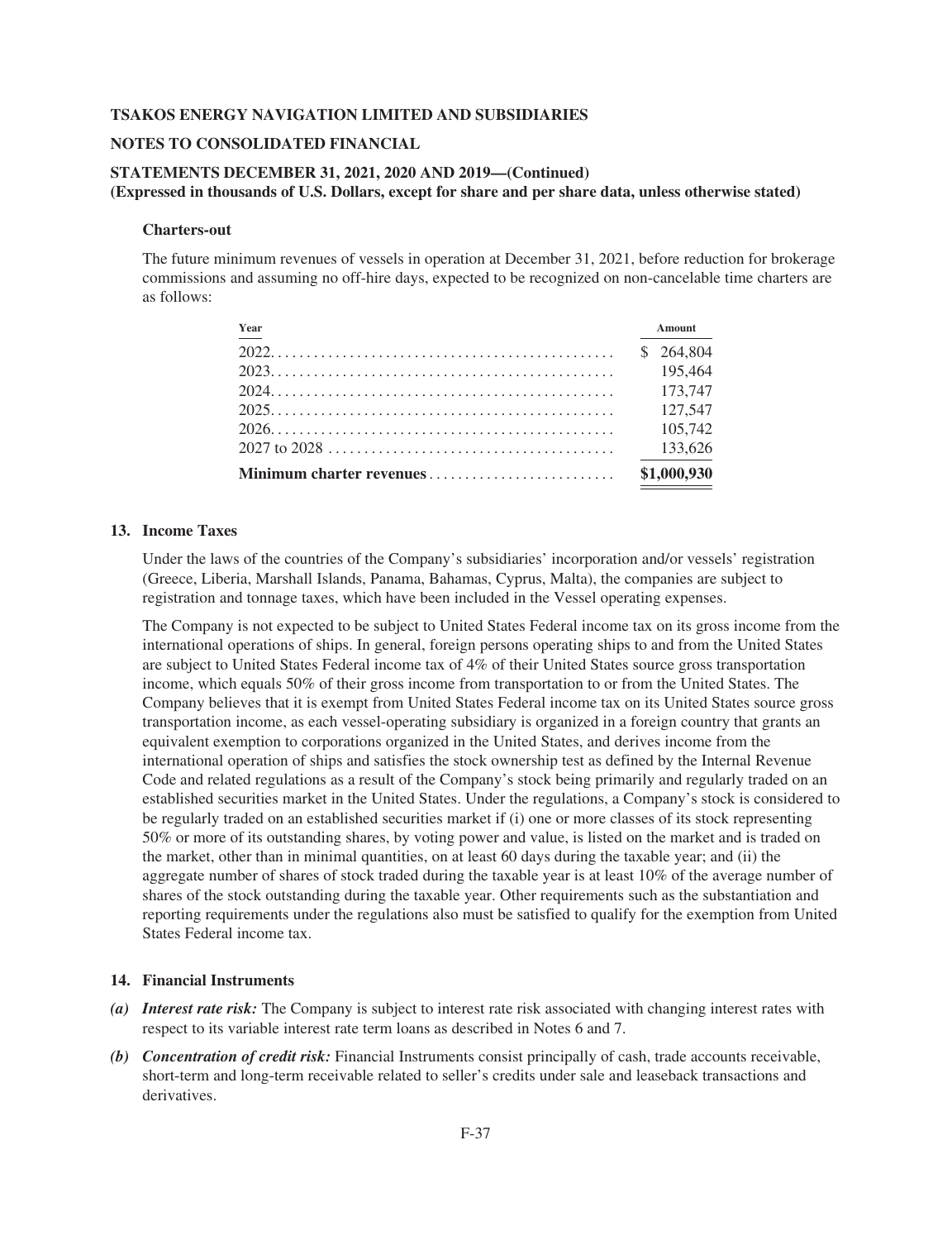#### **NOTES TO CONSOLIDATED FINANCIAL**

### **STATEMENTS DECEMBER 31, 2021, 2020 AND 2019—(Continued) (Expressed in thousands of U.S. Dollars, except for share and per share data, unless otherwise stated)**

The Company places its temporary cash investments, consisting mostly of deposits, primarily with high credit qualified financial institutions. The Company performs periodic evaluations of the relative credit standing of those financial institutions that are considered in the Company's investment strategy. The Company limits its credit risk with accounts receivable by performing ongoing credit evaluations of its customers' financial condition and generally does not require collateral for its accounts receivable and does not have any agreements to mitigate credit risk. The Company limits the exposure of non-performance by counterparties to derivative instruments by diversifying among counterparties with high credit ratings and performing periodic evaluations of the relative credit standing of the counterparties.

**(c)** *Fair value:* The carrying amounts reflected in the accompanying Consolidated Balance Sheet of cash and cash equivalents, restricted cash, trade accounts receivable, margin deposits, accounts payable, due from(to) related parties and current portion of obligations under operating leases, approximate their respective fair values due to the short maturity of these instruments. The carrying value of the long-term obligations under operating leases approximates their fair value given the difference between the discount rates used to recognize the liabilities in the consolidated balance sheets and the normalized expected market rates of interest is insignificant. The fair value of long-term bank loans with variable interest rates approximate the recorded values, generally due to their variable interest rates. The Company performs relevant enquiries on a periodic basis to assess the recoverability of the long-term receivable related to seller's credits under sale and leaseback transactions and estimates that the amount presented on the accompanying balance sheet approximates the amount that is expected to be received by the Company at the end of the non-cancellable lease period.

The fair values of the interest rate swap agreements and bunker swap agreements discussed in Note 6 above are determined through Level 2 of the fair value hierarchy as defined in FASB guidance for Fair Value Measurements and are derived principally from or corroborated by observable market data, interest rates, yield curves and other items that allow value to be determined.

The estimated fair values of the Company's financial instruments, other than derivatives at December 31, 2021 and 2020, are as follows:

|                                            | 2021               |                   | 2020                      |                   |
|--------------------------------------------|--------------------|-------------------|---------------------------|-------------------|
|                                            | Carrying<br>Amount | <b>Fair Value</b> | Carrying<br><b>Amount</b> | <b>Fair Value</b> |
| <b>Financial assets (liabilities)</b>      |                    |                   |                           |                   |
| Cash and cash equivalents                  | 117,192            | 117,192           | 160,475                   | 160,475           |
| Restricted cash                            | 10,005             | 10,005            | 11,296                    | 11,296            |
|                                            | 5.849              | 5.849             | 6.153                     | 6,153             |
| Long-term receivable (including short-term |                    |                   |                           |                   |
|                                            | 35,904             | 35,904            | 27,294                    | 27.294            |
| Financial liability                        | (4,193)            | (4,193)           | (5,148)                   | (5,148)           |
| Obligations under operating leases         | (88, 573)          | (88, 573)         | (67, 110)                 | (67, 110)         |
|                                            | (1.380.648)        | (1,380,648)       | (1.509.794)               | (1,509,794)       |

The Company does not offset fair value amounts recognized for derivatives by the right to reclaim cash collateral or the obligation to return cash collateral. The amount of collateral to be posted is defined in the terms of respective master agreement executed with counterparties or exchanges and is required when agreed upon threshold limits are exceeded. As of December 31, 2021, the Company deposited cash collateral related to its derivative instruments under its collateral security arrangements of \$5,849, (\$6,153 as of December 31, 2020), which is recorded within margin deposits in the Consolidated Balance Sheets.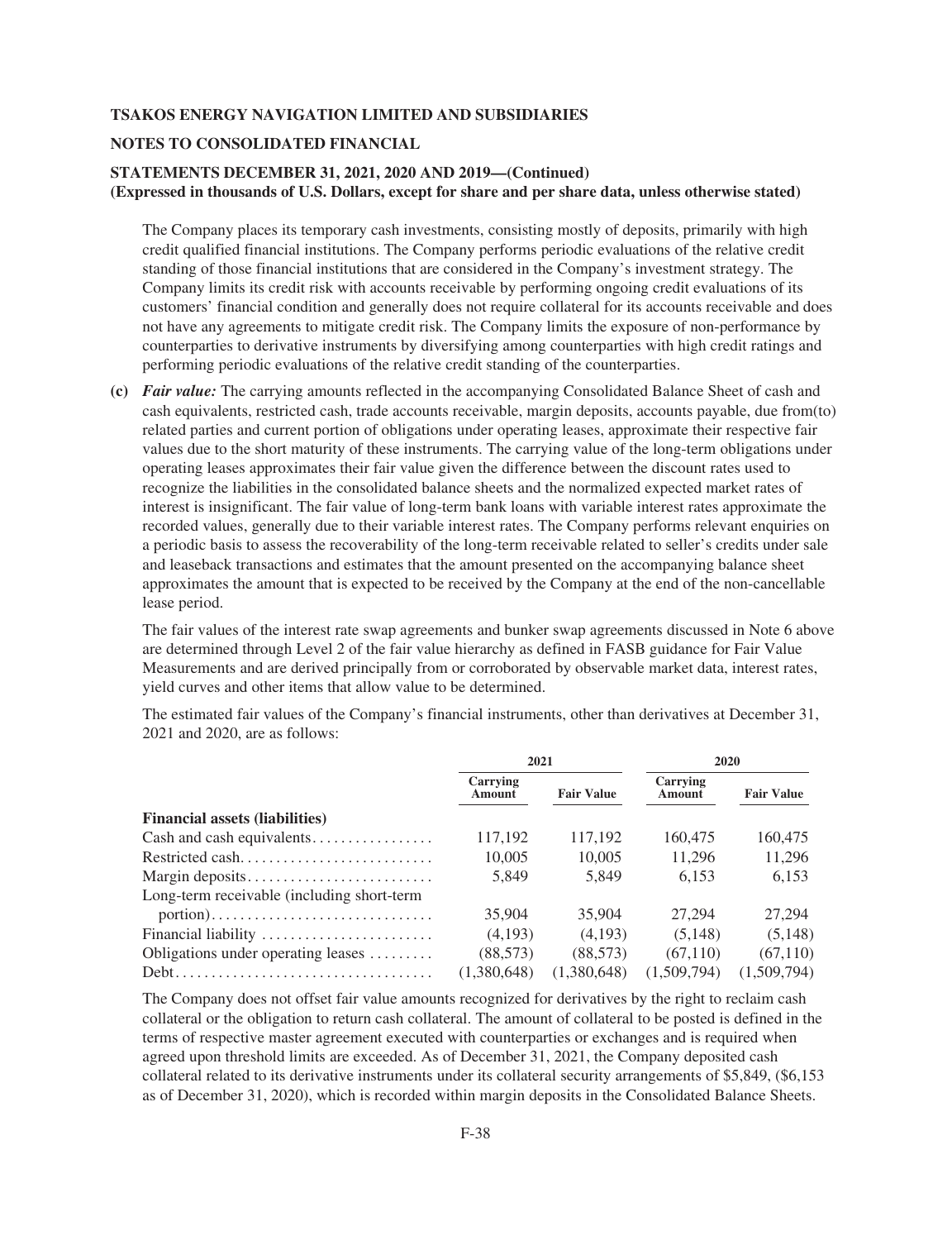#### **NOTES TO CONSOLIDATED FINANCIAL**

### **STATEMENTS DECEMBER 31, 2021, 2020 AND 2019—(Continued) (Expressed in thousands of U.S. Dollars, except for share and per share data, unless otherwise stated)**

#### *Tabular Disclosure of Derivatives Location*

Derivatives are recorded in the consolidated balance sheet on a net basis by counterparty when a legal right of set-off exists. The following tables present information with respect to the fair values of derivatives reflected in the consolidated balance sheet on a gross basis by transaction. The tables also present information with respect to gains and losses on derivative positions reflected in the Consolidated Statements of Comprehensive (Loss) Income or in the Consolidated Balance Sheets, as a component of Accumulated other comprehensive loss.

|                          |                                                             | <b>Asset Derivatives</b> |                   | <b>Liability Derivatives</b>                                |                   |
|--------------------------|-------------------------------------------------------------|--------------------------|-------------------|-------------------------------------------------------------|-------------------|
|                          |                                                             | 2021                     | 2020              | December 31, December 31, December 31, December 31,<br>2021 | 2020              |
| <b>Derivative</b>        | <b>Balance Sheet Location</b>                               | <b>Fair Value</b>        | <b>Fair Value</b> | <b>Fair Value</b>                                           | <b>Fair Value</b> |
|                          | Derivatives designated as hedging instruments               |                          |                   |                                                             |                   |
| Interest rate swaps      | Current portion of financial instruments-<br>Fair value     | 7                        |                   | 8,884                                                       | 11,095            |
|                          | Financial instruments—Fair Value, net of<br>current portion | 1,382                    |                   | 8,656                                                       | 25,088            |
| Subtotal                 |                                                             | 1,389                    |                   | 17,540                                                      | 36,183            |
|                          |                                                             | <b>Asset Derivatives</b> |                   | <b>Liability Derivatives</b>                                |                   |
|                          |                                                             | 2021                     | 2020              | December 31, December 31, December 31, December 31,<br>2021 | 2020              |
| <b>Derivative</b>        | <b>Balance Sheet Location</b>                               | <b>Fair Value</b>        | <b>Fair Value</b> | <b>Fair Value</b>                                           | <b>Fair Value</b> |
|                          | Derivatives not designated as hedging instruments           |                          |                   |                                                             |                   |
| Bunker swaps             | Current portion of financial instruments—<br>Fair value     | 1,845                    | 255               |                                                             | 3,988             |
| Bunker swaps             | Financial instruments—Fair Value, net of<br>current portion | 144                      |                   |                                                             | 5,023             |
| Bunker put options       | Current portion of financial instruments—<br>Fair value     |                          | 387               |                                                             | 180               |
| Subtotal                 |                                                             | 1,989                    | 642               |                                                             | 9,191             |
| <b>Total derivatives</b> |                                                             | 3,378                    | 642               | 17,540                                                      | 45,734            |

### **Derivatives designated as Hedging Instruments-Net effect on the Consolidated Statements of Comprehensive (Loss) Income**

|                     | Gain (Loss) Recognized in<br><b>Accumulated Other Comprehensive</b><br><b>Loss on Derivative (Effective)</b> | Amount |           |         |  |
|---------------------|--------------------------------------------------------------------------------------------------------------|--------|-----------|---------|--|
| <b>Derivative</b>   | <b>Portion</b> ) Location                                                                                    | 2021   | 2020      | 2019    |  |
| Interest rate swaps |                                                                                                              | 29,999 | (25.054)  | (9,938) |  |
| <b>Total</b>        |                                                                                                              | 29,999 | (25, 054) | (9,938) |  |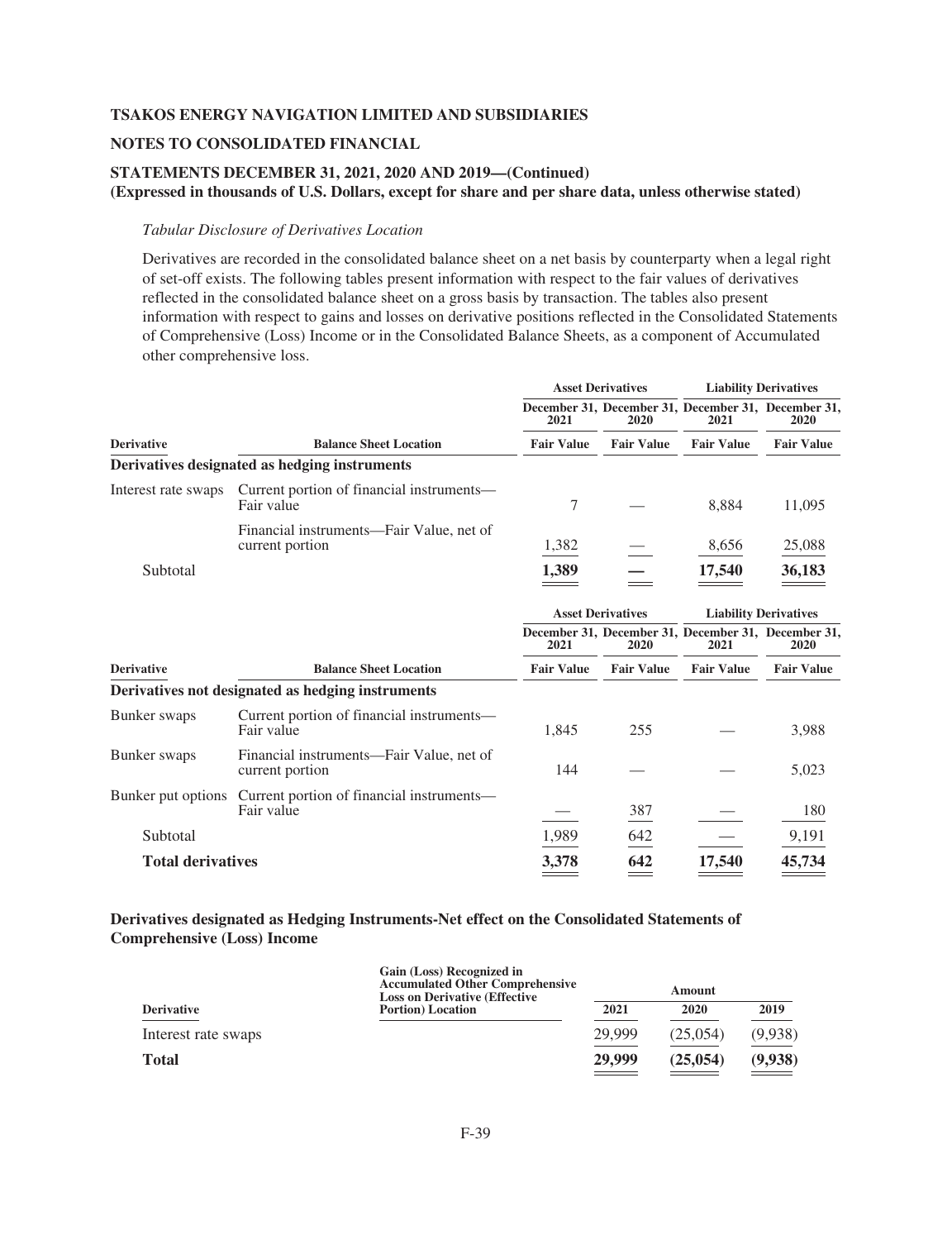### **NOTES TO CONSOLIDATED FINANCIAL**

### **STATEMENTS DECEMBER 31, 2021, 2020 AND 2019—(Continued) (Expressed in thousands of U.S. Dollars, except for share and per share data, unless otherwise stated)**

|                     | Gain (Loss) Recognized in<br><b>Accumulated Other Comprehensive</b><br><b>Loss on Derivative (Effective</b> | <b>Amount</b> |          |       |
|---------------------|-------------------------------------------------------------------------------------------------------------|---------------|----------|-------|
| <b>Derivative</b>   | <b>Portion</b> ) Location                                                                                   | 2021          | 2020     | 2019  |
| Interest rate swaps | Depreciation expense                                                                                        | (192)         | (189)    | (189) |
| Interest rate swaps | Interest and finance costs, net                                                                             | 10.372        | (6.224)  | (56)  |
| <b>Total</b>        |                                                                                                             | 10,180        | (6, 413) | (245) |

The accumulated loss from Derivatives designated as Hedging instruments recognized in Accumulated Other Comprehensive (Loss) Income as of December 31, 2021, 2020 and 2019, was \$17,175, \$36,994 and \$18,353 respectively.

### **Derivatives not designated as Hedging Instruments – Net effect on the Consolidated Statements of Comprehensive (Loss) Income**

|                                               | <b>Net Realized and Unrealized Gain</b><br>(Loss) Recognized on Statement of<br><b>Comprehensive Income (Loss)</b> | Amount |          |         |
|-----------------------------------------------|--------------------------------------------------------------------------------------------------------------------|--------|----------|---------|
| <b>Derivative</b>                             | Location                                                                                                           | 2021   | 2020     | 2019    |
| Interest rate swaps                           | Interest and finance costs, net                                                                                    |        | 187      | (149)   |
| Bunker swaps                                  | Interest and finance costs, net                                                                                    | 11.191 | (14,312) | 1,122   |
| Bunker put options $\dots \dots \dots$        | Interest and finance costs, net                                                                                    | (172)  | (271)    |         |
| Bunker call options $\dots \dots \dots \dots$ | Interest and finance costs, net                                                                                    |        | (74)     | (1,672) |
|                                               |                                                                                                                    | 11.019 | (14.470) | (699)   |

The following tables summarize the fair values for assets and liabilities measured on a recurring basis as of December 31, 2021 and 2020, using Level 2 inputs (significant other observable inputs):

| <b>Recurring measurements:</b> | December 31,<br>2021 | <b>December 31.</b><br>2020 |
|--------------------------------|----------------------|-----------------------------|
|                                | (16.151)             | (36, 183)                   |
|                                | 1.989                | (8.755)                     |
|                                |                      | 207                         |
|                                | (14,162)             | (44,731)                    |

### **15. Subsequent Events**

- a) On January 12, 2022, the Company acquired its newbuilding LNG carrier *Tenergy*, which was delivered to its new owners on a sale and leaseback agreement, on the same date.
- b) On January 14, 2022, the Company paid the first installments for two of its four dual fuel LNG powered aframax tankers under construction (*Hull 5083* and *Hull 5084*), which are expected to be delivered in the fourth quarter of 2023.
- c) On January 31, 2022, the Company paid a dividend of \$0.59375 per share for its 9.50% Series F Preferred Shares.